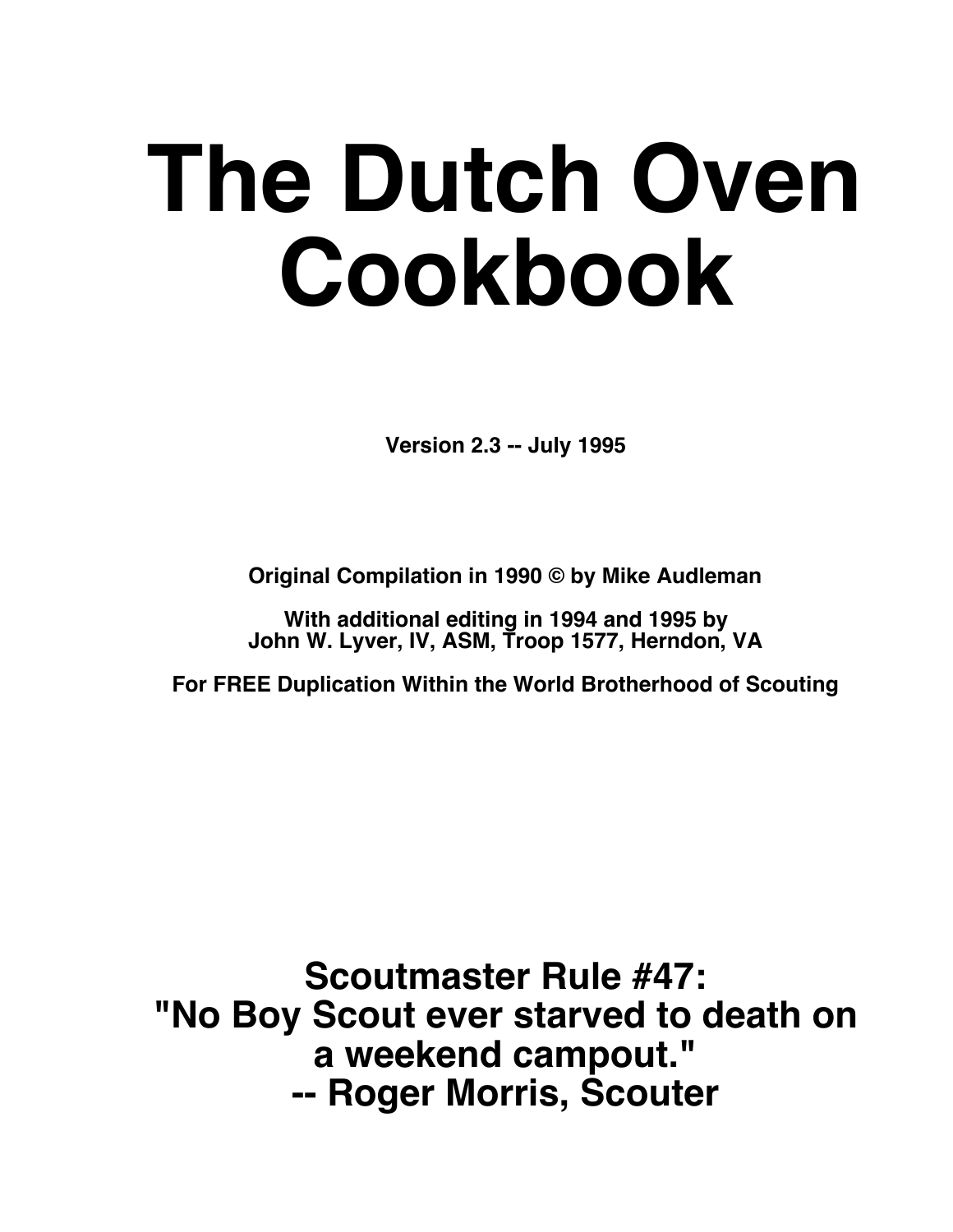# **Table Of Contents**

| <b>Paragraph</b> | <b>Title</b>                                            | <u>Page</u> |
|------------------|---------------------------------------------------------|-------------|
| 1.               | Introduction                                            | 1           |
| 2.               | What Your Dutch Oven Can Do                             | 1           |
| 3.               | A Little About the Dutch Oven                           | 1           |
| 3.A.             | Other Things You Will Need                              | 3           |
| 3.B.             | Preparation of Your Oven                                | 3           |
| 3.C.             | <b>Cleaning Your Oven</b>                               | 4           |
| 3.D.             | A Few No-No's                                           | 5           |
| 4.               | Tips on Cooking                                         | 5           |
| 4.A              | Techniques                                              | 5           |
| 4.B.             | Measurements                                            | 5           |
| 5.               | Recipes                                                 | 6           |
| 5.A.             | Beef Roast Main Dishes                                  | 6           |
| 5.B.             | <b>Beef Stew Dishes</b>                                 | 8           |
| 5.C.             | <b>Beef Main Dishes</b>                                 | 12          |
| 5.D.             | Ground Beef Main Dishes                                 | 13          |
| 5.E.             | Chili Dishes                                            | 15          |
| 5.F.             | <b>Chicken Main Dishes</b>                              | 17          |
| 5.G.             | <b>Pork Main Dishes</b>                                 | 21          |
| 5.H.             | Seafood Main Dishes                                     | 24          |
| 5.1.             | Pasta and Pizza                                         | 26          |
| 5. J.            | <b>Veggies and Soups</b>                                | 27          |
| 5.K.             | <b>Breads</b>                                           | 30          |
| 5.L.             | Cakes, Cookies and Desserts                             | 30          |
| 5.M.             | <b>Breakfast Dishes</b>                                 | 35          |
| 5.N.             | <b>Other Recipes</b>                                    | 40          |
| 6.               | Food Reference Information                              | 42          |
| 6.A.             | Substitutions                                           | 42          |
| 6.B              | Dried Beans and Peas Yield Values                       | 42          |
| 6.C.             | Can Sizes                                               | 42          |
| 6.D.             | <b>Storage Times</b>                                    | 43          |
| 6.E.             | Mixes and Packages Foods                                | 44          |
| 6.F.             | <b>Canned and Dried Foods</b>                           | 44          |
| 6.G.             | Storage Times of Spices, Herbs, Condiments and Extracts | 45          |
| 7.               | Sample Meal Evaluation Sheet                            | 46          |
| Appendix 1       | Some Additional Recipes                                 | 48          |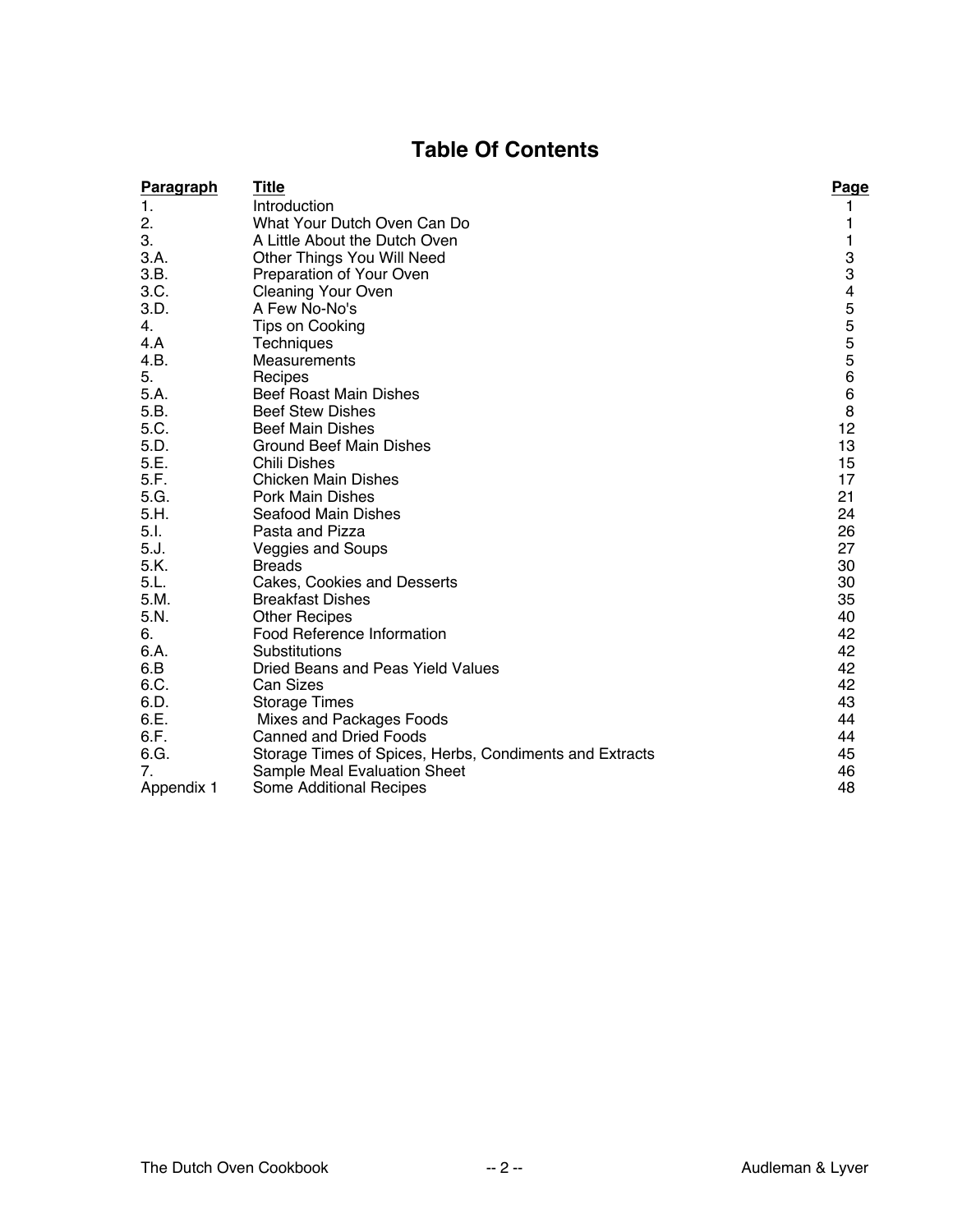#### **1. Introduction**

The reason for this book is to provide reference material for an individual who is planning or cooking a meal for six to ten people. For larger groups, most of the recipes can be easily doubled or tripled and two or more Dutch ovens may be needed. Most of the information has been targeted toward the first time Dutch oven user, although, the more experienced cook may find a tidbit or two here and there. I hope this book will entice all of you potential Dutch oven cooks to "give 'er a try" and you will see why I call them "man's best friend".

This book is intended to be reproduced by and for members of the World Brotherhood of Scouting. Any other use whether or not used for profit is a violation of international copyright laws. This book is intended as a growing document containing Dutch Oven tips, techniques and recipes. Please let me know which recipes are good, bad or need improvement. If you wish to contribute your favorite recipes for the next issue, please send your inputs to me at the following address and I will give you and your troop credit in the next issue:

> John W. Lyver, IV 1382 Rock Chapel Road Herndon, VA 22070-2059 Internet: [Unknown as of 1996]

#### **2. What Your Dutch Oven Can Do**

Cooking techniques such as roasting, baking simmering, stewing, frying, boiling, steaming, and many others are easily done on the campfire with only a single utensil, the Dutch oven. Think of the possibilities, delicious fresh baked bread that will rise up and lift the lid, cobblers made from berries picked fresh at the campsite, incredible deep-dish pizzas, stews, quiches that melt in your mouth, Cornish game hens roasted to perfection, and imagine a chocolate cake a foot in diameter. These and many, many more are very possible and sometimes easier than they are at home. With very few exceptions, I have been able to duplicate my home recipes on the campfire using the Dutch oven.

All recipes use one of two Dutch oven techniques, cooking with your Dutch oven or cooking in it. The first is when the food is placed directly in the bottom of the Dutch oven. In the second method, food is placed in a second dish and this dish is then placed onto a trivet in the bottom of the Dutch oven. The reason for the trivet is to elevate the dish above the bottom of the oven to prevent burning.

#### **3. A Little About the Dutch Oven**

Before we get started, we should review some of the things you will need to know before purchasing your first Dutch oven. There are literally hundreds of option and size combinations available, so it would be impractical for me to tell you which oven is the one for you. Because each type of oven is designed for a different type of cooking situation. I will go over the various options and you will have to decide which ones you will look for. In shopping for an oven, you should look for one that is obviously well made. Look at the bail handle, it should be of heavy gauge wire and securely attached to molded tangs on the side of the oven. Ovens that have riveted tabs should be avoided. Most oven handles will lay down against the side of the oven in both directions, but if you look hard enough, you will find some that allow the handle to stand up at a 45 degree angle on one side. This allows you easier access to it when positioning or removing the oven from the fire.

Another area that bears close examination is the handle on the lid. It should be a loop attached to the lid on both ends and hollow in the center allowing it to be easily hooked. Stay away from the ones that have a molded solid tab on the lid for a handle. These are very difficult to grasp and manage with a load of coals. The loop style offers much better control. While examining the lid, check that it has a lip or ridge around the outer edge. The lip keeps the coals from sliding off of the lid. Don't get me wrong, the ridgeless ones can be used but it is difficult to keep coals on the lid and if you are not meticulous in cleaning the ash from the lid each and every time you open the oven, you will end up with ash and/or sand in your food. The lip virtually illuminates the problem and the lid can be lifted even fully loaded with ash and coals with little difficulty.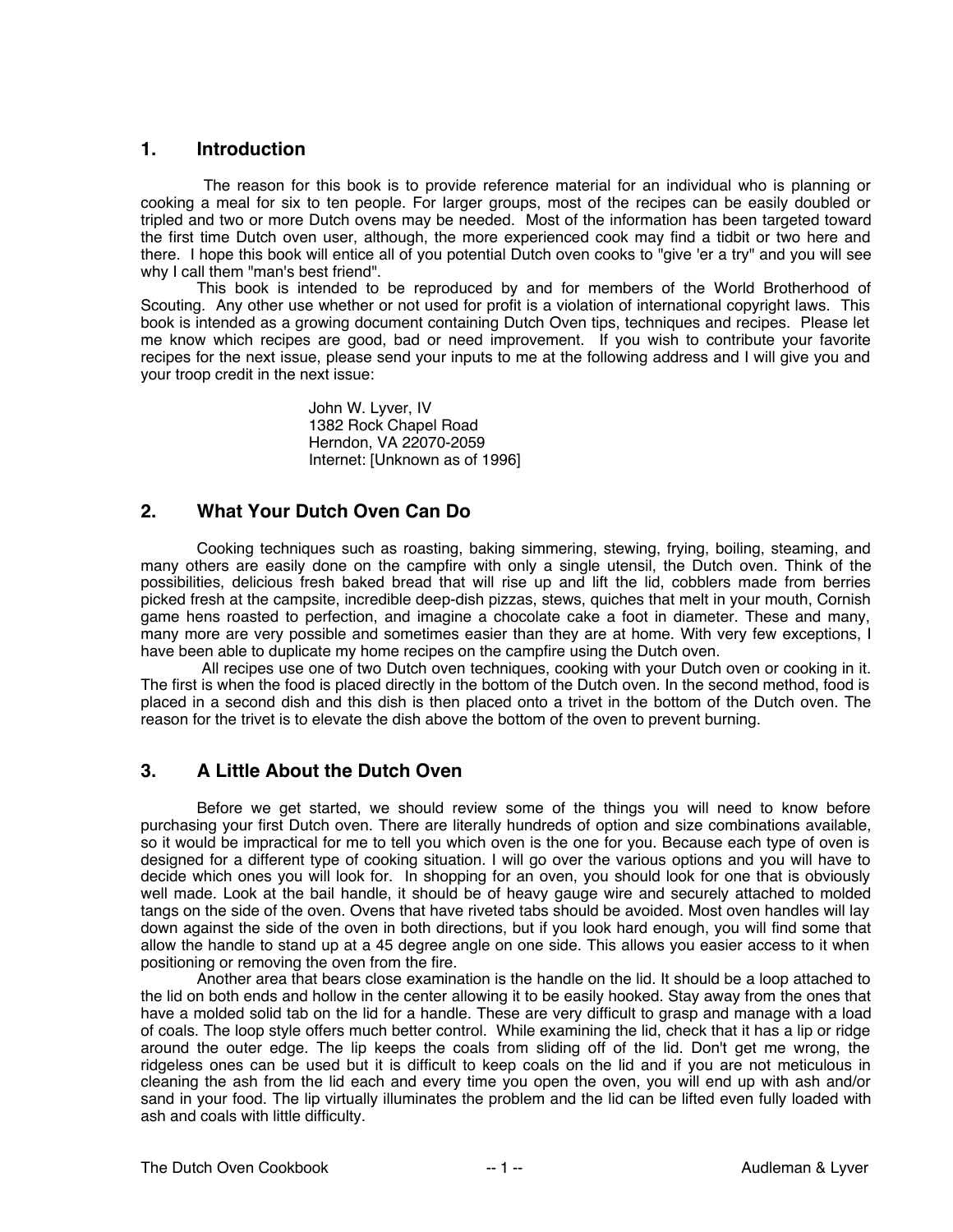Another feature to look at is the legs. The most common variety is one with three legs, although flat-bottomed ones and four legged ones can also be had. For outdoor cooking, legs are a necessity, they maintain the height of the oven above ground allowing air for the coals underneath. The flat bottomed ones can be set up on rocks(which are scarce as hen's teeth here in Florida) or up on steel tent pegs. If you figure in Murphy's Law here, the flat bottom ovens are best left in the store or on the kitchen stove where they were intended. I highly recommend three legs over four simply for the stability factor. It is much more stable with three legs sitting on rough ground than with four.

The last option to look at is a second handle attached to the lid or upper rim on the oven base. Some ovens are offered with a skillet type handle attached to the lid. This, in theory, is a good idea, but in reality they seem to be more in the way than of assistance. The handle does assist in using the lid upside down as a skillet or griddle but when using it as a lid, they get in the way of the bail handle and also misbalance the lid when lifting by the center hoop. They also tend to be in the way during storage and packing situations. Fixed handles on the oven base, with one exception, should be absolutely avoided. I believe the theory behind these handles was to make the oven easier to position in a deep fire pit. If you insist on considering the handle, take a couple of red bricks with you to the store and place them in the oven. Then give her a lift by the handle and you will see the uselessness in the handle. A loaded 12" oven can weigh 20 to 25 pounds, a real wrist breaker. The one exception is a small tab sometimes offered which is about 1 to 1-1/2" deep and 2-3" wide on the upper lip of the oven. This tab makes pouring liquids from the oven very easy and its small size has never caused storage or packing problems for me.

When someone mentions "Dutch Oven" most people immediately think "Cast Iron", but Dutch ovens are supplied in aluminum also. An aluminum oven weighs only 6-1/2 to 7 pounds opposed to around 18 pounds for the cast iron oven. There are advantages and disadvantages to each.

The most obvious aluminum advantage is weight, 11 pounds lighter. Additionally, because aluminum doesn't rust, care is restricted to simple washing with soap and water. Aluminum tends to heat faster requiring less preheating time but they don't retain the heat very long after the coals are removed. Also because aluminum reflects more heat than cast iron, more coals will be required to reach and maintain a set temperature. Also on windy days, you will see a greater variation in temperature than one of cast iron. Where weight is very critical, most of the disadvantages can be overcome. For canoeing, backpacking or trips where weight is a problem, aluminum ovens are the answer.

Be careful with aluminum, it will melt! The melting point of aluminum is (cast alloy 43 is 1065 to 1170 degrees F Ref Perry's Handbook of Chemical Engineering 6th edition p 23-40 Table 23-6). Other alloys are higher melting point up to 1200 degrees F. The melting point of cast iron is 2100 degrees F to 2200 degrees F (same reference). It is possible to generate that kind of temperature if the oven is in direct contact with the coals below it or if there are too many coals below the oven.

#### **Personal Note on Aluminum:**

With charcoal on and under when a strong wind came up a blast furnace effect caused the bottom to sag and the lid was dripping molten aluminum into the cake! The top held its shape, but there are little metal balls stuck all over the inside of the lid. I always thought they were indestructible until then. Milt Forsberg, SM, Troop 7, Champaign, IL

Aluminum is OK if properly used. Keep coals from contact with the bottom of the Dutch oven. Only use the number of coals needed to prepare the meal. Spread the coals below the oven out to evenly distribute the heat. Train the boys in the proper method of using an aluminum Dutch oven. Spread the coals below the oven out to evenly distribute the heat. Train the boys in the proper method of using an aluminum Dutch oven. --Ralph Romig, Scouter

When weight is not a problem, the cast iron oven has the upper hand. Cast iron reacts more slowly to temperature changes so don't burn food as easily if the fire flares up and they retain heat for quite a while after the coals have been removed, keeping food warmer longer. Also, because they retain heat well, they fair better on windy days with smaller variations in temperature. Cast iron absorbs a great deal of heat, consequently, they require fewer coals to reach and maintain a set temperature. Weight is its obvious disadvantage, but there are others. Clean up is not as simple, but done regularly and correctly, it is not much of a chore. Rust is the other, bare cast iron will literally rust overnight if not protected. This protection naturally must be done each time it is used but is part of the cleanup procedure and fairly simple. After all, I 've got Tenderfoot Scouts that are 11 years old that do it like clockwork.

The last thing you must consider is the size of the oven. They range from the tiny 4" to the giant 24" monsters. Personally, I have ovens ranging in size from 6" to 18". For small group or patrol situations, 10"-12" will serve rather adequately for almost all circumstances.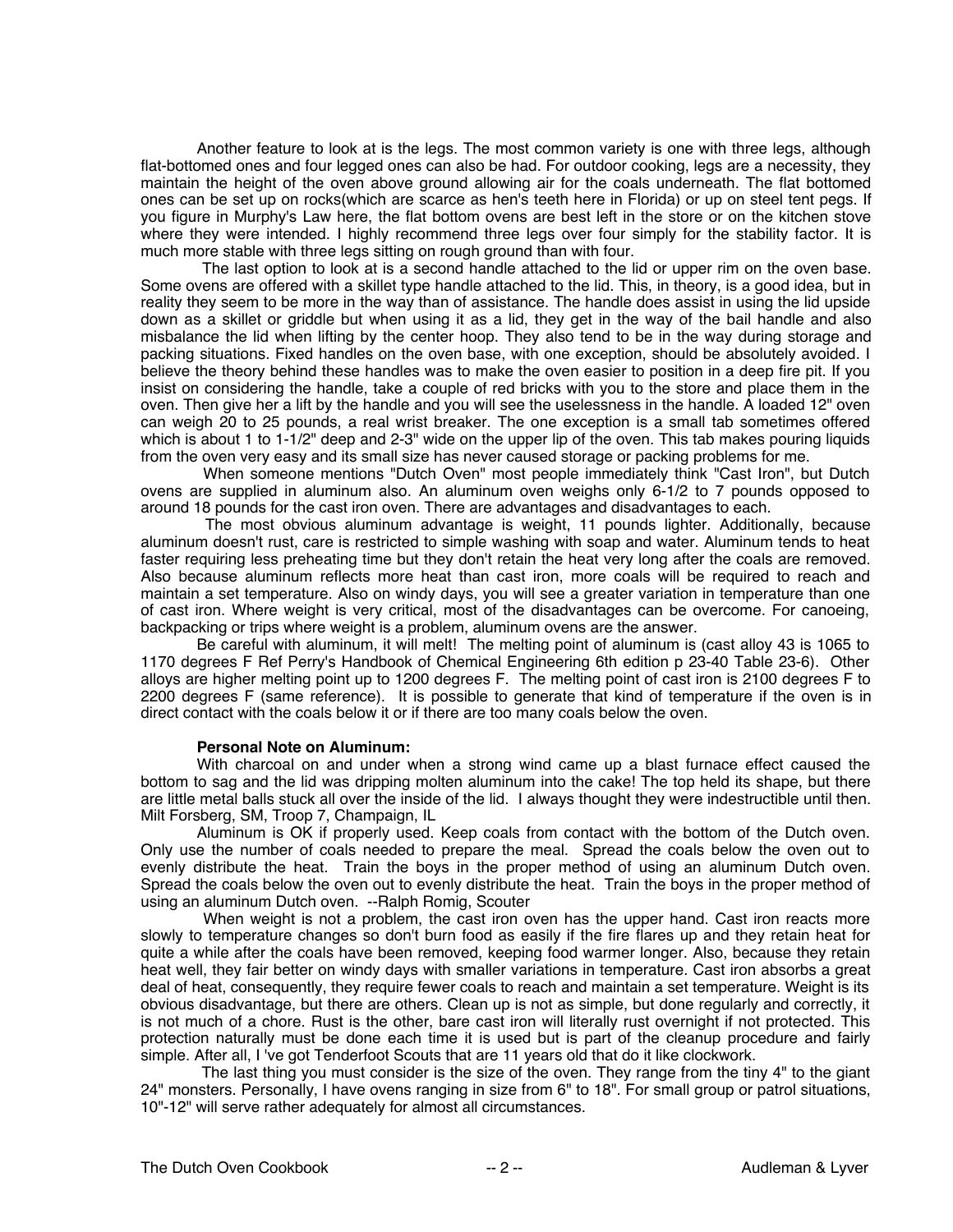As a review, you should look for a 10"-12" oven that is obviously well made and of good design. It should have three legs, loop type handle and a lip on the lid and a strong bail type handle for the bottom. You can choose other options but those are personal preferences and totally up the user. Weather to choose cast iron or aluminum should be based on the service conditions the oven is going to be MOST used in.

Now that you have decided the type, style and options, where do you find one? Check your Boy Scout Troop Equipment Catalog or your local Boy Scout Equipment Center. Many good sporting goods or camping supply stores also will carry them. Also, restaurant supply houses may stock them or will have a catalog they can order them from. From my experiences, the restaurant houses typically cost a bit more but the ovens are commercial quality and they usually have a better selection to choose from. Another option is mail order. Companies such as REI, Campmor, etc may carry them but look out for the shipping charges on the cast iron ones. In your shopping around by mail, it is best to request their shipping charges and add that in when comparing to local prices.

If you go into the store armed with information, you should have little problem in selecting an oven for your needs and it will be the start of some long lived happy memories. One word of fair warning, SHOP AROUND! I have seen the same 10" oven by the same manufacturer range in price from \$25 up to their mighty proud \$60, so be careful. Demand quality, a poorly made oven with lots of options is not worth the time to carry it to the car.

#### **3.A. Other Things You Will Need**

A good pair of leather gloves can save time and prove invaluable around a hot fire. A pair of Work Style gloves will do, but I recommend you look at a Fire and Safety Supply house or a store that supplies fireplace accessories and locate a pair of fire handling gloves. Although these typically cost more, they offer thicker leather and an inner insulating lining. They allow you to literally place your hand into hot coals, though I don't recommend doing so. Because of my experience on the Fire Department, the extra protection and quality far outweigh the few extra dollars they cost. You will have to weigh the quality against the higher price for yourself.

Something else you will need is a shovel. The standard garden type will be sufficient. It will be used for stirring the coals and lifting them out of the fire pit to the oven. The style and length of the handle is up to you, the user. The longer ones are great but not practical on hikes and canoe trips. While the short "ARMY" folders are great for hiking and canoes, they suffer from short handles, getting you and your hands closer to the fire.

Another item which will prove to be worth their weight in gold is a pair of hot pot pliers. The pair listed in the Boy Scout Troop/Patrol Equipment catalog are probably the best designed for the job. They are inexpensive, well built, and light weight. The pliers have a specially designed jaw that grips the oven lid very securely. The handle has a hook that is used to grab the bail handle when it is too hot to hold by hand or when it is hanging down in the coals.

#### **3.B. Preparation of Your Oven**

For aluminum, your pre-treatment is simply washing well with soap and water. Some aluminum ovens are shipped with a protective coating and a simple washing will remove it. Since aluminum doesn't rust, no further protection is required, however, I have found that if you treat the aluminum like the cast iron oven, food will not stick near as often as the untreated oven. This pre-treatment is at the user's option, so if you just want to wash it and be done with it, you can.

Cast iron ovens, if properly cared for, will last many a generation. I know several individuals that have Dutch ovens belonging to great-great-grandmothers, dating back well into the 1800s. Personally, I have an oven that belonged to my grandmother and dates back before the turn of the century.

Although this book is oriented toward Dutch ovens, the treatment and care instructions are applicable to any cast iron skillet, griddle etc.. The secret of cast iron's long life is really no secret at all. Constant and proper care beginning with the day it is purchased will keep the oven in service for many years. All quality ovens are shipped with a protective coating that must be removed. This will require a good scrubbing with steel wool and some elbow grease. Once removed, the oven needs to be rinsed well, towel dried and let air dry. While it is drying, this would be a good time to pre-heat your kitchen oven to 350. After it appears dry, place the Dutch oven on the center rack with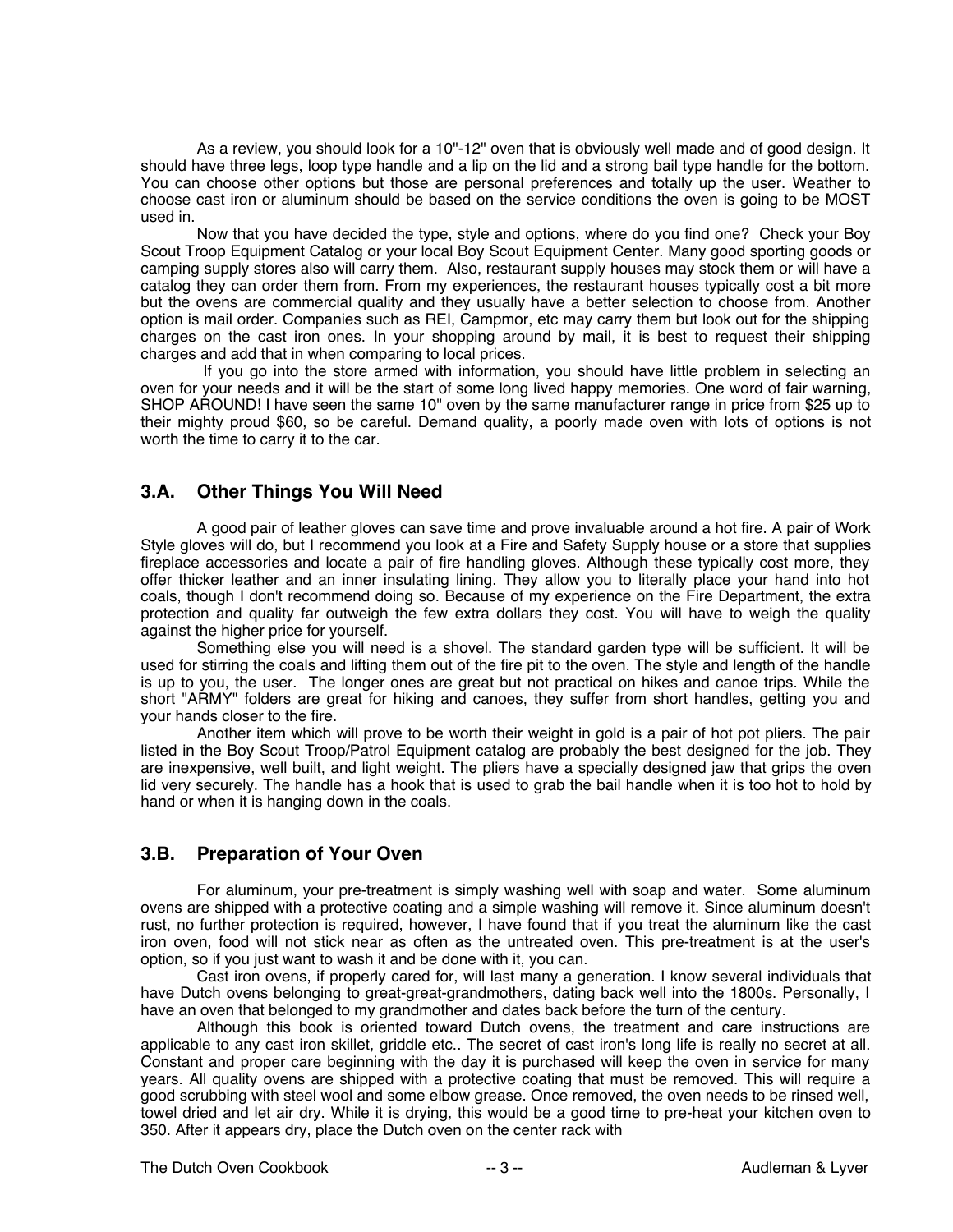it's lid ajar. Allow the Dutch oven to warm slowly so it is just barely too hot to handle with bare hands. This pre-heating does two things, it drives any remaining moisture out of the metal and opens the pores of the metal.

Now, using a clean rag or preferably a paper towel, apply a thin layer of salt free cooking oil. Oils such as peanut, olive or plain vegetable oil will be fine. Tallow or lard will do also but these animal fats tend to break down during the storage periods that typical Boy Scout Dutch ovens experience between campouts and are not recommended. Make sure the oil covers every inch of the oven, inside and out and replace the oven onto the center shelf, again with the lid ajar. Bake it for about an hour or so at 350. This baking hardens the oil into a protective coating over the metal.

After baking, allow the oven to cool slowly. When it is cool enough to be handled, apply another thin coating of oil. Repeat the baking and cooling process. Again reapply a thin coating of oil when it can be handled again. Allow the oven to cool completely now. It should have three layers of oil, two baked on and one applied when it was warm. The oven is now ready to use or store.

This pre-treatment procedure only needs to be done once, unless rust forms or the coating is damaged in storage or use. This baked on coating will darken and eventually turn black with age. This darkening is a sign of a well kept oven and of it's use. The pre-treatment coating's purpose is two fold, first and most important, it forms a barrier between moisture in the air and the surface of the metal. This effectively prevents the metal from rusting. The second purpose is to provide a non-stick coating on the inside of the oven. When properly maintained, this coating is as non-stick as most of the commercially applied coatings.

#### **A Personal Favorite Method of Sweetening:**

Another method for "sweetening" Dutch ovens is to get some heavy, spicy bacon or sausage and cook it in them. Next, completely cover the inside (and outside if you like) of your Dutch oven with the grease. Next you will want to bake it in the oven at, oh, say 450 for 20 minutes or so. For a real deep seasoning, and especially for new ones, it's necessary to do this two or three times. If you can get your hands on it, use some really spicy Pennsylvania Dutch sausage. By the way, this will not make the pan bake everything real spicy or anything, it just gives it a light flavor.

Jim Van Hecke/Jason Keen, Scouters

#### **3.C. Cleaning Your Oven**

For aluminum ovens, the cleaning is the same as for ordinary pots and pans. Use soap, water and scrub as usual for your other pans. More often than not, cleaning cast iron ovens is much easier than scrubbing pots and pans. For cast iron ovens, the clean process is in two steps. First, food is removed and second, maintenance of the coating. To remove stuck on food, place some warm clean water into the oven and heat until almost boiling. Using a plastic mesh scrubber or coarse sponge and NO SOAP, gently break loose the food and wipe away. After all traces have been removed, rinse with clean warm water. Soap is not recommended because its flavor will get into the pores of the metal and will taint the flavor of your next meal.

After cleaning and rinsing, allow it to air dry. Heat over the fire just until it hot to the touch. Apply a thin coating of oil to the inside of the oven and the underside of the lid. Allow the oven to cool completely. The outside will need little attention other than a good wipe down unless you see signs of rust forming. As a suggestion, it is a good idea to keep a scrubber for cast iron and never use it with soap.

#### **A Personal Favorite Method of Cleaning:**

Add 1 to 2" of clean water and bring to a boil (uncovered) this will open the cast iron pores and allow the food to release. Scrape again, if the water is very dirty repeat with fresh water and after boiling pour off 1/2 the water. (trick) wad up a foot long piece of aluminum foil and use it to scrub the DO. For all of you who now protest, I encourage you to try this because it has never harmed our seasoned DO's. The foil is soft enough that it actually self destructs as it removes the toughest particles. Rinse the DO and add 1" water and boil. Discard water, dry with paper towels and oil interior with 1T vegetable oil, same for lid.

Greg Gough, Scoutmaster Troop 201, Ozark, MO.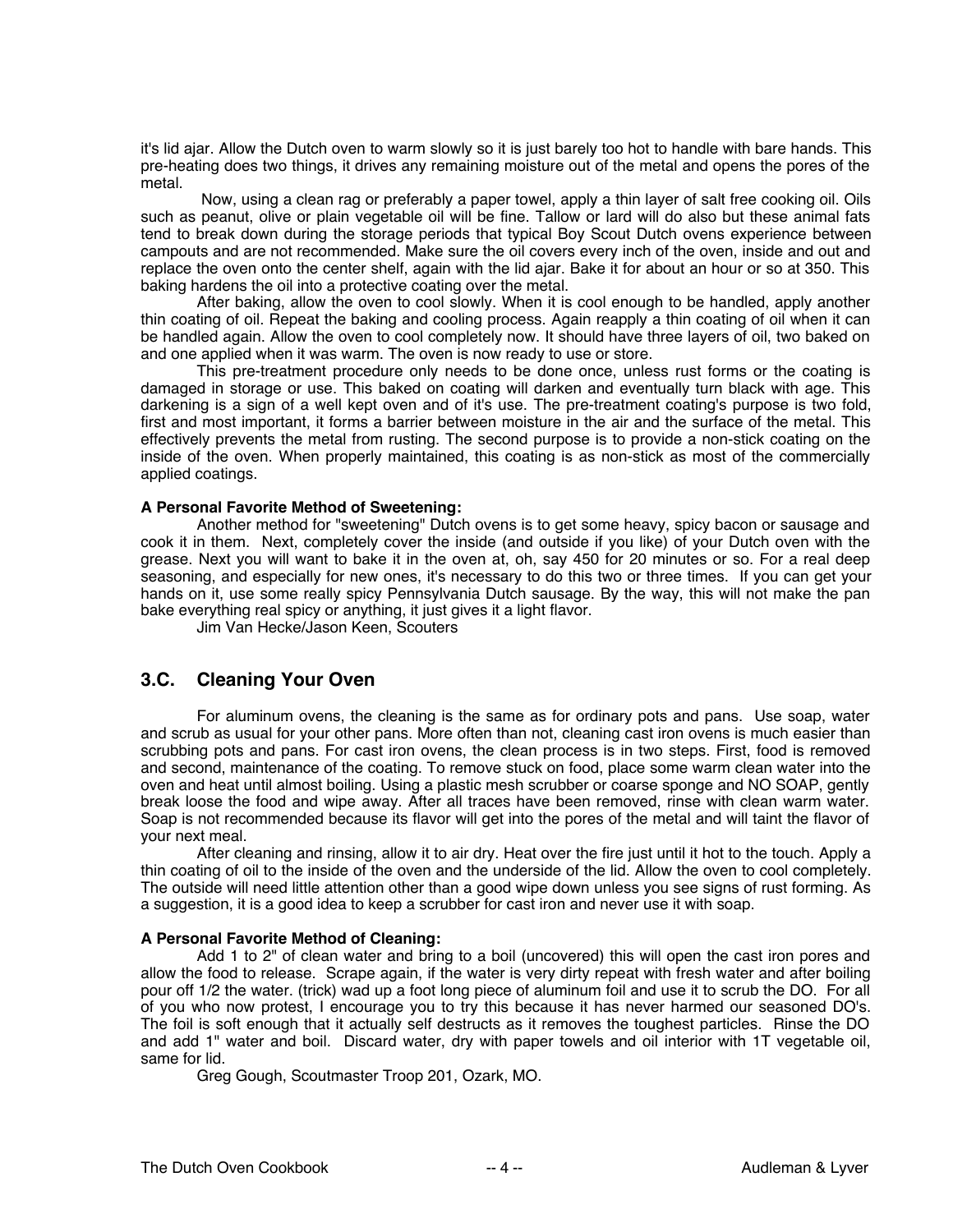#### **3.D. A Few No-No's**

Never, and I repeat, NEVER allow cast iron to sit in water or allow water to stand in or on it. It will rust despite a good coating.

Never use soap on cast iron. The soap will get into the pores of the metal and won't come out very easy, but will return to taint your next meal, though. If soap is used accidentally, the oven should be put through the pre-treatment procedure, including removal of the present coating.

Do not place an empty cast iron pan or oven over a hot fire. Aluminum and many other metals can tolerate it better but cast iron will crack or warp, ruining it.

Do not get in a hurry to heat cast iron, you will end up with burnt food or a damaged oven or pan. Never put cold liquid into a very hot cast iron pan or oven. They will crack on the spot!

#### **4. Tips on Cooking**

Enough about the oven and on to what you can do with it! You can also figure that each charcoal briquette is worth about 25 degrees Fahrenheit. 20 coals will give about 500 degrees.

#### **4.A Techniques**

#### **ROASTING:**

The heat source should come from the top and bottom equally. Coals should be placed under the oven and on the lid at a 1 to 1 ratio.

#### **BAKING:**

Usually done with more heat from the top than from the bottom. Coals should be placed under the oven and on the lid at a 1 to 3 ratio, having more on the lid.

#### **FRYING, BOILING ETC:**

All of the heat should come from the bottom. Coals will be placed under the oven only.

#### **STEWING, SIMMERING:**

Almost all heat will be from the bottom. Place the coals under and on the oven at a 4 to 1 ratio with more underneath than on the lid.

#### **THE LID:**

The lid can be placed on the fire or stove upside down and used as a skillet or griddle. Using the lid in this fashion, you can make virtually error free pancakes and eggs that don't run all over. This is because most lids are shaped like a very shallow bowl so things naturally stay in the center, even if the lid is not level.

#### **4.B. Measurements**

Here are the abbreviations that will be used here:

| oz - Ounce  | tsp - Tea Spoon   |  |  |
|-------------|-------------------|--|--|
| Ib - Pound  | Tbs - Table Spoon |  |  |
| pt - Pint   | $c - Cup (8 oz)$  |  |  |
| gt - Quart  | pkg - Package     |  |  |
| gl - Gallon |                   |  |  |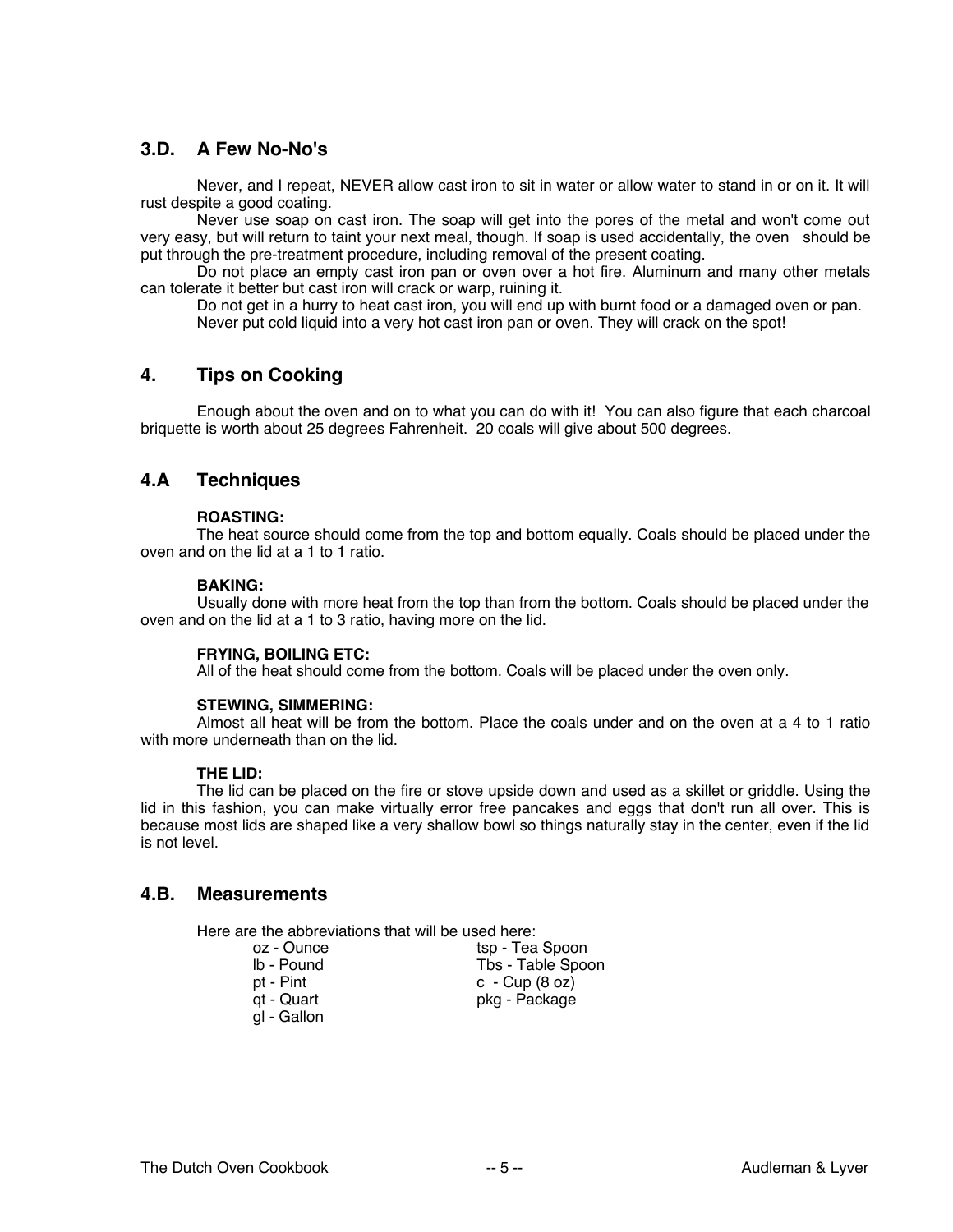Here are a few measurement conversions you may need:<br>1 Tbs = 3 tsp 1 Stick Butter = 1

1 Stick Butter =  $1/4$  lb or  $1/2$  c or 8 Tbs  $2 \text{ Tbs} = 1 \text{ oz}$ <br> $1/4c = 4 \text{ Tbs}$  $1/4c$  = 4 Tbs 1 lb bread loaf = About 17 slices<br> $1/3c$  = 5 1/3 Tbs 1/4 lb loaf = About 20  $1/3$  Broad Tear  $-$  7 1.5 Sec.  $1/2c = 8$  Tbs 1 1/2 lb loaf = About 23  $1 c = 8 oz$ 1 qt =  $4 c$ 1 gal  $= 4$  gt  $2 \tilde{c}$  = 1 pt Stick butter Bread loaf, 1-1/4 lb loaf and 1-1/2 lb

#### **5. Recipes**

#### **5.A. Beef Roast Main Dishes**

#### **French Style Roast Beef**

- 3 lb Boneless chuck or rolled rump roast
- 6 whole cloves
- 1 bay leaf
- 4 c water
- 2 med. onions, quartered
- 2 med. stalks celery, cut into 1" pieces
- 1 tsp salt
- 5 peppercorns
- 1 large clove, garlic
- 4 med. carrots cut into quarters
- 2 med. turnips cut into quarters

Place beef roast, salt, thyme, clove, peppercorns, bay leaf and garlic in Dutch oven, add water. Heat to boiling, reduce heat and simmer covered for 2-1/2 hours. Add remaining ingredients. Cover and simmer until beef and vegetables are tender, about 30 min. Remove beef and vegetables. Cut beef into 1/4" slices. Strain broth and serve with beef and vegetables.

# **Beef Pot Roast**

3-4 lb rump roast or pot roast 3 medium potatoes, pared and halved 3 medium carrots, cut into 2" pieces 2 medium onions, halved 1 tsp salt 1/4 tsp pepper 1/2 c water or beef broth

Brown roast in oven on all sides in small amount of oil. Remove meat, salt and pepper. Place half of vegetables in bottom of oven, return meat to oven and add remaining vegetables and liquid. Cover and cook at 300 for 3-5 hours depending upon size of roast and degree of doneness desired. Remove meat and vegetables carefully and place on serving platter.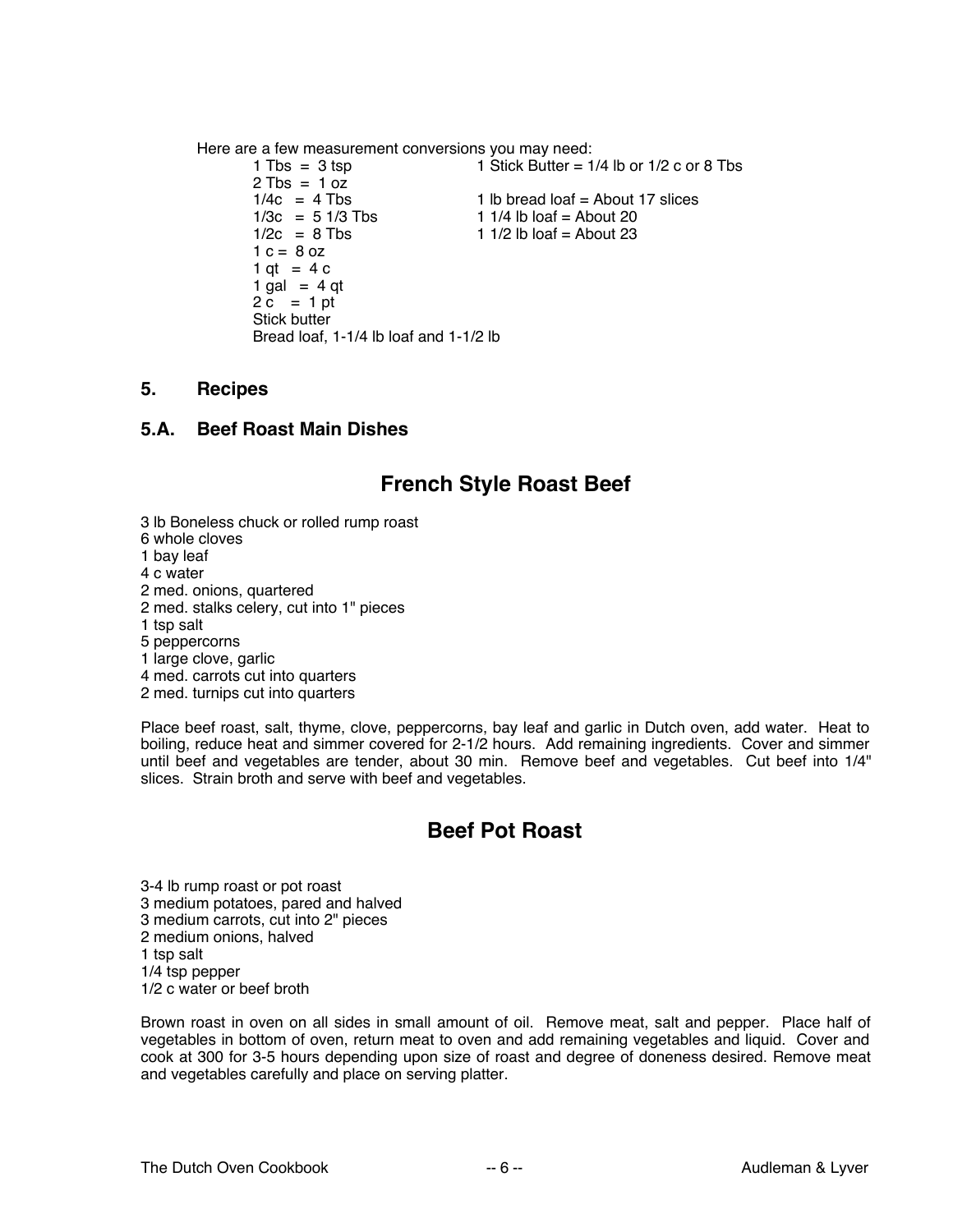## **Ann's Brisket**

3-4 lb beef brisket Seasoned tenderizer 2-3 tbs flour Salt and pepper

Coat brisket well with tenderizer. Wrap with 2 layers of heavy duty foil. Refrigerate overnight. Place in Dutch oven, cover and cook 225 to 250 for 6 to 7 hours. You can cook it faster but it is juicier cooked slow. Remove from foil and place on warm serving plate. Using the juice, flour, salt and pepper, make a thin gravy. Pour gravy over brisket before serving.

By Ann Audleman, Ft Walton Beach, Fl

#### **Swiss Steak**

3 lb round steak 3 stalks celery, peeled, chopped fine 3 tbs butter 1/2 c catsup 1 tsp salt 1 tbs chopped parsley 1 large onion, diced

Brown steak in butter. Add celery, catsup, parsley, and onion. Cover and simmer 2 to 2-1/2 hours. 1/2 c water may be needed if mixture thickens too much.

## **Onion Swiss Steak**

3 lb round steak, 3/4" thick 2 pkg onion soup mix  $1-1/2$  tsp salt 2 cans (10 oz) tomatoes 1/4 tsp pepper

Cut steak into serving pieces, season with salt and pepper and place into Dutch oven. Sprinkle onion soup mix over top and pour tomatoes over all. Cover and cook over slow fire for 2 to 3 hours or until meet is done and tender.

## **Steak & Mushrooms**

1 lb mushrooms sliced 1/2 tsp salt 1 c onions, diced 1/2 tsp pepper 1/4 lb butter 1 round steak 8 oz can tomato sauce flour 1 tbs Worcestershire sauce

Cut meat into strips and coat with flour. Sauté in melted butter for 5 min. Add onion and mushrooms, cook another 5 min or until onion turn clear. Add remaining ingredients and stir well. Simmer 1 to 1-1/2 hours. Serve over rice.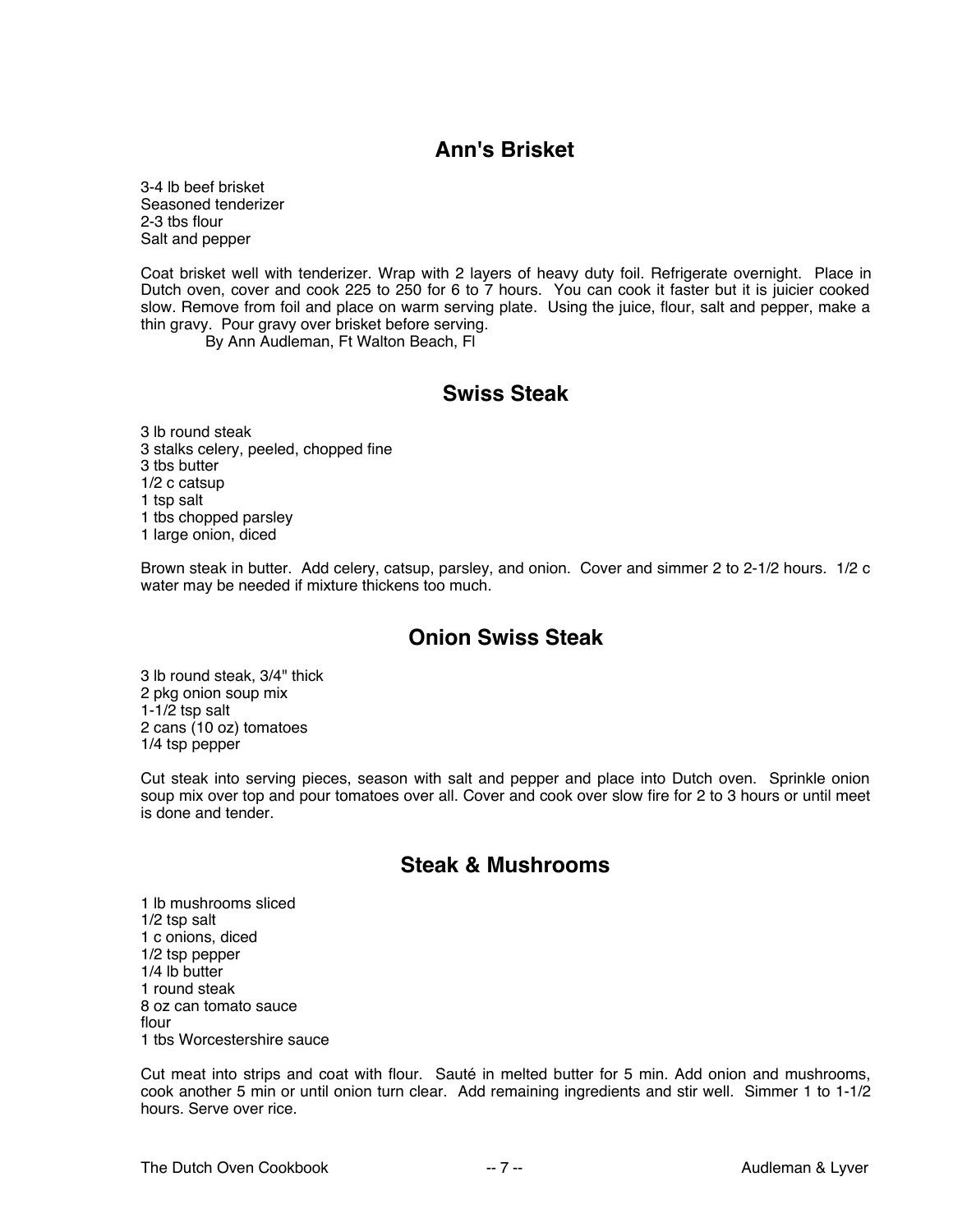## **Flank Steak Teriyaki**

4-6 flank steaks 4-6 pineapple slices 1 tbs salad oil 1/2 c soy sauce 1/4 c sugar 2 tbs sherry (optional) 1 tsp ginger 1 clove garlic, crushed 1/2 tsp MSG

To form marinade, combine all except steaks and pineapple. Mix well and pour over steaks. Let marinate 1 to 1-1/2 hours. Fry steaks in very hot oven or skillet brushing once with marinade. Add pineapple during last few minutes, brush with marinade and cover. Cook 3-5 min. Serve over rice.

# **Corned Beef with Dijon Glaze**

3 lb corned beef brisket 4 c water 1/4 c vinegar 1/4 c Worcestershire Sauce 2 bay leaves 8 whole cloves 3 cloves garlic, crushed 1/2 c Dijon mustard 1/2 c orange marmalade 2 tbs horseradish 2 tbs Worcestershire Sauce

Place brisket in Dutch oven. Add water and next 5 ingredients, bring to a boil. Cover, reduce heat and simmer 2-1/2 to 3 hours or until tender. In a small saucepan, combine Dijon mustard, marmalade, horseradish, and Worcestershire sauce. Cook over medium heat, stirring constantly, until bubbly. Remove brisket and drain. Return to oven and spread with 1/2 c glaze. Bake at 350 for 20 min. Serve with remaining glaze.

#### **5.B. Beef Stew Dishes**

## **Beef Goulash**

3 lb beef, cubed 1 tsp salt 2 tbs Cooking oil 1 can mushroom soup

Brown the beef in cooking oil. Add salt and soup. Cover and simmer about 1 hour.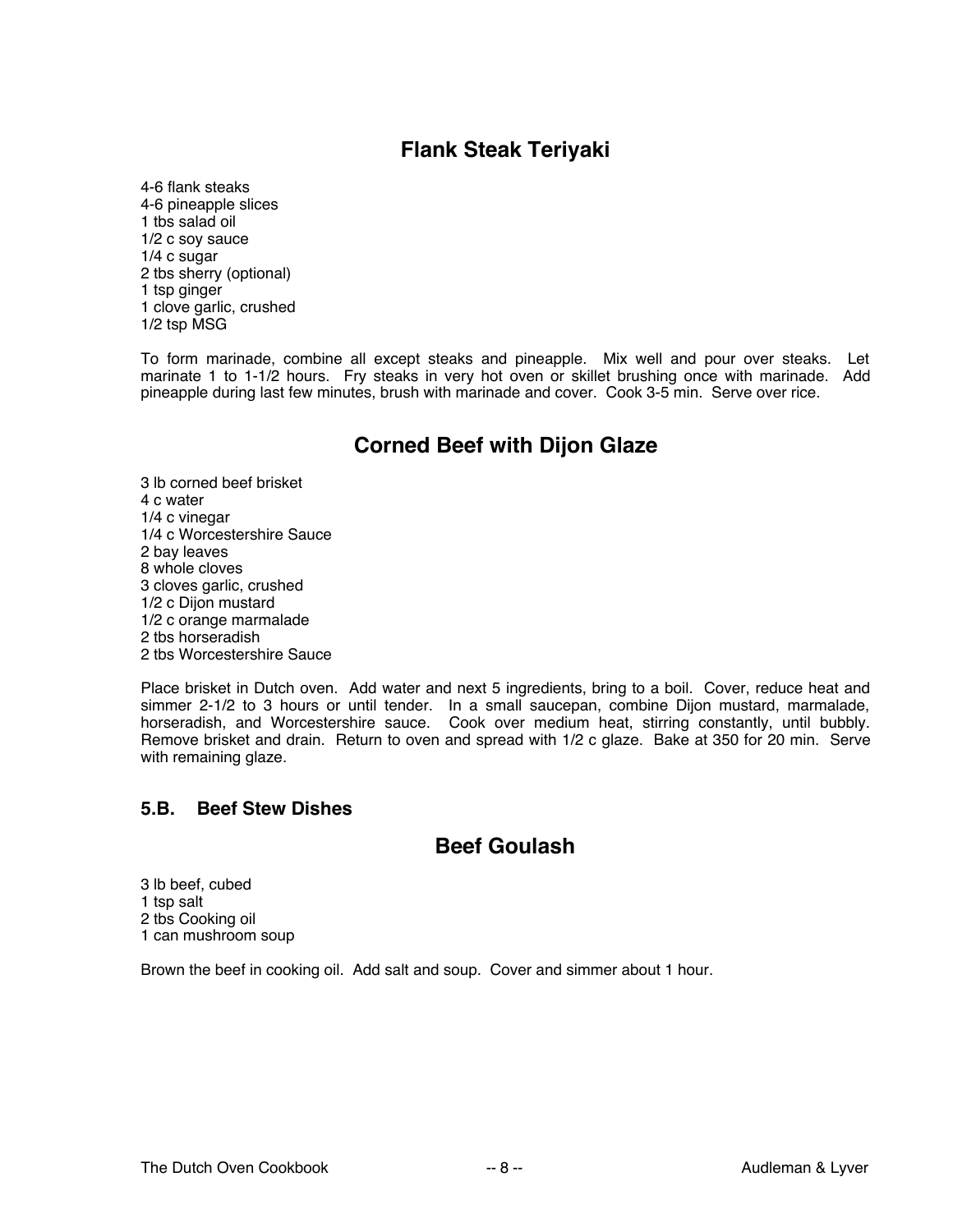## **Hungarian Goulash**

2 lb beef tips, 2" cubes 2 tsp paprika 1 small onion 1-1/2 tsp salt 3 tbs Wesson oil 1/4 tsp pepper 1 can whole tomatoes 1 c sour cream 4 oz whole mushrooms 2 tbs flour

Brown beef tips and onion in oil, add whole tomatoes, mushrooms and seasonings. Cover and simmer. Stir occasionally until meat is tender, about 1-1/2 hours. Blend flour and sour cream. Gradually stir into meat mixture. Heat to serving temperature.

# **Beef Burgundy**

2 lb beef round roast 2 cans beef gravy (or pkgs of instant) 1 clove of Garlic 1/4 tsp oregano 3 medium onions, sliced 1/2 c burgundy wine 4 tbs butter 1/2 pt sour cream

Cut beef into 1 inch cubes. Sprinkle with tenderizer. Sauté garlic and onions in butter slowly until onions are clear or slightly browned. Remove onions and brown meat slowly in the drippings. Add beef gravy, salt, pepper and onions to pan. Simmer 15 min. Serve over rice.

#### **Beef Stew**

2 lb stew meat, 1" cubes 1 large onion, sliced 3 tbs oil 1 can (1lb 12oz) tomatoes 1/2 c flour 1 clove garlic, minced 2 tsp salt 1/3 c water 1/2 tsp pepper 1 bay leaf 6 carrots, cut into 1" pieces 3 medium potatoes, peeled, cubed

Coat beef cubes with a mixture of flour, salt and pepper. Brown in hot oil in bottom of oven. While oven is still hot, pour water in and scrape brown bits from bottom. Place remaining ingredients into oven and cover. Simmer 1 to 2 hours or until meat is tender and potatoes are done.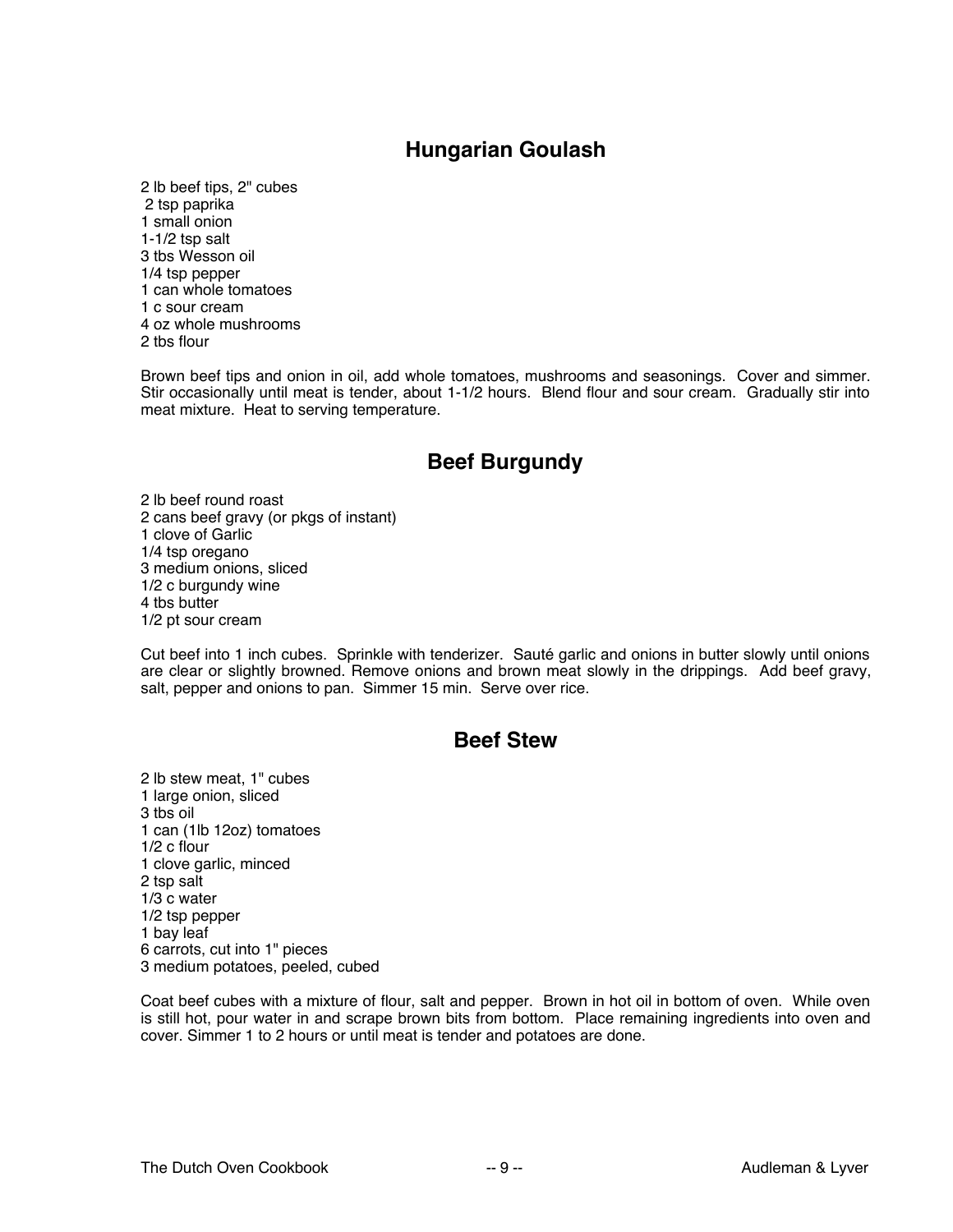#### **Easy Beef Stew**

2 lb. Stew meat 3 large onions Potatoes Corn Carrots Peas **Cauliflower** 2 Beef bouillon cubes Mushrooms **Seasonings Cornstarch Water** Kitchen Bouquet

Cut meat into pieces of eating size, Cut onion into quarters, Cut vegetables and potatoes into desired size for eating. Put 1/4 inch of oil in Dutch oven and place on coals. When oil is hot, add meat and onions. Cook until meat is browned. Remove pot from fire and drain off excess oil. Add all vegetables, potatoes, and mushrooms. Add seasoning to taste. Add bouillon cubes. Add enough warm water to cover vegetables. Cover and place pot on coals. Put 10 coals on top. Cook until vegetables are tender. When vegetables are tender, add corn starch to thicken water mixture. Add some Kitchen Bouquet to create browner gravy.

Bruce Rosen, Scoutmaster Troop 1948, Rockville, MD

#### **Great Beef Stew**

1/4 lb chuck steak (cheap) for each person 5 pounds of potatoes 5 pounds of carrots Salt, pepper, bay leaves, water

Let the beef cook for 30 minutes after the water is a full boil, (make sure pot has a cover for more efficient heating) throw in carrots + potatoes , bring to boil and serve once carrots and potatoes are soft. Jack Clow, Scouter

## **Stew and Biscuits**

1 roast (1/4 - 1/2 lb. per person; cheaper than stew meat)

1 bottle Zesty Italian salad dressing

1 tbs.. Worcestershire sauce

- 1 tbs.. butter or margarine
- 1 large onion
- 1 tsp. pepper
- 1 tsp. garlic salt
- 1 tsp. seasoning salt
- 1/2 cup corn starch

1 - 2 cans refrigerated jumbo biscuits

1 large Ziplock bag

2 - 3 1 lb. bags frozen vegetables (chef's choice - many combinations are available at the supermarket.

Note: The onion can be omitted if the frozen vegetable package includes onion. It's nice to include a specialty mixture of vegetables for color and variety.) 1 package mushroom (or brown) gravy mix. Also, (a package of e.g., McCormick, beef stew seasoning can be used in place of the seasonings and corn starch)

The Dutch Oven Cookbook --- 10 -- 10 -- Audleman & Lyver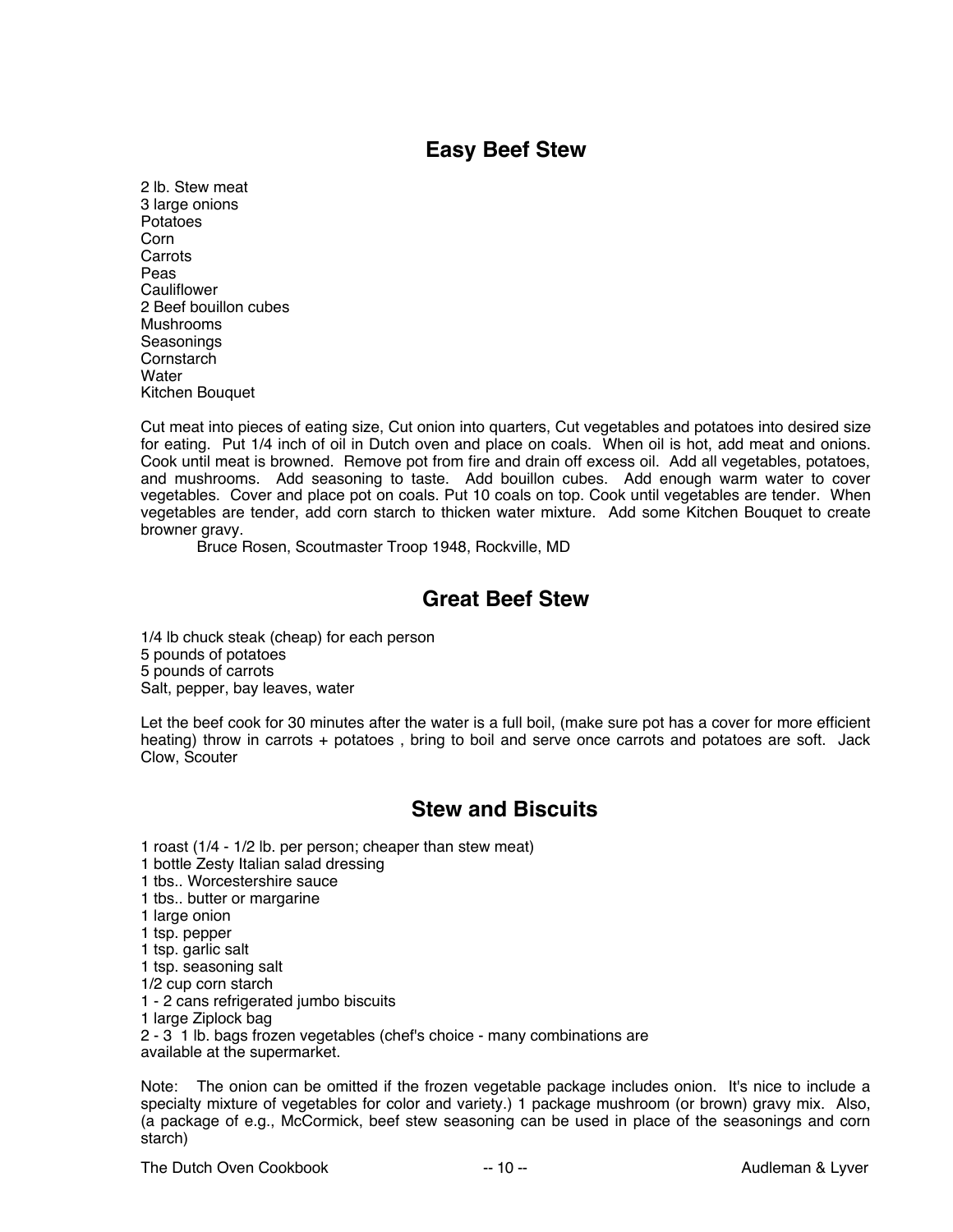The morning of the dinner, cut up the roast into bite-sized cubes, put the cubes in the Ziplock bag, and add the salad dressing and Worcestershire sauce. Seal the bag and knead to mix the contents. Put the bag back in the cooler until its time to cook. It is best if the meat can marinade at least four hours (this imparts a wonderful flavor to the meat as well as tenderizes it). Dice the onion. Sauté' in the butter in the Dutch oven. Then add the marinated meat and spices and brown the meat. After the meat has browned, add the mixed vegetables and stir. When everything is combined, mix the gravy mix with water in a separate cup per the instructions on the package and add to the stew. If there is not enough liquid to the mixture, add a little more water. Cover the Dutch Oven and allow to cook for about 1/2 hour, stirring occasionally. There will be extra liquid in the stew from the marinade, vegetables, and added water, which will have to be thickened. To do this, mix the corn starch with cold water in a separate cup until it is a thick white liquid. Slowly stir this into the stew over heat until it starts to thicken. Cover and allow to simmer on low heat for 5 - 10 more minutes, stirring frequently. Pull the oven off the fire and uncover. Place jumbo biscuits on top of the stew leaving a small gap between the biscuits. Cover the oven and place the oven on a pile of coals, then place coals on the lid. Check periodically until the biscuits are light golden brown.

Jim Lewis, SMALL Troop 1, Bartlesville, OK

## **Genuine Australian Camel Stew**

NOTE: Recipe requires a quite large Dutch Oven, Recommended for entertaining V.I.P's in Camp.

3 Medium sized Camels 1 ton salt 500 bushels Potatoes 1 ton pepper 200 bushels carrots 3000 sprigs parsley 2 small rabbits 1000 gallons of brown gravy.

Cut camels into bite sized pieces, cube vegetables. Place meat into pan and cover with 1000 gallons of brown gravy. Simmer slowly for 4 weeks. Garnish with Parsley, Should serve 3800 people. If more are expected add 2 rabbits.

Mr. McGregor's note: I haven't tried this recipe as I have been having trouble obtaining the camels but you may have better luck.

Jim McGregor, Australian Scouter jimmcg@ozemail.com.au

# **Squirrel Stew, Georgia Style**

2 squirrels, cleaned, cut into 6 pieces each 2 c bouillon Leafy tops of 2 stalks of celery 1/8 lb salt pork, 1/2" cubes 2 c fresh lima beans 2 tbs flour 2 large ripe tomatoes, peeled 1 tsp salt 1 c fresh corn kernels 1/4 tsp pepper 1 tsp Worcestershire sauce 2 large onions, thinly sliced 1-2 tbs flour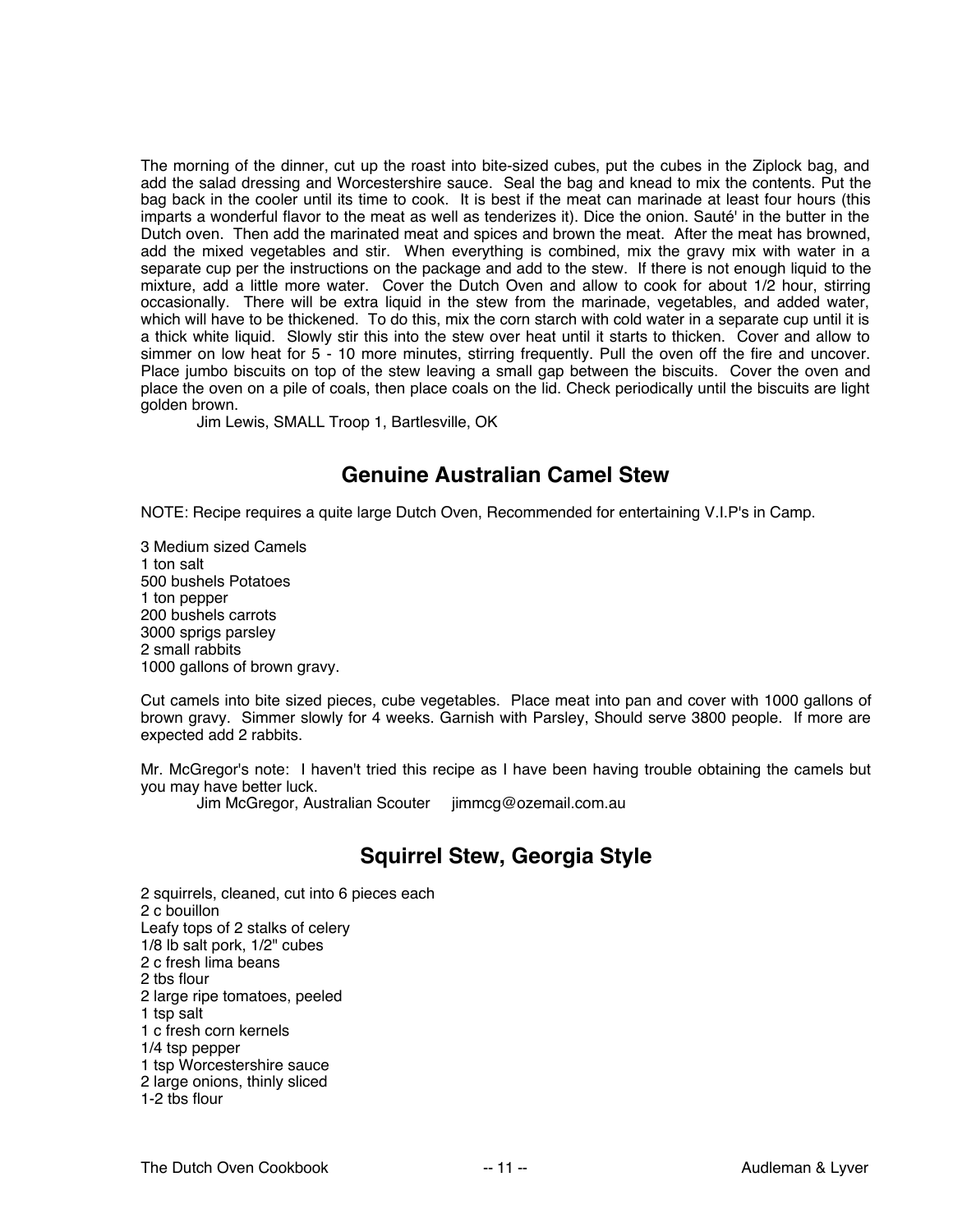Fry salt pork until very crisp, then remove pieces from the pan. Dredge squirrel in seasoned flour and sauté in hog fat until brown on all sides. When nearly brown, add onions and cook until soft. Place meat in Dutch oven, together with broth and celery tops. Cover and bake at 350 for 1 hour. Remove celery tops, add lima beans, tomatoes, corn and Worcestershire sauce. Cover and bake until vegetables are tender-about 30 min. Skim off excess fat and thicken gravy with flour and 1/2 c cold water. Serve hot topped with crisp pork cracklings.

#### **5.C. Beef Main Dishes**

#### **Australian Beef 'N' Beer**

\*\*Editor's Note: Please observe local and Scouting regulations before using the Australian Beef `N' Beer recipe.

1 lb. Chuck steak or similar (diced) 1 packet of French Onion Soup mix 1 tablespoon brown sugar Pinch of dry mustard 1 can beer (our cans are 375 ml or about 12 oz)

Combine ingredients in the oven and cook slowly for 3 - 4 hours. Note there is no alcohol left after the cooking, and you can use low alcohol beer if you like. Bruce Ward, Australian Scouter

# **Sausage Balls**

1 lb Sausage (Mild or hot) 1 Egg 6 oz Grated Cheddar Cheese 3 c Bisquik

Mix all ingredients together. Mixes best with your hands. Pinch off small pieces and form into balls. Cook 10-15 min at 350 in Dutch oven. Makes 6 dozen.

# **Corned Beef & Cabbage**

2 lb well trimmed corned beef 1 small onion, quartered Boneless brisket or round 1 clove garlic, crushed 1 small head green cabbage, cut into 6 wedges 6 medium carrots cut into quarters

Pour enough cold water on corned beef in Dutch oven to just cover. Add onion and garlic. Heat to boiling, reduce head. Cover and simmer until beef is tender, about 2 hours. Remove beef to warm platter, keep warm. Skim fat from broth. Add cabbage and carats, heat to boiling. Reduce heat and simmer uncovered 15 min.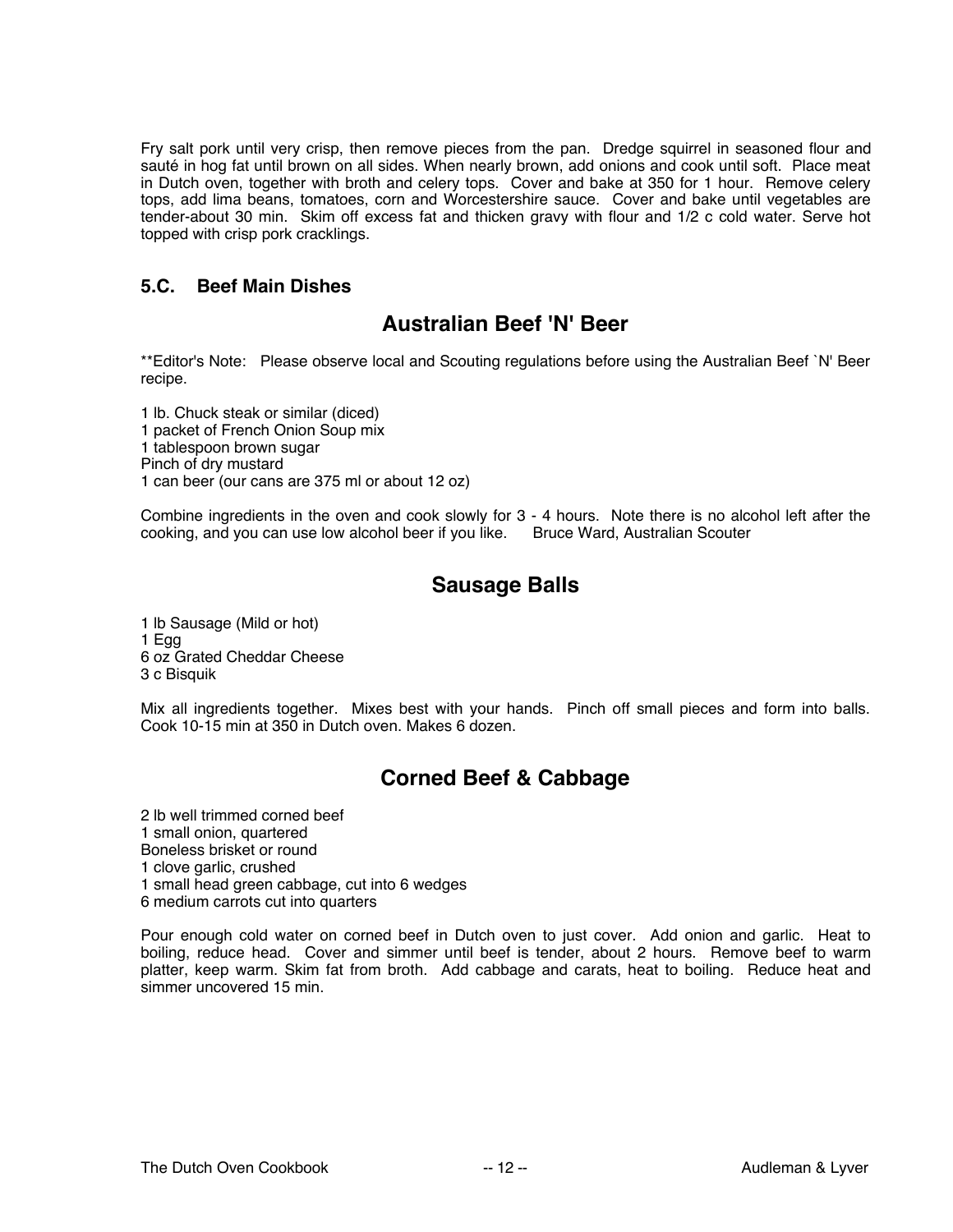# **Round Steak Hawaiian**

1/4 c cooking oil 1 can sliced water chestnuts, drained 1-1/2 lb round steak 1 jar homestyle beef gravy 1 bell pepper cut into strips Chow mein noodles 1 lb mushrooms, sliced 1/2 tsp salt

Cut steak into 1/4" strips. Heat oil over medium-high heat. Add steak, onion, green pepper, mushrooms and salt. Cook until meat is brown, stirring constantly. Drain and add water chestnuts and gravy. Cover and simmer 1-1/2 to 2 hours, stirring occasionally. Serve over rice and sprinkle with chow mein noodles.

#### **5.D. Ground Beef Main Dishes**

#### **Poor Man's Steak**

2 lb pkg Ground beef 1 1/3 c Milk 2 tsp Salt **Margarine** 1/4 tsp Pepper 2 cans Mushroom Soup 2 c Cracker Crumbs 1 c Water

Mix together meat, salt, pepper, crumbs, and milk. Pack into loaf pans. Let stand in refrigerator overnight or as least 6 hours. Cut into slices and brown in margarine. Mix soup with 1 c of water and pour over meat placed in Dutch oven. Bake at 350 for 1-1/2 hours.

## **Salisbury Steaks**

2 lb ground beef 2/3 c bread crumbs 1 tsp salt 1/2 tsp pepper 2 eggs 2 large onions, sliced 2 cans(10 oz) condensed beef 2 cans (4 oz) mushrooms, drained Broth 1/4 c cold water 4 tbs cornstarch

Mix ground beef, bread crumbs, salt, pepper and eggs, shape into 8 oval patties, each about 3/4" thick. Cook patties over medium heat, turning occasionally, until brown, about 10 min, drain. Add onions broth and mushrooms. Heat to boiling, reduce heat. Cover and simmer until beef is done, about 10 min.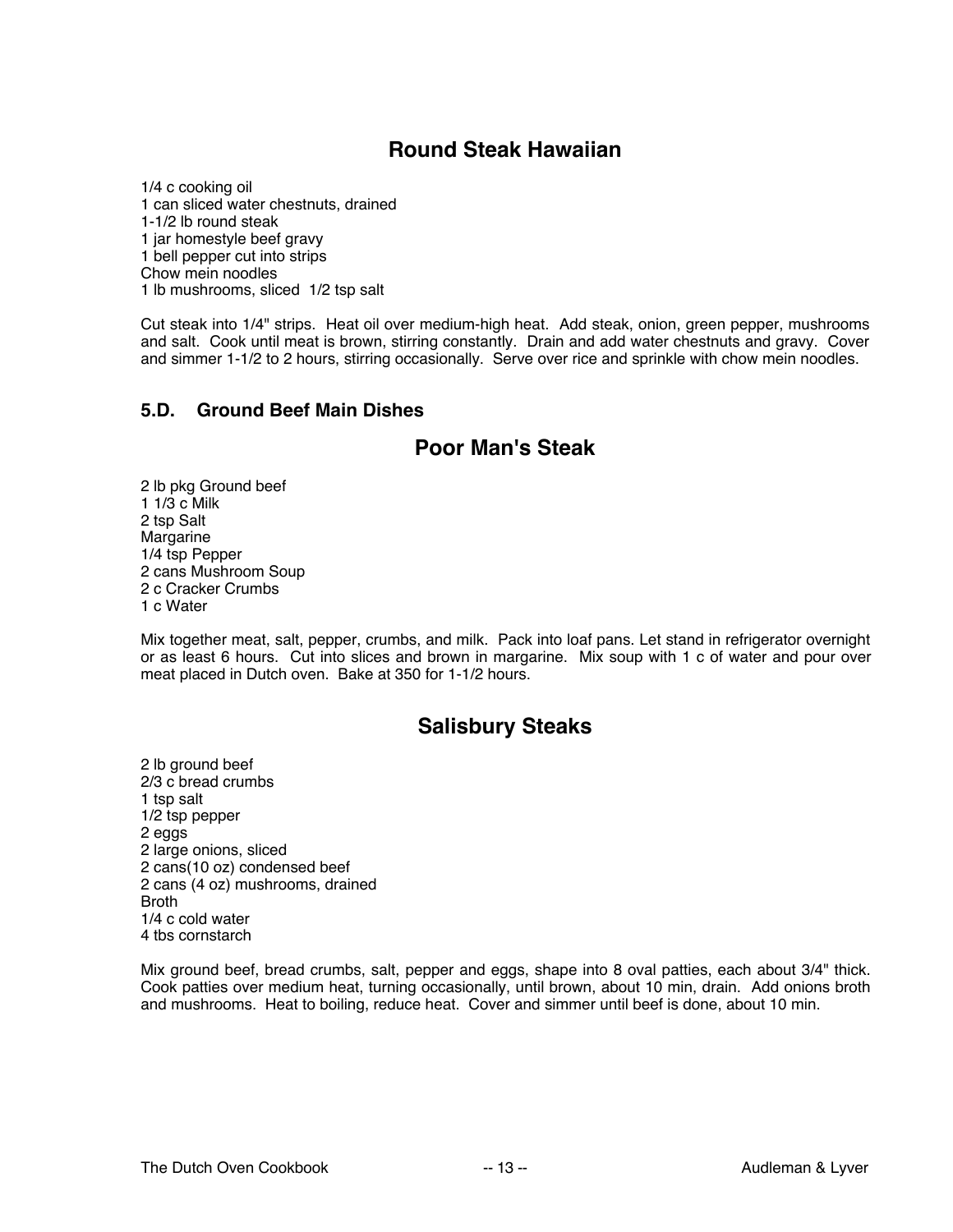#### **Meat Loaf**

3 lb ground beef 1/2 c bell pepper 1-1/2 c quick oats 2 pkg onion soup mix 2 eggs 1-1/2 tsp salt 1/2 tsp dry mustard 1/4 tsp marjoram

Mix all ingredients and put in casserole pan. Place in Dutch oven. Bake 1 hour, covered.

# **Basic Hamburger, Beans & Biscuits**

2 lb lean Hamburger or Turkey Hamburger 2 2 lb cans of Pork & Beans 1 jar Hickory Smoked BBQ sauce 1 jar Mesquite BBQ sauce 1 jar Regular BBQ sauce 1 cup shredded Cheese Ketchup Mustard **Onions** Your favorite Rollout Biscuit Mix

Brown and drain the Hamburger. Add both cans of Pork & Beans. Fix well. Add as much or as little of the three BBQ sauces to the mix. Again, mix well. Add Ketchup and Mustard to taste. Once all is mixed, add a handful of chopped onions (the finer the better). Let simmer on low heat for 15 minutes.

Make your Rollout Biscuits. Cut out in circles. Cut circles in half giving two half circles. Stir the Beans & Hamburger. Arrange biscuit halves on top of simmering beans. Stand biscuit halves on end so that round halves are up. Cover the complete top of the beans and hamburger mix with biscuit halves. Add all shredded cheese on top of biscuits. Bake for 30 minutes at 400 degrees. It's done when the biscuits are done.

From TINGBLTN@CNSVAX.UWEC.EDU

#### **Mess**

1-1/2 lb ground beef 1 can(16 oz) French style green beans 1 can tomato soup 1 small onion chopped 1 can mushrooms

In Dutch oven or large pot, brown ground beef and onion until onion is clear. Drain and add other ingredients. Heat through and salt to taste. Serve plain or on top of noodles or spaghetti. Lynne Waltz, Troop 546, Niceville, FL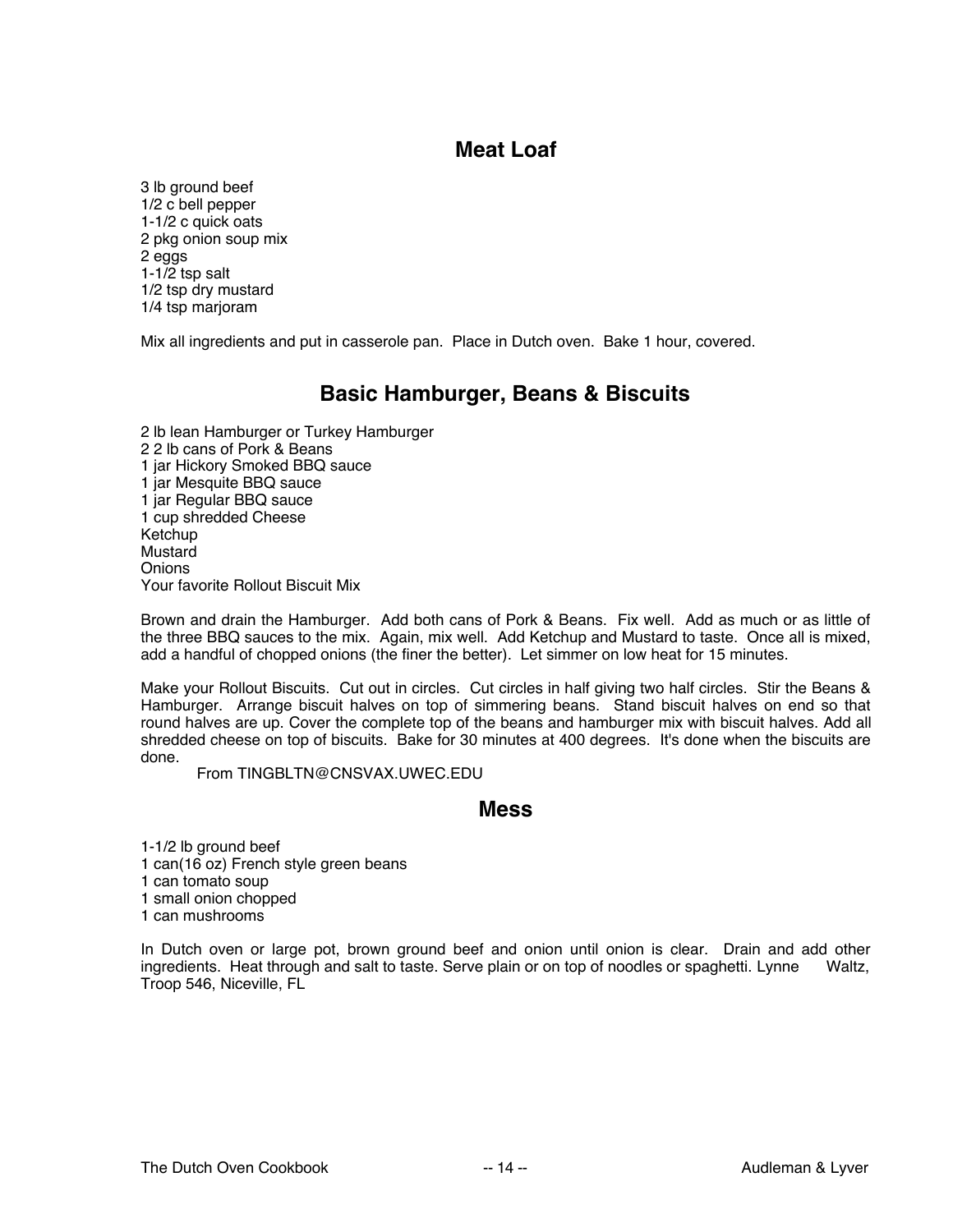# **Taco Pie**

1-1/2 lb ground beef 1 medium jar Taco sauce 4 large corn tortillas 1 8 oz pkg shredded cheddar cheese 1 can (8 oz) tomato puree

Brown ground beef, drain. Combine taco sauce and tomato puree. Line Dutch oven with aluminum foil. Place 2 tortilla shells in Dutch oven. Place 1/2 of ground beef on top, pour 1/2 taco sauce over top. Place 2 more tortilla shells on top and place in rest of beef and pour remaining taco sauce on top. Sprinkle with cheese. Cover and bake until cheese is melted. Variations: Add chopped onions, mushrooms or tomatoes to meat.

Lynne Waltz, Troop 546, Niceville, FL

#### **5.E. Chili Dishes**

# **Mike's Chili**

2 lb ground beef

4 tbs water

1 tbs oil

2 tsp each of salt, sugar, Worcestershire Sauce, cocoa, ground cumin, oregano

1/2 tbs Tabasco sauce

1 large onion chopped

1-1/2 tbs chili powder

2 cans kidney beans

3 c canned tomatoes

Brown ground beef in oil. Add onion and cook until it turns clear. Add remaining ingredients except kidney beans and simmer 1 hour covered. Add kidney beans and cook 1 additional hour uncovered.

## **Texas Chili**

2 lb lean chuck roast 1 large onion Bacon grease 6 cloves garlic, minced 6 jalapeno peppers, seeded & chopped 2 tsp salt 4 tbs chili powder 1 tbs cumin 1 tbs oregano 1 (20 oz) can tomatoes, chopped

Brown meat, garlic and onions in bacon grease. Add jalapeno peppers and mix well. Add remaining ingredients, cover and cook 1 hour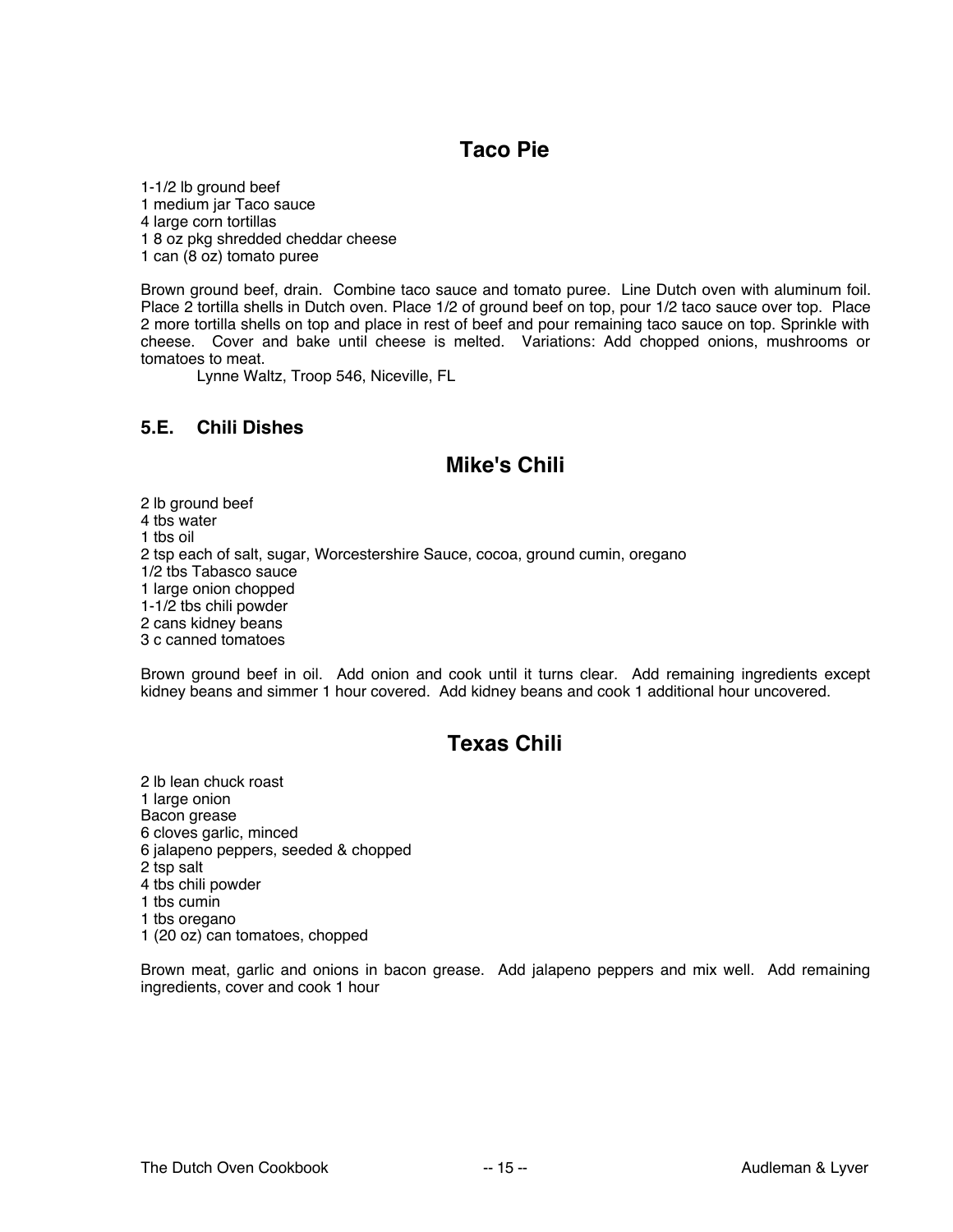#### **Chili a La 1772**

1/2 lb dried pinto beans 1 lb hot sausage 1 lb ground beef 2 medium onions, chopped 2 cloves garlic, minced 1 can (6-ounce) tomato paste 1 quart tomato juice 3 tbs. chili powder 1 tbs. dry mustard 1 tbs. vinegar 1 tbs. Worcestershire sauce 1/2 tsp ground cumin 1/2 tsp coriander 1 tsp salt 1 tsp pepper 3/4 tsp ground allspice 1/2 tsp ground cinnamon 5 bay leaves Dash of hot sauce Pinch of red pepper

Combine ground meat, onion, and garlic in a large Dutch oven; cook until meat is browned, stirring to crumble meat. Drain off pan drippings. Add remaining ingredients, mixing well. Cook, uncovered, over low heat 1 1/2 hours, stirring occasionally. Remove bay leaves. Yield, about 2 1/2 quarts. Cook beans separate and add to chili.

Robert Thornton, SPL, and Roger Dailey, SMALL, Troop 1772, Potomac, MD

# **Homestyle Chili**

1 lb ground beef 1 large yellow onion, chopped 3 cloves garlic, minced 1 tbs cumin 2 tbs chili powder 1 tbs Worcestershire sauce 1 (20 oz) can tomatoes, chopped 1 green bell pepper, chopped 1 c red wine(dry) Salt & pepper to taste 1 lb uncooked kidney beans

Cover beans with 2"-3" water. Bring to boil, remove from heat and let stand 1 hour. Drain and set aside. Brown ground beef with onion and garlic. Add remaining ingredients. Cover and simmer about 1 hour. Variations: Use black beans instead of kidney beans. Add fresh ground ginger, paprika or cocoa.

## **Green Chili**

2 lb lean pork 2 stalks of celery, chopped 1/2" 2 medium tomatoes, chopped 1/2 c Ortega Green Chilies 6 cloves garlic, minced 3 tbs jalapeno pepper sauce

The Dutch Oven Cookbook --- 16 -- 16 -- Audleman & Lyver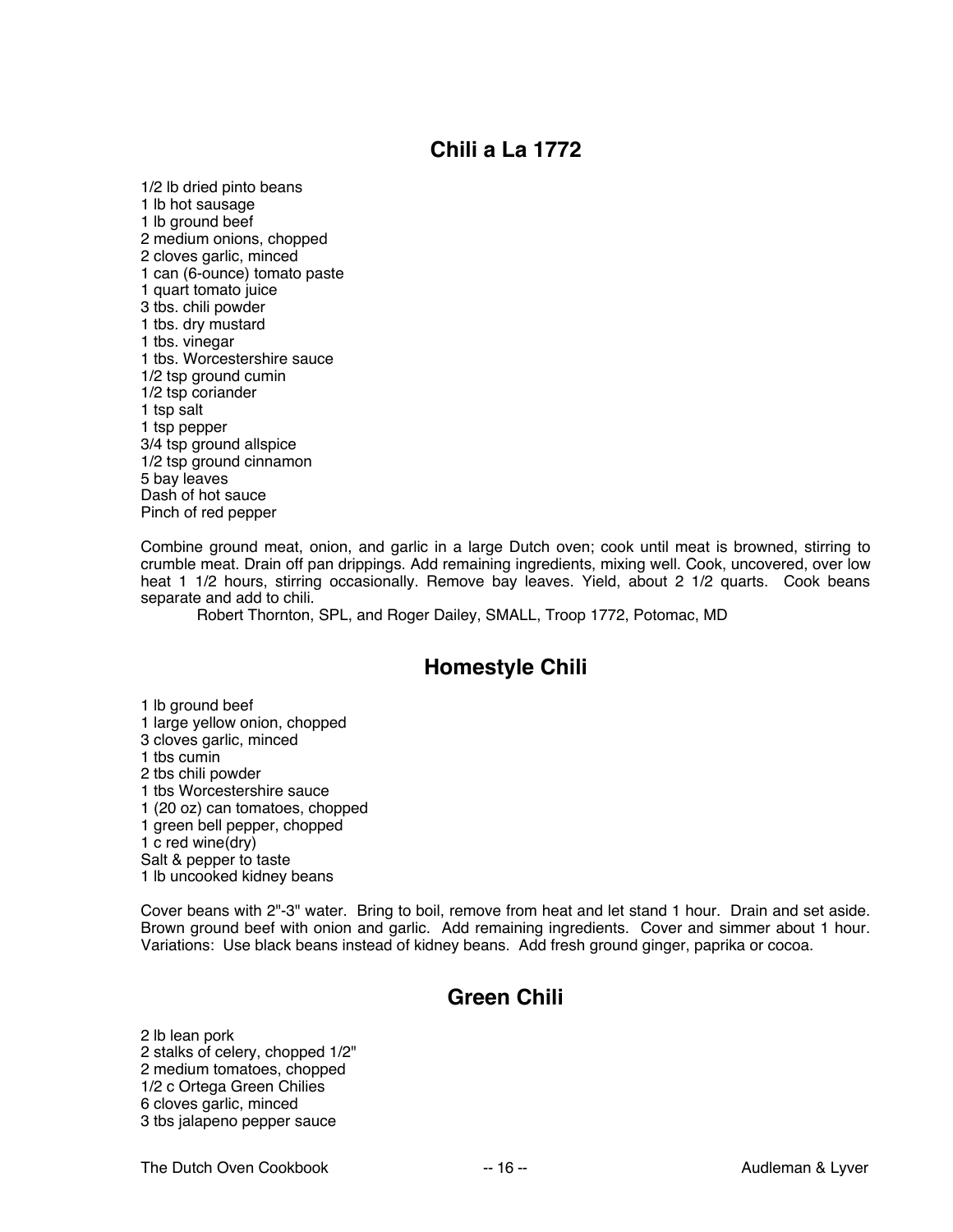Brown pork in a dab of oil. Add remaining ingredients and mix well. Add 1-2 cups water. Cover and simmer 45 min to 1 hour. If it is too thin, remove cover and continue to simmer until thickened.

# **Chili Rellano Casserole**

2 large cans whole green chilies 1 lb cheddar cheese 1 lb Monterey Jack Cheese 1 can (13 oz) evaporated milk 3 tbs flour 4 eggs, separated Salt & Pepper

Place 1/2 of chilies in bottom of greased casserole dish, cover with all of cheddar cheese. Top with rest of chilies. Cover with all of jack cheese. Beat egg whites until stiff. Beat yolks with flour, milk, salt and pepper in large bowl. Fold egg whites into yolk mixture. Pour over casserole. Bake in 325 Dutch oven for 45 minutes or until knife inserted in center comes out clean.

Rosie Highers, Ft Walton Beach, Fl

#### **5.F. Chicken Main Dishes**

#### **Chicken in a Pot**

3-4 lb whole frying chicken 1 tsp poultry seasoning 1/2 tsp salt 1/4 tsp basil 1/4 tsp pepper

Wash chicken and pat dry. Sprinkle cavity with salt, pepper, and poultry seasoning. Put in Dutch oven and sprinkle with basil. Cover and bake for 4 to 6 hours or until tender.

## **Easy Chicken Dinner**

2 Chickens Flour **Seasonings** Potatoes **Carrots** Broccoli

Cut vegetables and potatoes into small pieces for eating. Cut chicken into 8 parts. Skin chicken. Mix flour and seasonings in plastic bag. Place 2 chicken parts at a time in bag and shake. Remove chicken from bag when coated and repeat until all chicken is coated. Place potatoes in bag and shake. Remove potatoes from bag.

Put about 1/2 inch of oil in Dutch oven and place on coals. When oil is hot, add chicken and completely brown on all sides. Remove chicken from pot and drain excess oil from pot. Put chicken back in pot. Add approximately 1/4 inch of warm water. Place potatoes and vegetables over chicken. Cover pot and place back on coals.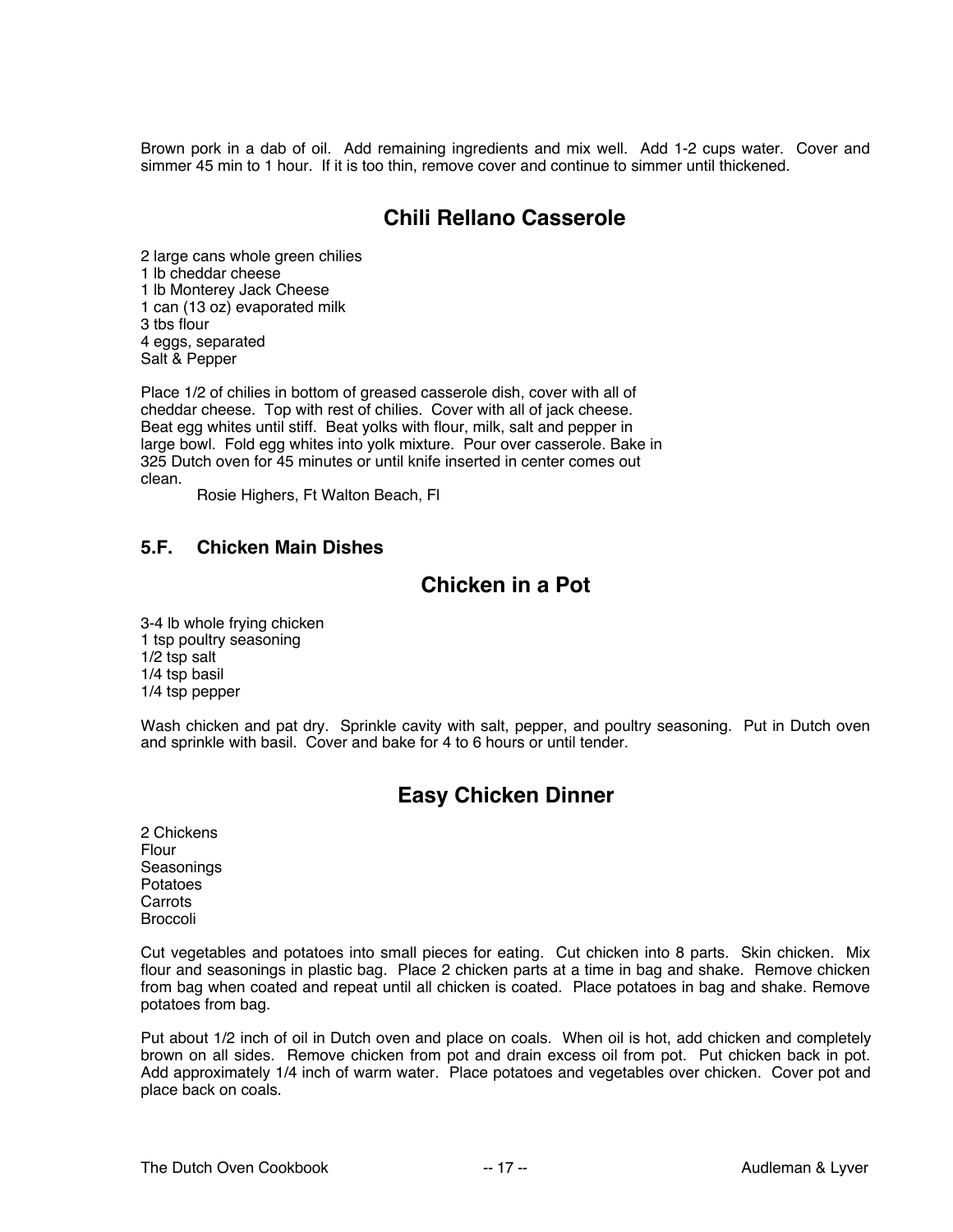Put 10 coals on top of oven. Cook for 1 hour or until chicken is tender. Check periodically to ensure there is always a small amount of moisture in the Dutch oven. Bruce Rosen, Scoutmaster Troop 1948, Rockville, MD

#### **Arroz con Pollo**

3-4 lb chicken, cut up 2 bouillon cubes 1 c chopped onion 1 c diced ham 1 c green pepper, chopped 1 can (14 oz) tomatoes 1 jar (2 oz) pimento, diced 1 pkg (10 oz) frozen peas, thawed 3/4 tsp chili powder 1 tsp salt 1 jar (3-1/2 oz) stuffed green olives, drained 1/2 tsp white pepper 1 tsp paprika 2 cloves garlic, minced 1 c raw rice (long grain)

Mix salt, pepper, and paprika together. Season chicken with this mixture. Put all ingredients except rice and peas in Dutch oven. Cover and cook at 300 for about 2 to 3 hours. Add rice and peas and cook at 375 for 1 hour. Water may be needed near end of cooking.

## **Festive Chicken Bake**

1/4 c flour 2/3 c light molasses 1 tsp salt 1/4 tsp pepper 2-1/2-3 lb fryer chicken 1 tbs prepared mustard 2 tbs oil 1 tbs cider vinegar 1 can (8 oz) Sliced pineapple 1 can (16 oz) sweet potatoes, drained

Combine flour, salt and pepper. Coat chicken pieces in flour mixture. Brown in hot oil. Drain pineapple, reserving juice. Combine juice, molasses, mustard, and vinegar, mix well. Place chicken in Dutch oven, arrange potatoes around chicken. Brush with half of the sauce. Cover and bake at 350 for 30 minutes. Top with pineapple, brush with remaining sauce, cook 30 min more.

## **Baked Chicken with Cheese**

8 chicken breasts, de-boned 6 tbs peanut oil 2 tbs lemon juice 2 tbs thyme Salt, pepper 8 slices of boiled ham 8 slices of cheese 8 slices of tomato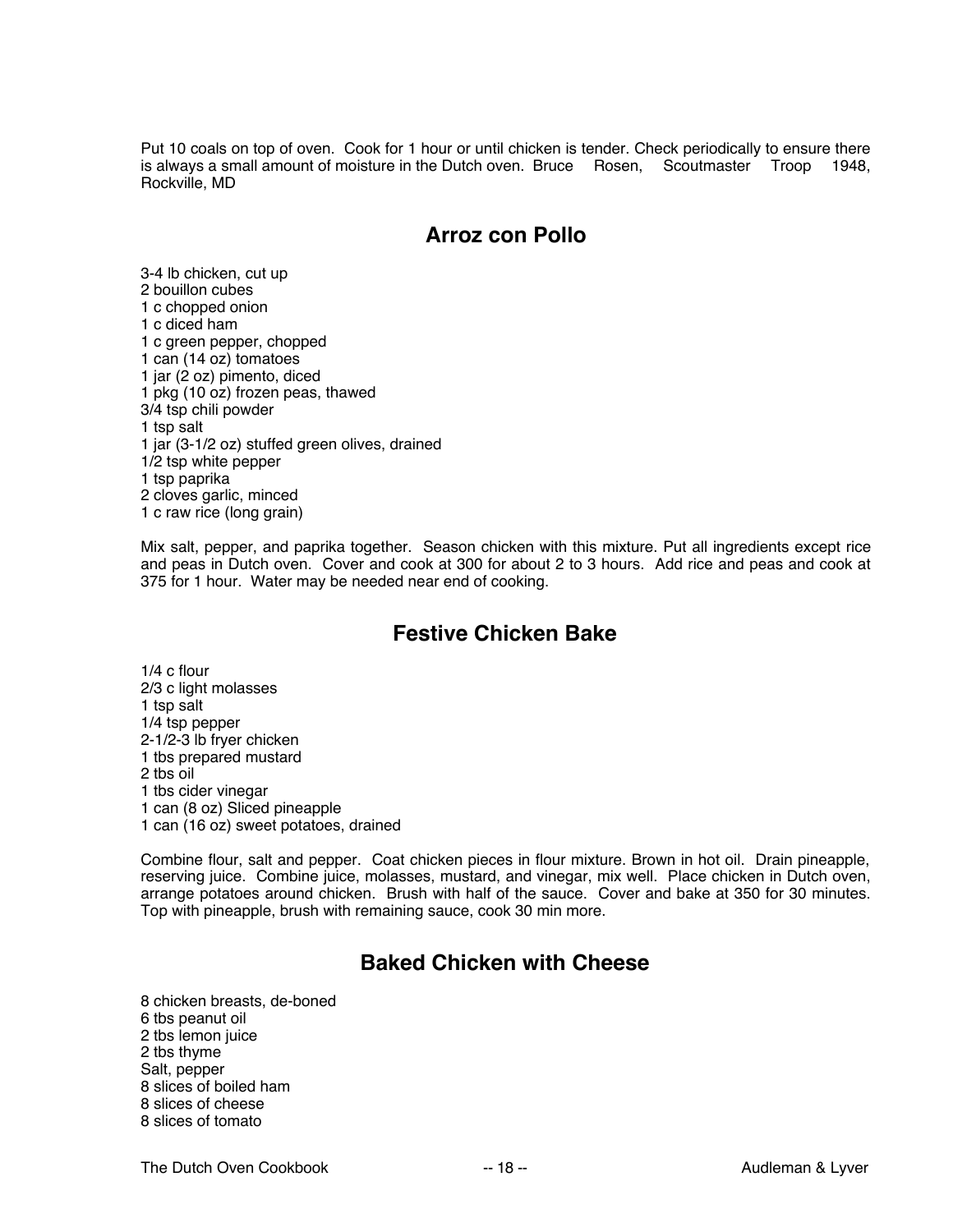Cut foil into 12" squares, place chicken in center. Combine oil, lemon juice, thyme and mix well. Spoon over breasts. Seal foil well and place in 350 Dutch oven. Bake 30 min. Open foil and place one slice ham, cheese and tomato over each breast. Bake open for 3 to 5 min. Remove from foil and place on serving platter.

#### **Easy Chicken Casserole**

1 Whole chicken cooked, boned, chopped

2 cans Cream of Chicken Soup

1 c Mayonnaise

1 box "Stove Top" stuffing, chicken flavor

Combine soup and mayonnaise in a large bowl. Add seasoning pkg from stuffing mix and 3/4c stuffing crumbs. Add chicken and mix well. Place in Dutch oven and top with remaining crumbs. Bake at 350 for 30 min or until bubbly and crumbs are brown. Variation: Substitute 1 can Golden Mushroom soup for Cream of Chicken soup. Add shredded cheddar cheese in soup mixture or sprinkle on top.

#### **Chicken Cacciatore**

3 lb frying chicken, cut up 1/4 tsp black pepper 3 tbs oil 1/4 tsp cayenne pepper 2 medium onions, thinly sliced 1 tsp oregano 2 cloves garlic, minced 1/2 tsp basil 1 can (1 lb) tomatoes 1/2 tsp celery salt 1 can (8 oz) tomato sauce 1 bay leaf 1/3 c minced green pepper 1/4 c Chianti wine 1 tsp salt

Brown chicken pieces in hot oil in lid of oven. Layer onions in oven. Put browned chicken pieces on top of onions and add remaining ingredients. Cover and cook 1 to 2 hours. Discard bay leaf and serve chicken and sauce over buttered spaghetti.

# **Chicken and Dumplings**

1 envelope chicken noodle soup mix (NOT single serving size) 1 6-1/2 oz can boned chicken Buttermilk biscuit mix

Mix soup mix with about half the normal water, add boned chicken and bring to a boil. Mix biscuit mix and drop by spoonfuls on the chicken mix. Cover tightly and SIMMER (not too hot) until dumplings are done (usually takes 12-20 minutes). Serves two or three. I have made a double recipe and served six by adding a small can of mixed vegetables.

Jim Sleezer, Roundtable Commissioner, Pawnee Bill District, Will Rogers Council, Stillwater, OK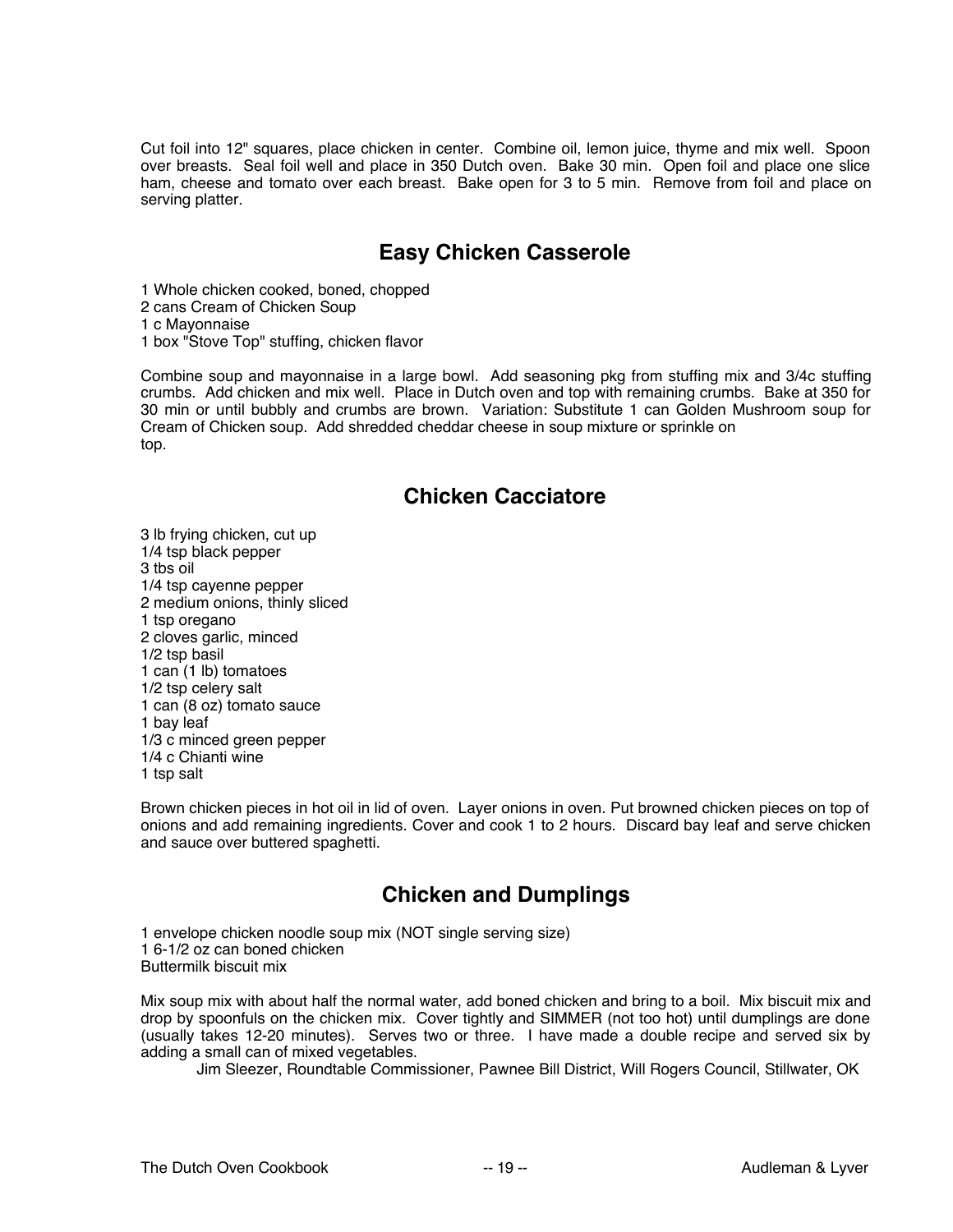# **Chicken Pot Pie**

3 to 3-1/2 lb Chicken Chopped parsley 2-1/2 tsp salt 4 hard-boiled eggs, cut into wedges 1 stalk of celery, chopped 1 medium onion, chopped 1/2 tsp saffron 4 medium potatoes, peeled, cut 4 stalks celery, thinly sliced 1/4 tsp pepper Dough: 2 c sifted flour 2 eggs 1/2 tsp salt 4-6 tbs water

Place chicken in Dutch oven, add salt, pepper, celery, onion and saffron. Add water to almost cover chicken. Bring to a boil, reduce heat, cover and simmer about 1 hour or until the chicken is tender. Do not overcook. Remove the chicken from the broth to make dough, place the flour into a mixing bowl. Make a well in the center of the flour and add the eggs and salt. Gradually work eggs into the flour, adding only enough water to make a soft but not sticky dough. Knead five minutes. Cover the dough with clean cloth and let rest 30 minutes. Divide the dough in half and roll out each as thinly as possible into a 15" square and cut each square into 2" squares with a sharp knife. Add potatoes and celery to the broth, simmer 25 min. until vegetables are tender. Taste the broth and add more salt or pepper if needed. Add the chicken pieces and bring to boil. Slide the squares of dough into the broth, a few at a time, pushing them down gently. Cover and simmer 20 min. Ladle the pot pie into large soup bowls and garnish with chopped parsley and the wedges of hard cooked eggs.

## **Chicken Gumbo**

2 lb chicken breasts, 1" cubes 2 lb fresh okra, sliced 1/4" slices 2 medium onions, chopped 2 medium bell peppers, chopped 1/2 c celery, chopped 4 tbs cooking oil 3 tbs flour 3 medium tomatoes, cut up 2 cloves garlic, minced Salt & pepper to taste

Prepare a rue with cooking oil and flour. Cook until brown, stirring often. Add onion, bell pepper, and garlic. Slowly stir in 1 quart of water. Add salt and pepper to taste. Add cut-up tomatoes, okra and celery. Cover and cook about 30 min, until vegetables are done. Add chicken and simmer an additional 6 min.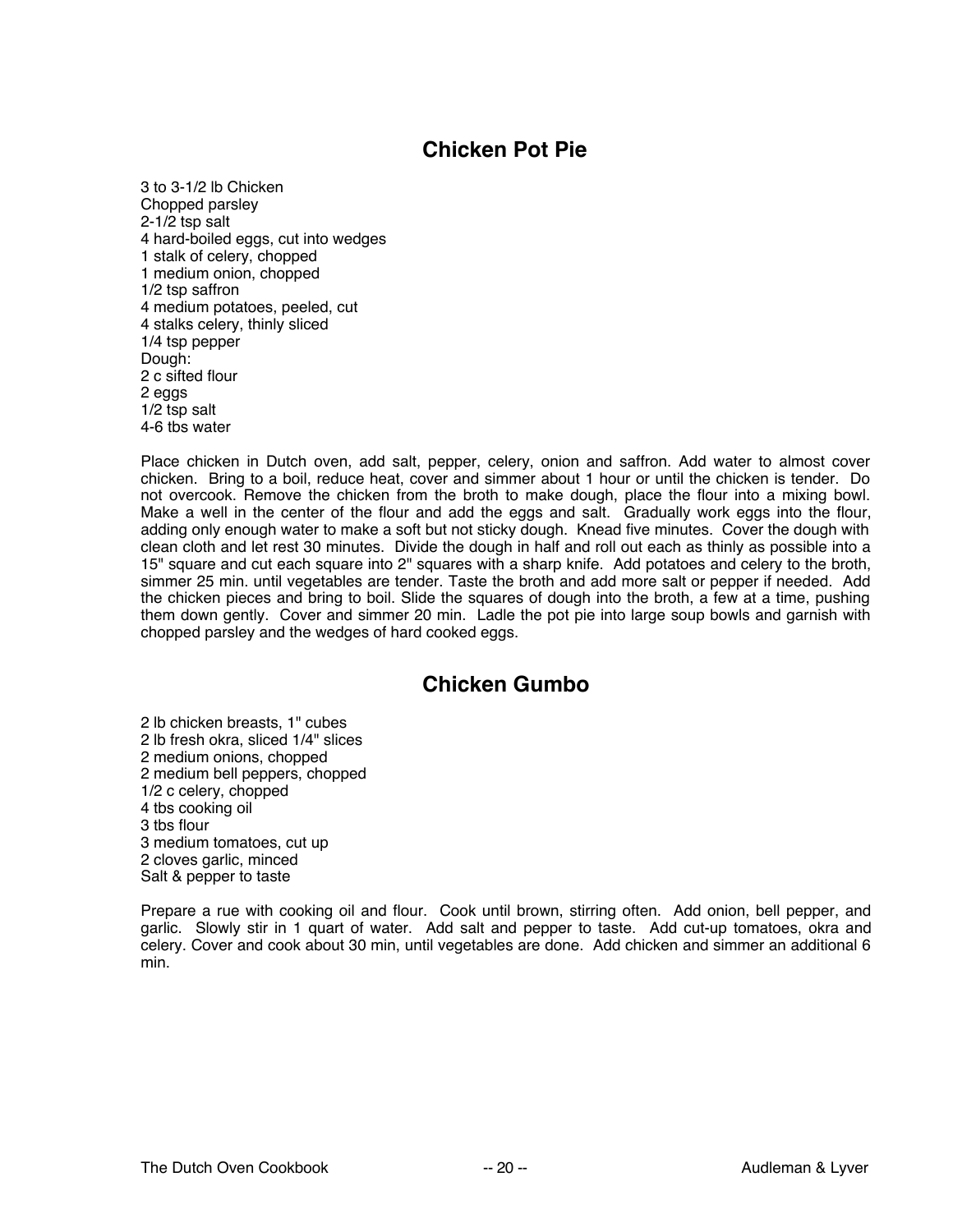#### **Duck with Sauerkraut**

2 qt Sauerkraut 2 medium onion, quartered 3 tbs brown sugar Salt Pepper 1 c water 1 whole game duck

Bake duck in 375 oven for 25 to 30 min. Pour sauerkraut, water, onions, brown sugar, salt and pepper over duck and stir well. Simmer for 1-1/2 hours. Good served with mashed potatoes.

## **Apricot Glazed Cornish Hens**

6 Cornish Game Hens Wild rice and sausage dressing mix (1 to 1-1/2 lb) 1 jar (12 oz) Apricot preserves Salt 1/2 c water

Rinse hens, remove giblets and pat dry. Sprinkle cavity with salt. Lightly stuff each hen with about 1 c of dressing. Tie legs together with string. Place into Dutch oven. In small saucepan, combine preserves and water and bring to a boil, stirring occasionally, set aside. Place hens on a rack in Dutch oven. Do not place on bottom, they will burn. Bake hens at 350 for 1-1/2 to 2 hours or until tender. During last 1/2 hour of baking, baste hens frequently with preserves mixture. Remove strings before serving. If desired, split in half for smaller servings. Serve with remaining preserves.

#### **5.G. Pork Main Dishes**

#### **Barger Pork Chops**

1 c Soy Sauce 1 tsp Garlic Salt 1/2 c Brown sugar 1 tsp Molasses<br>1/2 c Sherry Family pkg Pork Chops (8) 2 tsp Cinnamon

Combine all except pork chops for a marinade. Pour over chops and marinate overnight in refrigerator. Place chops about 6"-8" above fire. Turn frequently and baste with marinade while cooking. Done in 35 to 45 min.

# **Pork Chops & Garden Vegetables**

6 (1" thick) pork chops 3 tbs butter, melted 3 carrots, cut 1/2" slices 1 tsp basil 6 (1/4 oz) instant onion soup mix 2 c water 1-1/2 c fresh green beans, cut 1" lengths 3 small potatoes, peeled, 1/2" cubes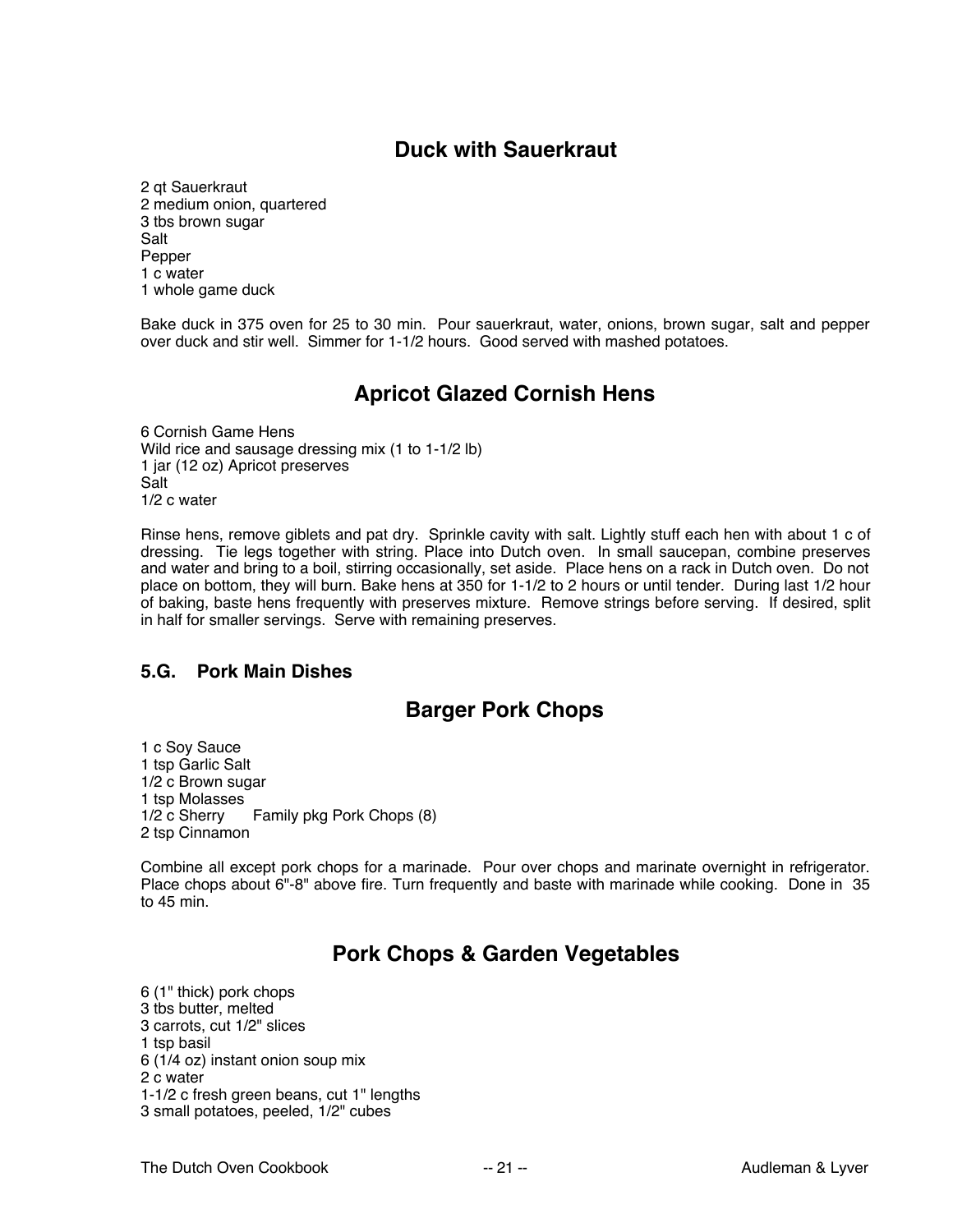Brown chops on both sides in butter in bottom of oven, drain. Place vegetables in bottom of oven and replace chops on top. Combine dry soup mix and water, mixing well. Pour over chops and bring to a boil. Cover and reduce heat, simmer 45 min or until chops are tender

# **Texas Pork Roast**

1 small leg of pork 2 tbs lemon juice 1 tsp salt Dash of Tabasco sauce Pepper to taste 1 c melted cinnamon-flavored 1/8 tsp allspice or plain apple jelly 1 tsp chili powder 1 tbs Worcestershire sauce 1-1/4 c chili sauce

Place pork in oven and sprinkle with mixture of salt, pepper, allspice and chili powder. Combine remaining ingredients, and spread evenly on pork. Roast at 350 for 30 min per pound. Baste frequently with well seasoned drippings in the pan. Serves 14-16.

## **Ham & Chicken la**

1-1/2 c baked ham, 1/2" cubes 3 tbs flour 1/2 c cooked chicken, 1/2" cubes 1 c hot chicken stock 1 c sliced mushrooms or liquid from mushrooms 1 c light sour cream Salt 1 large green pepper, chopped Ground pepper 3 tbs butter 1 large pimento cut in small squares

Sauté mushrooms and green pepper in butter; remove to a hot platter. Add flour to the oven and blend well. Gradually stir in hot stock, cream, salt & pepper. Place over low heat and simmer for about 10 min. Combine chicken, ham, mushroom mixture and pimento, and add to the sauce. Heat thoroughly. Serves 8 to 10.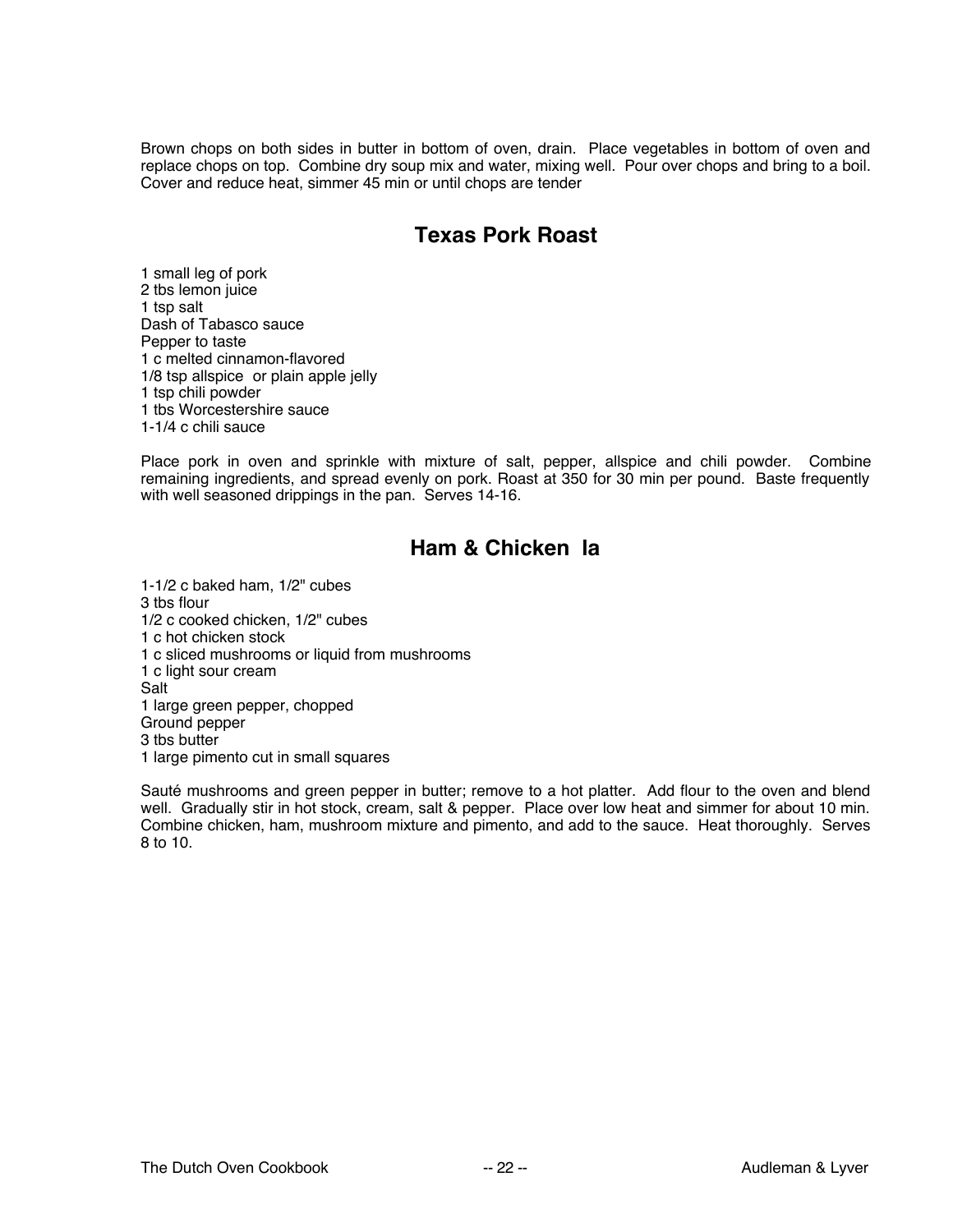## **Northshore Jambalaya**

1/2 lb pork tenderloin, chopped 1/2 lb smoked sausage, 1/2" slices 1/4 c vegetable oil 1/4 c all-purpose flour 1 c chopped onion 1 c chopped celery 1 bunch green onions, chopped 4 cloves garlic, minced 1 tbs chopped parsley 1 (8 oz) can tomato sauce 1 tsp garlic salt 1/2 tsp pepper 1/2 tsp Hungarian paprika 1/2 tsp dried thyme 1/4 tsp red pepper 6 c uncooked rice

Cook sausage and pork until browned; drain well. Set aside. Cook rice according to package and set aside. Heat oil in Dutch oven, add oil and cook over medium-high heat stirring constantly, until rue turns dark brown. Stir in onion, celery, 1/2 of green onion, garlic and parsley. Cook over medium heat 10 min stirring frequently. Add tomato sauce and seasonings. Reduce heat and simmer 5 min, stirring occasionally. Stir in meat and remaining green onions. Cook until thoroughly heated. Add cooked rice and mix well. Simmer 5 min covered.

# **Red-Hots with Kidney Beans**

1 lb frankfurters 1 tbs lemon juice 2 slices bacon, chopped 1 tbs Worcestershire sauce 1/4 c chopped onion 1 tbs brown sugar 1 (8 oz) can tomato sauce 1 tsp salt 1 can kidney beans 1/2 tsp chili powder 1/4 c catsup 1/8 tsp garlic salt

Fry bacon bits in oven over low flame until crisp. Remove and reserve bits. Sauté onions in bacon fat until light brown. Add tomato sauce into which flour has been blended. Cook until slightly thickened, stirring constantly. Add kidney beans and bean liquid. Blend together liquid and dry seasonings separately; then combine them and stir thoroughly into bean mixture. Cover and simmer 15 min. Cut frankfurters into 1" pieces. Add to beans, cover and cook for 8 min longer. Sprinkle with bacon bits.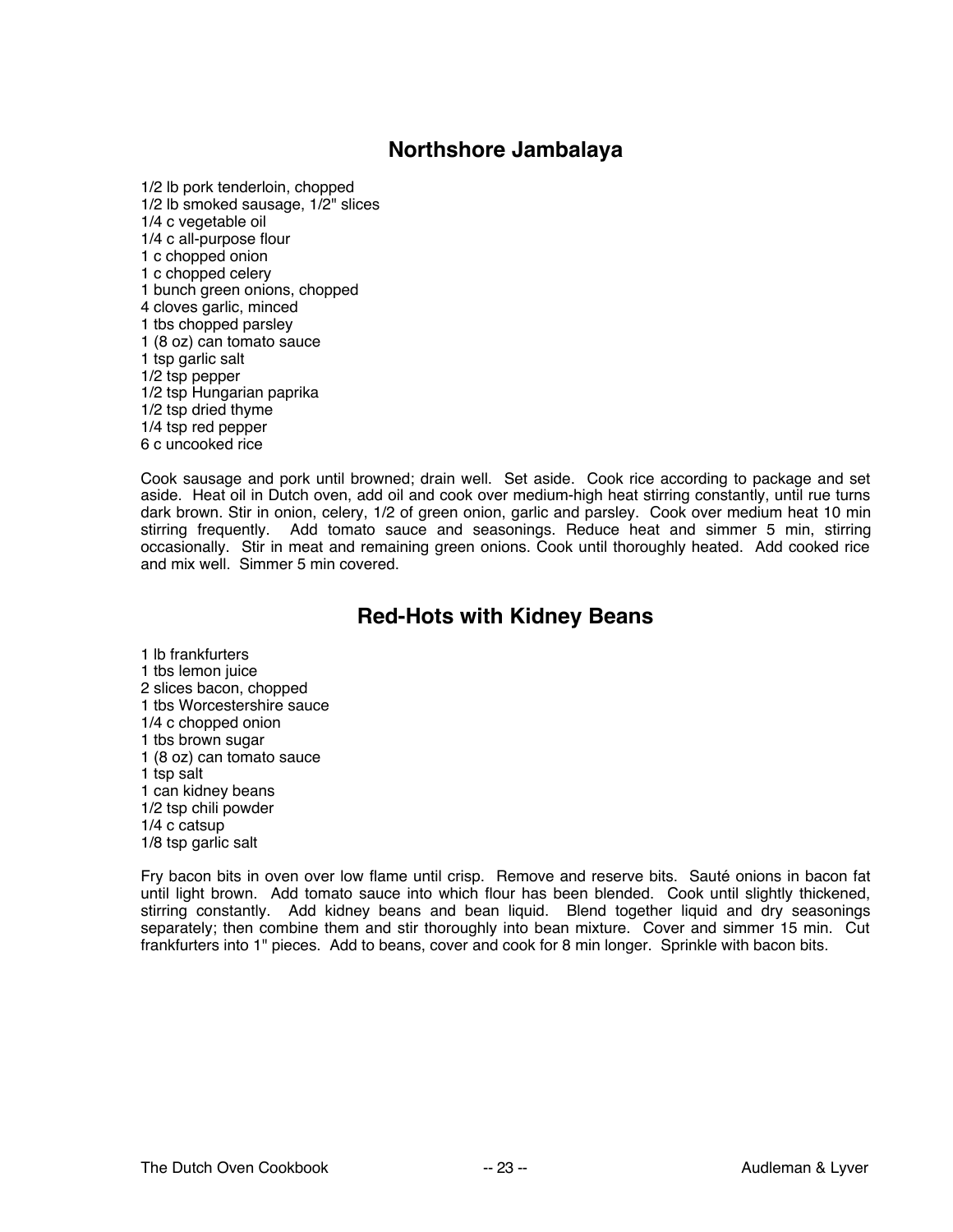#### **5.H. Seafood Main Dishes**

# **Lobster Chowder**

1 large onion, chopped 1 tomato, seeded, peeled & chopped 3 green leeks, slivered 2 medium carats, peeled, diced 2 c clam juice 4 tbs flour 5 tbs butter 1 c oysters

1 c shredded lobster

3 c lobster shells & tails, broken up

Sauté onion, tomato, leeks, and carrot in 1 tbs of butter until onion turns clear. Add oyster juice and lobster shells. Bring to boil, reduce heat and simmer 40 to 45 min. Remove shells and discard. Remove most of vegetables and set aside. Strain liquid to remove small bits of shell. Make a rue using 4 tbs butter and 4 tbs flour. Cook until it turns light brown. Pour 1/2 of liquid back into oven, whisk well. Add rest of liquid while stirring constantly. Bring to a boil stirring occasionally. Add vegetables, lobster meat and oysters. Simmer 5 to 10 min. Variation: use clams instead of oysters, add celery or bell pepper.

# **Shrimp Etoufee**

(Pronounced A-TO-FAY)

3/4 lb butter 5 c diced onion (or equal volume to meat) 1 c parsley, chopped 3 tbs salt 1 tbs Louisiana Hot Sauce 2 tbs lemon juice 4 lb peeled shrimp 2 tbs Worcestershire Sauce

Cook onion in butter until clear. Add parsley, salt, lemon juice, hot sauce and Worcestershire sauce and simmer 5 min. Add shrimp, cover and simmer until shrimp turns pink and are done.

# **Catfish Etoufee**

(Pronounced A-TO-FAY)

2 c court bouillon 4 tbs brown rue 1 c onions, chopped 1 c scallions, chopped (including some of the green tops) 1/2 c celery, chopped 1/2 c bell pepper 1 tsp minced garlic 1 can (1 lb) tomatoes, drained and coarsely chopped

4 c cooked rice 2 lemon slices, 1/4" thick 1 tbs Worcestershire sauce 1 bay leaf 1/4 tsp thyme 1 tsp black pepper 2 tsp salt 2 lb catfish cut into 1" chunks 1/2 c parsley, chopped

If rue is not fresh, warm over low heat stirring frequently. Add onions, scallions, celery, green pepper and garlic. Cook 5 min, stirring often, until soft but not brown. Add court bouillon stirring constantly. Add tomatoes, lemon, and seasonings. Reduce heat and simmer, partially covered, 30 min. Add catfish and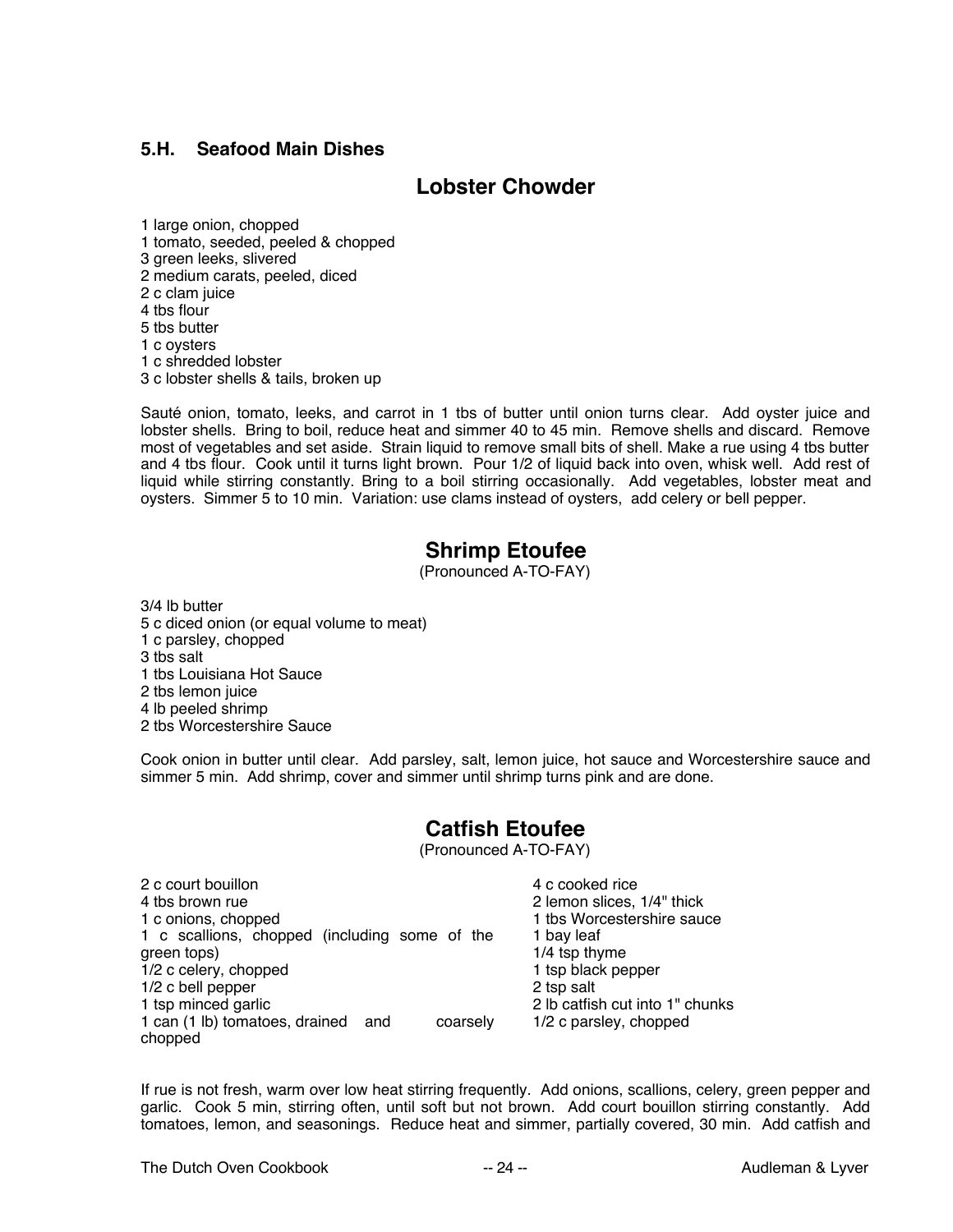parsley, stir gently to moisten fish evenly. Simmer partially covered and without stirring, 10 min. Taste for seasoning. Serve immediately.

# **Scallop Gumbo**

2 lb small scallops 2 lb fresh okra, sliced 1/4" slices 2 medium onions, chopped 2 medium bell peppers, chopped 1/2 c celery, chopped 4 tbs cooking oil 3 tbs flour 3 medium tomatoes, cut up 2 cloves garlic, minced salt & pepper to taste

Prepare a rue with cooking oil and flour. Cook until brown, stirring often. Add onion, bell pepper, and garlic. Slowly stir in 1 quart of water. Add salt and pepper to taste. Add cut-up tomatoes, okra and celery. Cover and cook about 30 min, until vegetables are done. Add scallops and simmer an additional 6 min.

# **Fish Court Boui**

3 tbs olive oil 4 c diced onion 1 c celery, chopped 2 c parsley, chopped 3/4 c bell pepper, chopped 3 c green onion, chopped 1 c grated carrot 1 tbs minced garlic 2 tbs lemon juice 1 tbs soy sauce 2 tbs Worcestershire Sauce 1 tbs Louisiana Hot Sauce 2 c Chablis Wine 6 tbs salt 4 lb fish, chopped 12 c water

Pour oil in oven and heat. Place onion, celery, peppers, parsley, green onion and grated carrot in and sauté until onion starts to turn clear. Add garlic and lemon juice and stir and simmer some more. Add remaining ingredients except water, and stir and simmer some more. Pour just enough water to cover mixture. Bring to boil, reduce heat and cover. Simmer for about 30 min.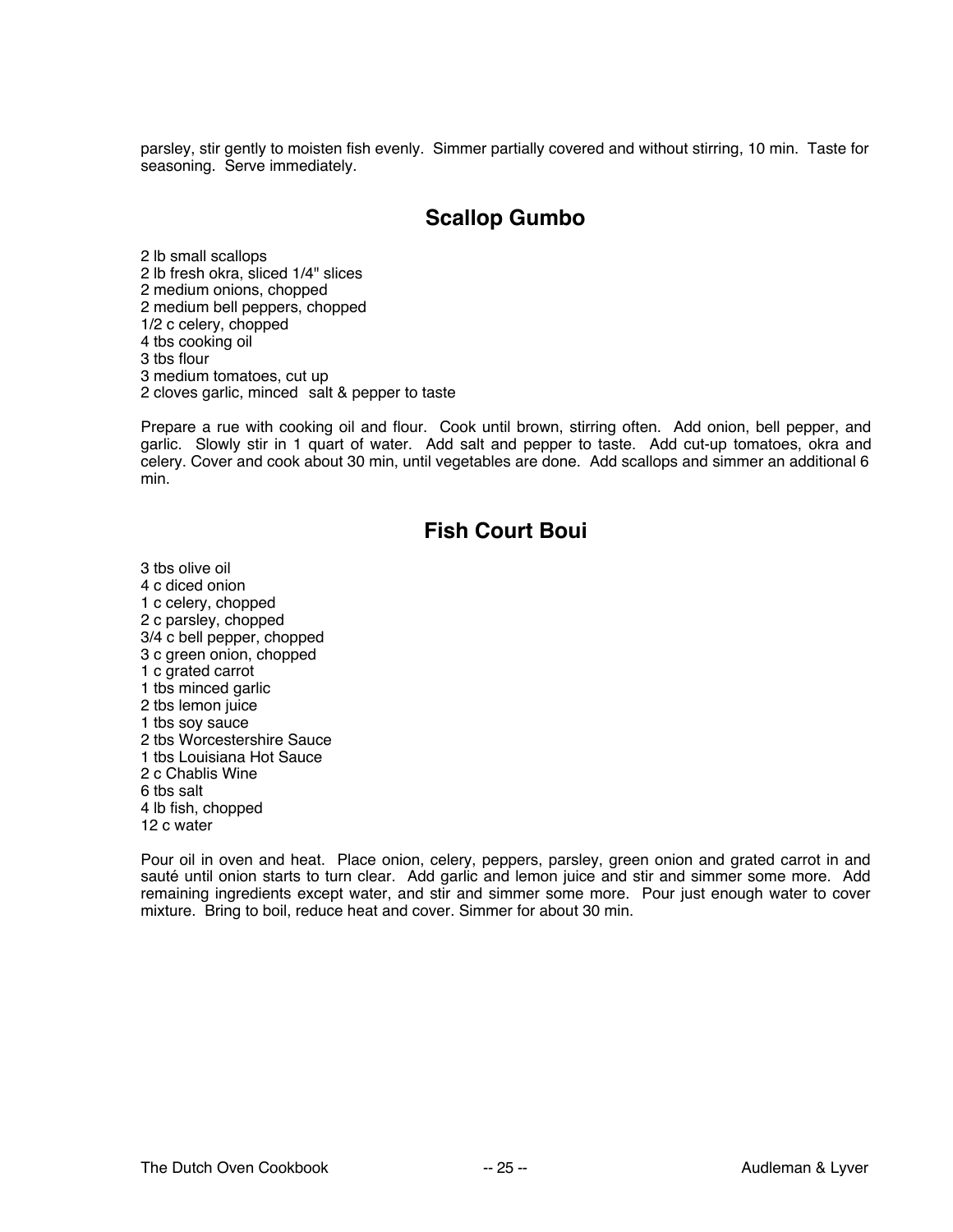#### **5.I. Pasta and Pizza**

# **Spaghetti & Meatballs**

1 large onion 1 clove garlic, crushed 1 tsp sugar 1 tsp oregano leaves 3/4 tsp salt 3/4 tsp basil leaves 1/2 tsp marjoram leaves 1 can(8 oz) tomato sauce 4 c hot cooked spaghetti 1 can(16 oz) whole tomatoes

#### **For Meatballs:**

1 lb ground beef 1/2 c dry bread crumbs 1/4 c milk 3/4 tsp salt 1/2 tsp Worcestershire sauce 1/4 tsp pepper 1 small onion diced (1/4 c) 1 egg

Meatballs: Mix all ingredients, shape into 1-1/2 inch meatballs. Place in Dutch oven and bake at 400 until done and light brown, 20 to 25 min. Spaghetti: Prepare spaghetti according to package instructions. Mix all ingredients except meatballs, break up tomatoes. Heat to boiling, reduce heat. Cover and simmer, stirring occasionally, 30 min. Stir meatballs onto mixture, Cover and simmer stirring occasionally, 30 min longer. Serve over spaghetti and if desired, with grated Parmesan cheese.

# **Pizza Hot Dish**

2 pkg Crescent rolls 8 oz Shredded Cheddar Cheese 1 jar Pizza Sauce 8 oz Shredded Mozzarella Cheese 1-1/2 lb Ground Beef

Brown ground beef, drain. Line Dutch oven with 1 pkg of crescent rolls. Spread pizza sauce on dough. Add browned beef, the cheeses and use second pkg of rolls to form a top crust. Bake 30 min. at 350.

#### **Calzone**

#### **Dough:**

2 cup warm water 1 Tbs. sugar 1 packet yeast (approx. 1 Tbs..) 1 tsp salt 6 cups all purpose flour 1/4 cup olive oil **Filling:** Your choice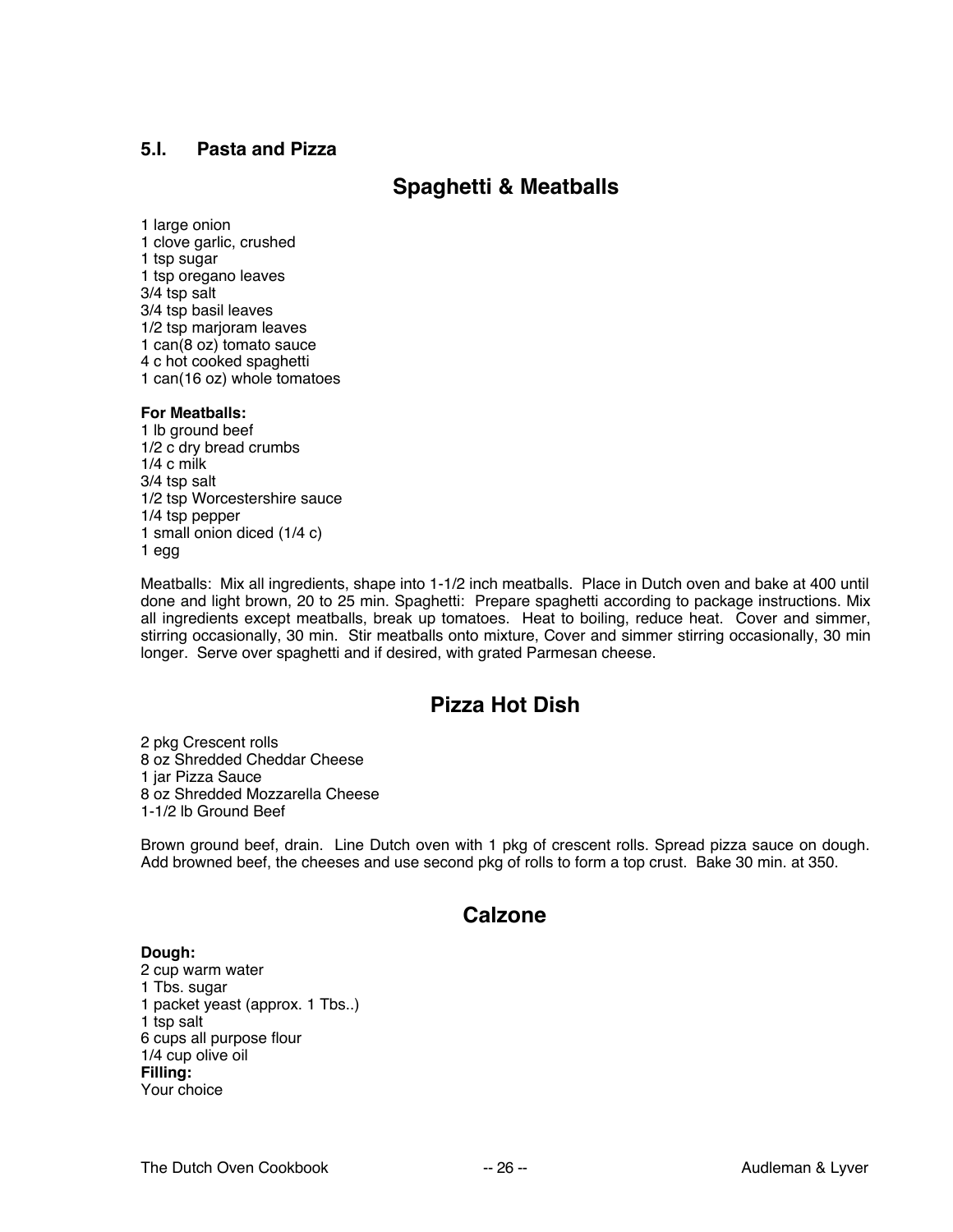Mix water, yeast and sugar and let bubble. Add salt, 2 cups flour, olive oil and mix. Add approximately 4 more cups of flour 1/2 cup at a time till you have a workable dough. Let it rest. Divide into eighths. flatten into pizza thin rounds on floured board. put 1/4 cup pizza filling of your choice on each round. fold over and seal. Bake in the middle of a very hot Dutch oven with coals piled on the lid for approximately 15 minutes. This is also good with chili beans and with curries.

Fred Maslan, Scouter

## **Dutch Oven Lasagna**

1-1/2 lb. lean ground beef 23 oz spaghetti sauce 9 oz shredded mozzarella cheese 3 eggs 2-1/4 c cottage or ricotta cheese 1/4 cup grated Parmesan cheese 13 lasagna noodles 1-1/2 tsp. oregano 3/4 c hot water

Preheat the Dutch oven. Brown the ground beef. When done remove the beef to a large mixing bowl. Add the spaghetti sauce to the beef and mix well. In another bowl, add the cottage or ricotta cheese, Parmesan cheese, mozzarella cheese (reserve a few ounces for later), eggs, and oregano, and mix well.

Place the layers in the oven in the following order: Break up four lasagna noodles into the bottom of the oven. Spread about 1/3 of the meat mixture over the noodles. Spread 1/2 of the cheese mixture over the meat mixture. Break up five noodles and place over the top of the preceding mixtures. Spread 1/2 of the remaining meat mixture over the noodles. Spread the remaining cheese mixture over the meat mixture. Break up the remaining noodles and place over the cheese mixture. Spread the remaining meat mixture over the noodles. Pour the hot water all around the edges of the oven. Place the lid on the oven and bake one hour or until done. Check frequently.

Hints: This recipe works well with charcoal (12 briquettes on bottom and 12 on top). Cooking time can be reduced by pre-cooking and draining the lasagna noodles.

Carole Pludum, Scouter

#### **5.J. Veggies and Soups**

#### **Mike's Broccoli Pie**

2 10 oz pkg Chopped Broccoli 3 c Shredded Cheddar Cheese 2/3 c Chopped onion 1 1/3 c milk 3 eggs 3/4 c Bisquick 3/4 tsp Salt 1/4 tsp white pepper

Mix broccoli, 2 c of cheese, and onion in Dutch oven. Beat eggs, milk, Bisquick, salt and pepper until smooth. Pour into oven. Bake until toothpick comes out clean, 25-30 min at 400. Top with remaining cheese and melt, 1-2 min longer.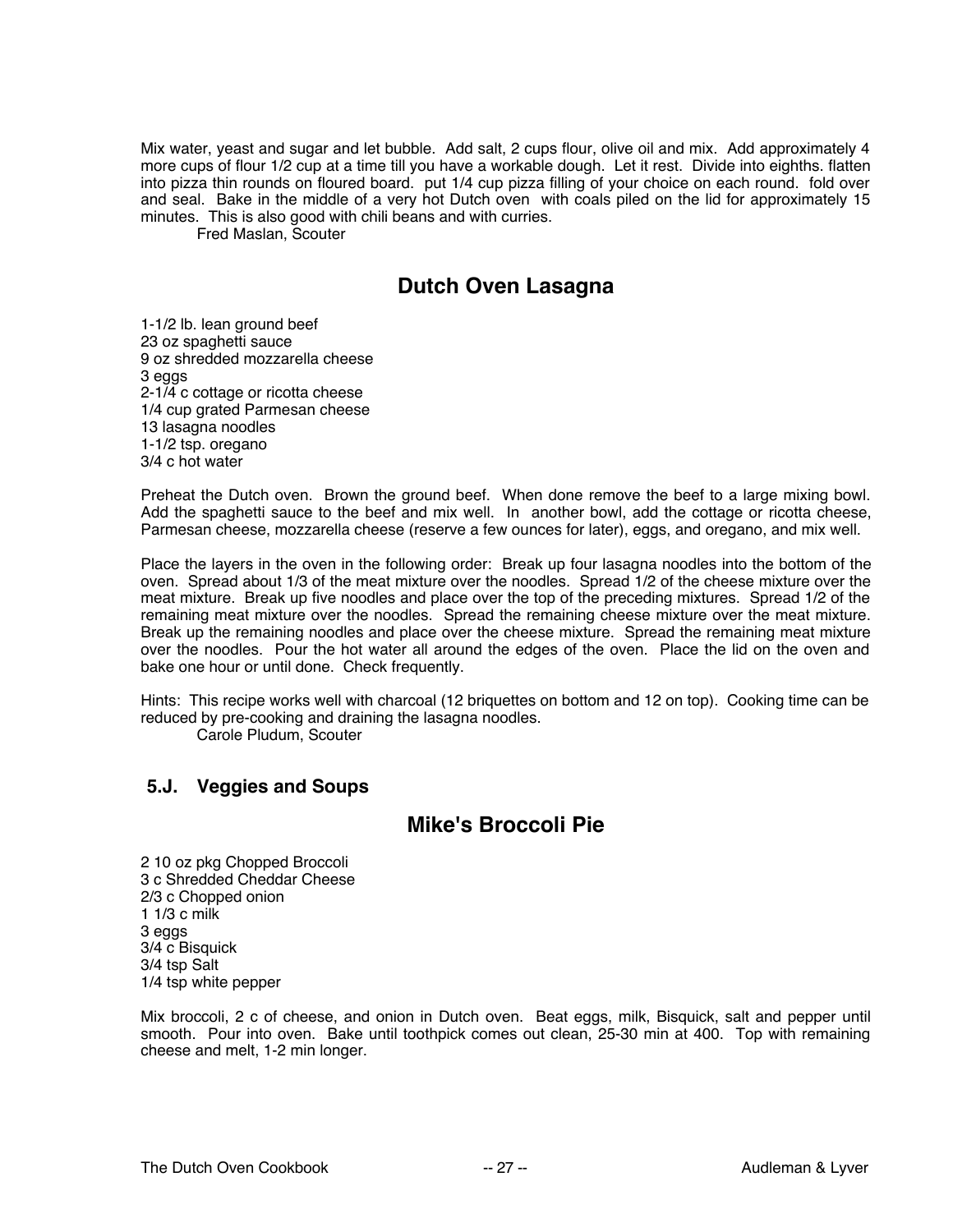# **Ham & Potatoes Au Gratin**

1-1/2 c Cooked Ham, Diced 2 c Milk 3 c Potatoes, Diced Seasoned Salt and Pepper 4 tbs Margarine 1/2 c Grated Cheese 1 onion, minced 2 tbs Fine bread crumbs 3 tbs Flour

Melt margarine and sauté' onion. Blend in flour to make a light rue. Gradually add milk and cook; stirring until thickened. Add pepper and seasoned salt. Pour over ham and potatoes in Dutch oven. Sprinkle cheese and bread crumbs over top. Bake at 400 for 20 min.

# **Old Fashioned Macaroni and Cheese**

8 oz macaroni 8 oz sour cream 2 c cottage cheese 8 oz cream cheese 1 small onion, chopped Salt & pepper 8 oz sharp cheddar cheese

Prepare macaroni according to package instructions. Mix all ingredients together and place in pan. Put pan in 350 Dutch oven for 30 min or until cheese is melted and bubbly. Rosie Higher, Ft Walton Beach, Fl

## **Asparagus Tart**

1 precooked pie shell 1 c Shredded Cheddar cheese 1 lb asparagus, trimmed, cut 3 tbs red pepper strips 1-1/2", cooked tender-crisp 2 tbs cornstarch 1/2 tsp salt Pinch of pepper 1-1/2 c half-&-half 3 eggs, slightly beaten 1/4 c grated Parmesan cheese

Line shell with cheese. Top with asparagus and pepper strips. In medium bowl combine cornstarch, salt and pepper. Gradually stir in half and half until smooth. Stir in eggs and Parmesan until well blended. Pour into pastry shell. Bake in 375 oven 35 to 40 min or until knife inserted in center comes out clean. Let stand for 5 to 10 min before serving.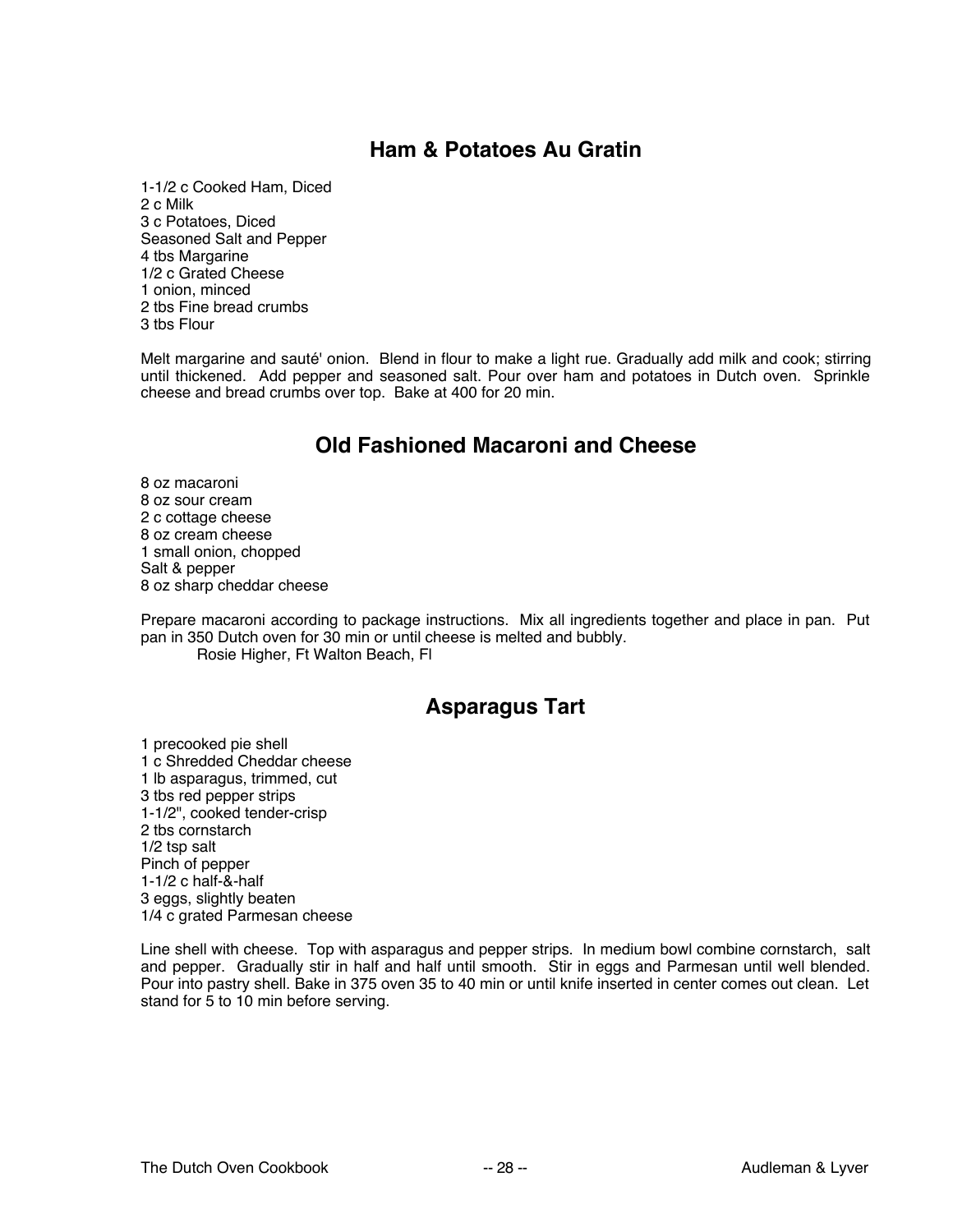# **Beef-Vegetable Soup**

2 beef soup bones 7 c water 1-1/2 lb stew beef, 1" cubes 1-1/2 tsp salt 1 tsp pepper 4 medium potatoes, cubed 4 medium carrots, coarsely chopped 2 (8 oz) cans tomato sauce 1 hot red pepper 1/2 small cabbage, coarsely chopped 1 (17 oz) can whole kernel corn 1 (15 oz) can English peas

Drain corn and peas reserving liquid. Add liquid, water and bones in large Dutch oven, bring to a boil. Cover, reduce heat and simmer 1 hour. Add beef cubes, salt and pepper, cover and simmer 1 hour more. Add all except corn and peas, cover and simmer 40 min. Add corn and peas and simmer uncovered 30 min.

Makes 4-1/2 quarts

## **Cowboy Soup**

Potato chunks 1 can peas 1 lb ground beef 1 can green beans 1 medium onion 1 can baked beans Chili powder 1 can tomato soup 1 can corn 1 can tomatoes Bay leaf Nutmeg, salt, pepper

Brown ground beef and onion together. Add all except seasonings. Do not drain vegetables. Cook until potatoes are done. Add seasonings and cook 30 min.

## **Potatoes and Broth**

2 lb new potatoes, well washed 6 c water 6 beef broth cubes

Heat water to boiling and add cubes to form cube. Place potatoes in broth and simmer 45 min or until potatoes are done. Serve as a soup with a potato.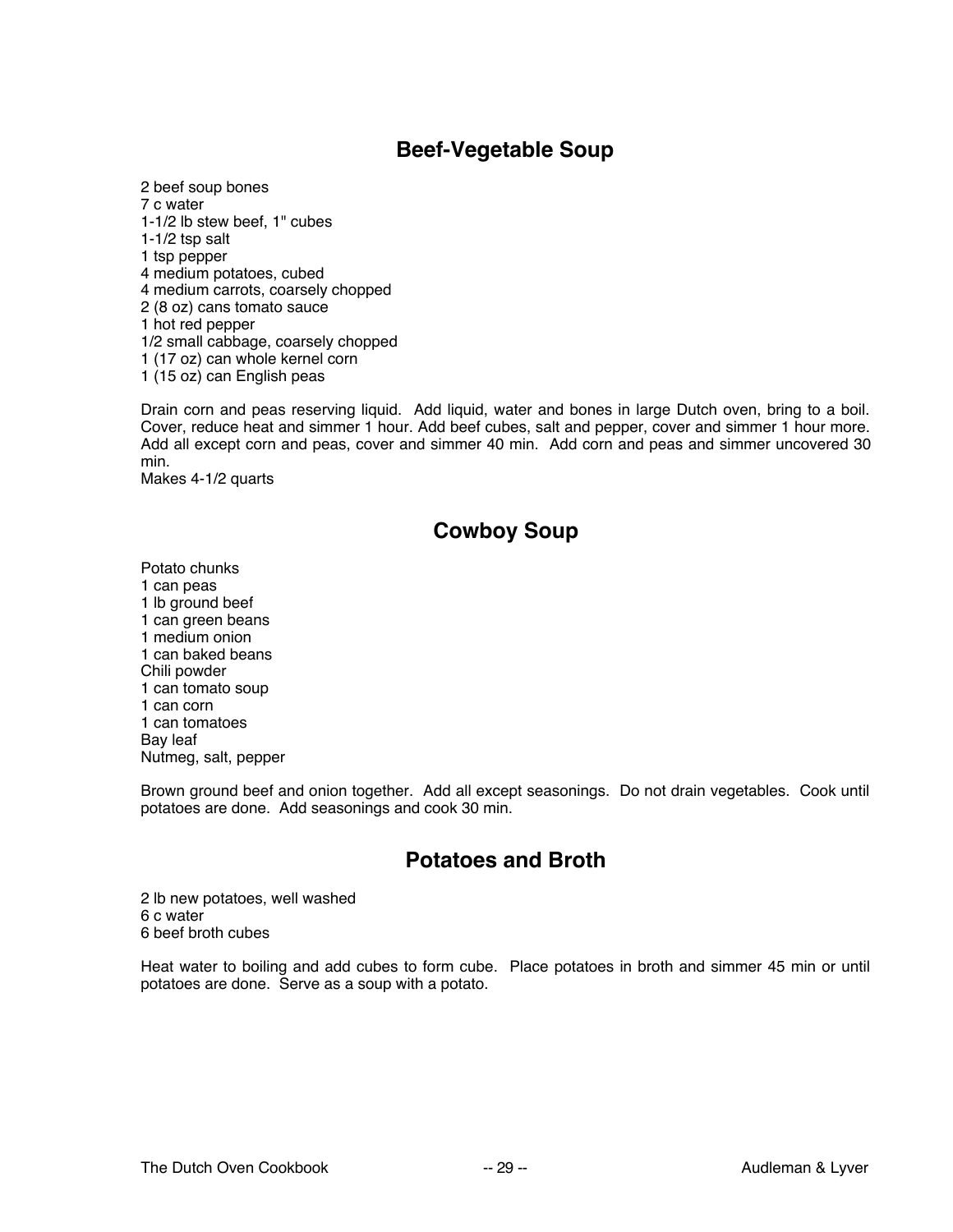# **Garlic Potatoes**

6 medium sized potatoes Garlic salt 1/2 pint of cream

Peel potatoes and cut into thin slices. Place the potatoes in the oven in layers, sprinkling some garlic salt on top of each layer. Pour cream over the lot, and cook for an hour or so until the potatoes are cooked through.

Bruce Ward, Australian Scouter

#### **5.K. Breads**

#### **Homemade Biscuits**

1c + 2tbs flour 1/4 tsp baking soda 1 tsp baking powder Pinch of salt 2 tbs Crisco(solid) 1/2 c buttermilk

Place 1 tbs Crisco in bottom of oven. Place coals on oven to bring temperature to 500 while making dough. Combine flour, baking soda, salt and baking soda in bowl. Cut in Crisco until mixture becomes grainy. Add buttermilk and stir with fork until it forms dough. Turn out on floured surface and briefly kneed. Do not over-kneed. Flatten to 1/2" thick. Cut out with glass or cup. Place in oven and turn once to coat on both sides. Bake at 500 for 10 min. or until done.

# **Quick Biscuits**

While you are preheating the Dutch oven (10 charcoal briquettes underneath), make rolled (or drop, if you're camping) biscuits, using the recipe off a Bisquik box. Powdered milk just fine.

Put the biscuits into the Dutch oven and cover. Let sit for 5-7 minutes (this browns them on the bottom). Lift the Dutch oven off the bottom coals, and put 25 coals on top. Cook another 8-10 minutes (check at 5 minutes to make sure they aren't burning). Key--oven needs to be HOT. Pete Farnham, CM, Pack 1515, Alexandria, VA

#### **5.L. Cakes, Cookies and Desserts**

# **Grandma Audleman's Bread Puddin'**

2 c Milk 2 tsp cinnamon or nutmeg 1/4 c Butter 1/4 tsp salt 2 eggs 8 slices week old bread 1/2 c Sugar 1/2 c Raisins

Dice bread into small cubes. Beat eggs and salt together. Place milk and butter in 2 qt saucepan and heat until scalded. Mix in bread sugar cinnamon and eggs. Stir until bread is well soaked. Stir in raisins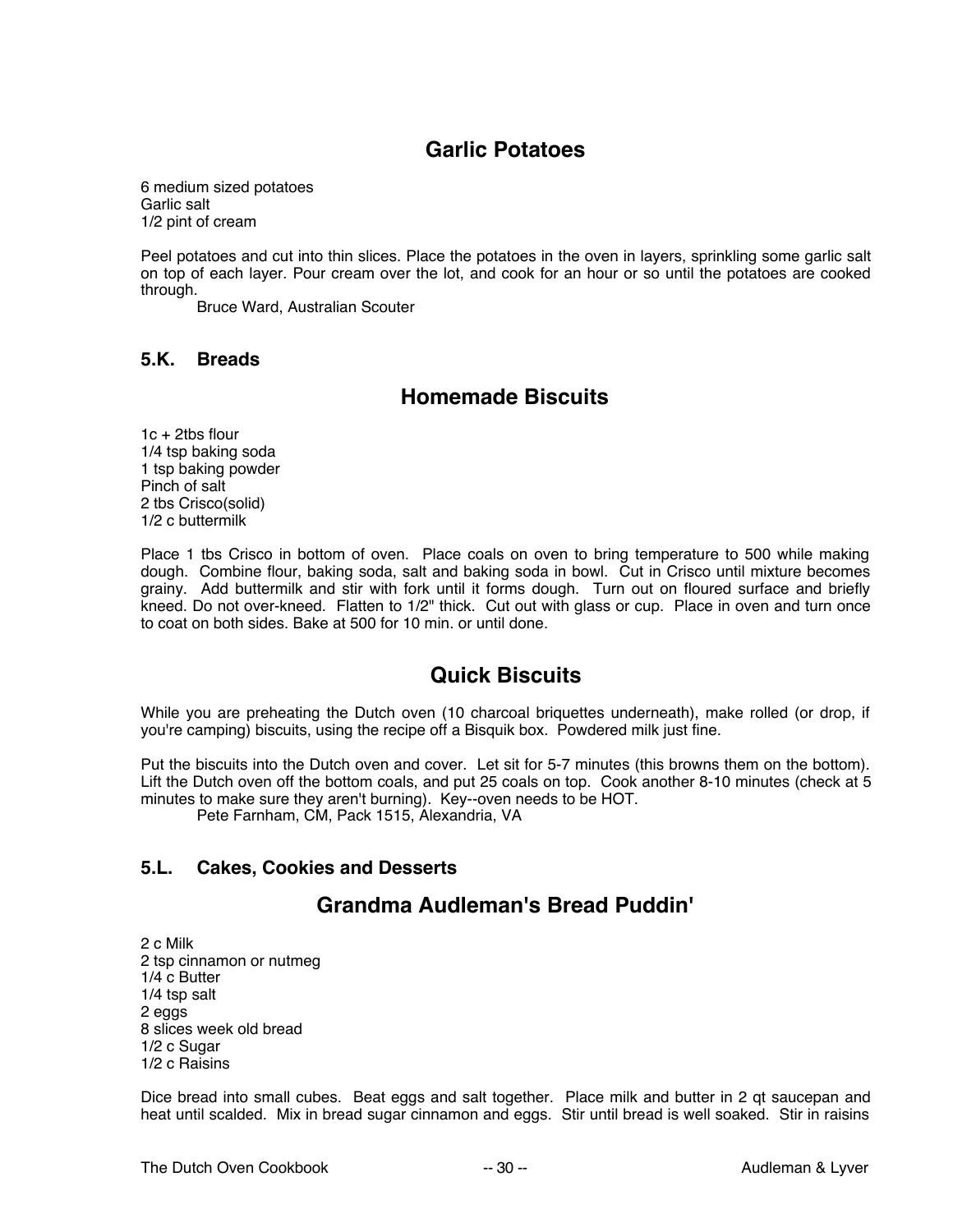and pour mixture into 1 1/2 qt casserole dish and put into Dutch oven on a trivet. Bake until toothpick comes out clean at 350, about 30-40 min. Top with cinnamon sugar or brown sugar. Magretta Audleman, Shalimar, Fl

## **Monkey Bread**

4 cans Biscuits 1 c Sugar 1 c Brown sugar 4 tbs Cinnamon 1 stick oleo

Cut biscuits into quarters. Mix sugar and cinnamon in plastic bag. Drop quarters into bag and coat well. Place in Dutch oven. Melt oleo in lid and pour over quarters. Bake 350 for 35 min.

# **Dump Cobbler**

1 pkg yellow or white cake mix 2 cans pie filling or 1 large can fruit cocktail Cinnamon **Butter** 

Pour cans of filling or fruit cocktail in bottom of Dutch oven. Sprinkle cake mix over top of fruit, DO NOT STIR! Sprinkle with cinnamon and cut pads of butter and let fall on surface. DO NOT STIR, it will burn. Cover and bake until bubbly and top is lightly browned, about 30-45 min. Any combination of fruits can be used. I recommend 1 can apple filling and 1 can of fruit cocktail.

## **"Mother of Invention" Dutch Oven Cobbler**

1 box yellow cake mix 2 boxes Jiffy brand cornbread (or muffin) mix 2 eggs 2 Tbs vegetable oil Ingredients required by cake mix Water to make a medium-thick batter 1 can pineapple chunks or crushed pineapple

Combine all 3 boxes of mixes together, mixing well. Add the oil and eggs, and any other ingredients that your particular cake mix calls for. Add water until the resulting batter is fairly thick yet. This doesn't seem to be too critical, except if it is too thick it seems to burn easier. Preheat the Dutch oven slightly and oil up good. Add the batter. Drain the pineapple juice and spread the pineapple out evenly over the top of the batter.

Place the cover on the oven. Use a very small amount of coals on the bottom, about four or five charcoal briquettes worth. Cover the oven top with coals, and bake for about 30 minutes. Replenish the coals on top if needed.

Steve Tobin, Scoutmaster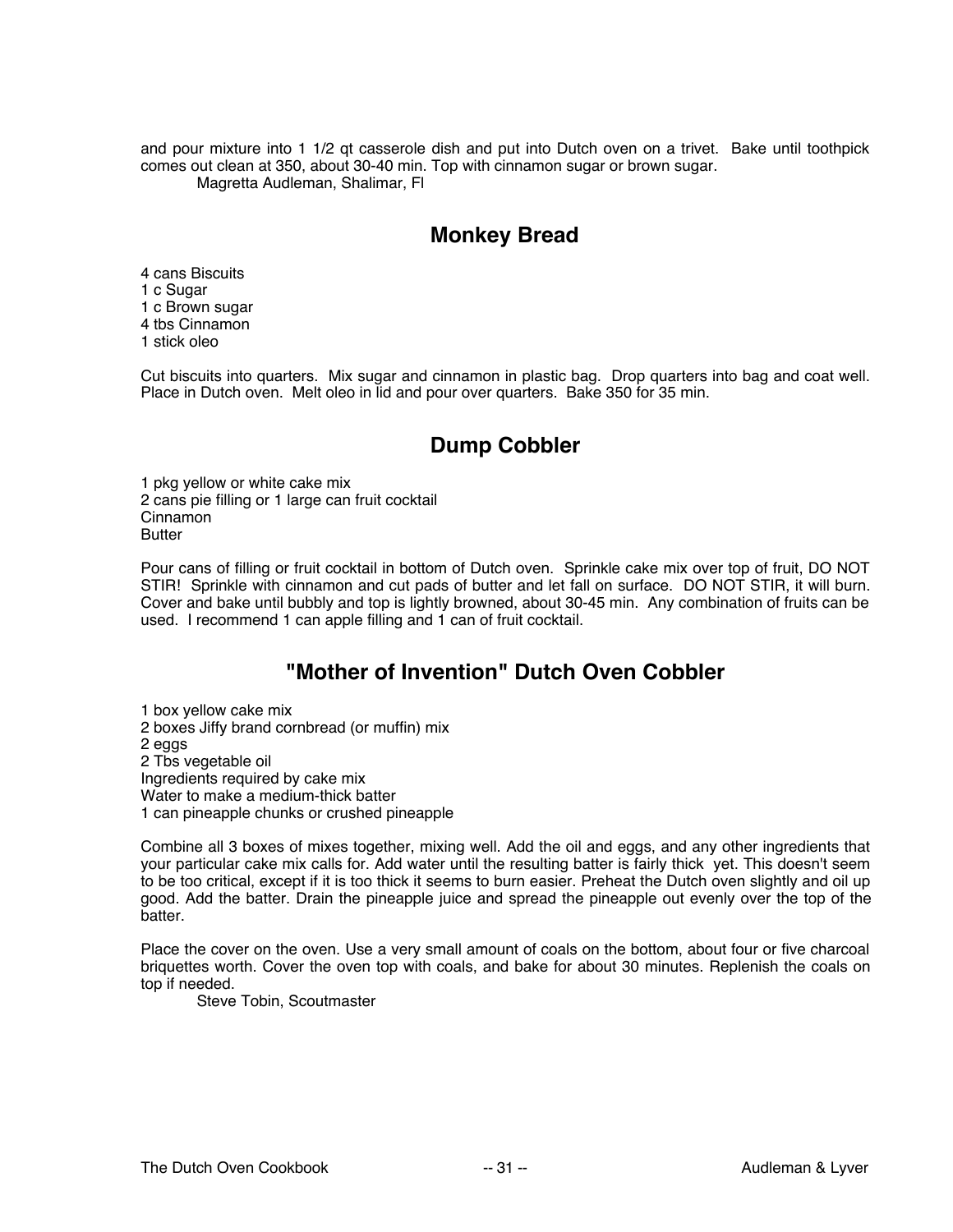# **Easy Peach Cobbler**

1 Box Duncan Hines yellow cake mix (O/U, parve) 2 29 oz cans sliced peaches (or equivalent) 3 eggs 1 cup sugar 1/2 cup brown sugar Oil (at least 1/3 cup plus 4 teaspoons) 1 teaspoon cinnamon **Water** Large Ziplock bag to mix cake in

In Ziplock bag, mix cake mix, 3 eggs, 1 and 1/3 cup water, 1/3 cup oil.

Preheat oven over 8 burning coals. Add 4 teaspoons oil to pot. Add 1/2 cup brown sugar to pot When sugar has melted, dump in peaches (with no more than 1/2 cup of the juice), Add 1 cup sugar, Add 2 teaspoons cinnamon . . . and . . .Stir. Pour cake batter on peaches S-L-O-W-L-Y

Put lid on oven and add 12 burning coals on top of lid. After 15 minutes remove oven from coals on bottom and continue baking from top until cake is brown and cake is done (check with toothpick). Allow cake to cool 30 minutes before serving.

Bruce Rosen, Scoutmaster Troop 1948, Rockville, MD.

# **Cherry Crisp**

2 cans cherry pie filling 2 sticks butter, melted 1 white cake mix 1-3/4 c chopped nuts

Pour pie filling in bottom of oven. Sprinkle cake mix over top and DO NOT STIR. Top with nuts. Pour melted butter over top. Bake for about 30 min at 350 degrees.

## **Indian Bread Pudding**

2 c milk 1/4 tsp Ginger 1/4 c Yellow cornmeal 1 egg 2 tbs Sugar 1/4 c Molasses 1/2 tsp Salt 1 tbs butter 1/2 tsp Cinnamon

Place 1 1/2c milk in Dutch oven and heat to scalding. Combine cornmeal, sugar, salt, cinnamon and ginger, add to milk stirring constantly. Cook 2 min. Combine egg, molasses and butter. Add small amount of the hot milk mixture, slowly. Then add to remaining milk mixture. Stir and cook until thickened, 2-5 minutes. Pour remaining milk OVER (do not stir in!) pudding. Cook until set, 5 minutes. LET STAND 10 to 15 minutes before serving.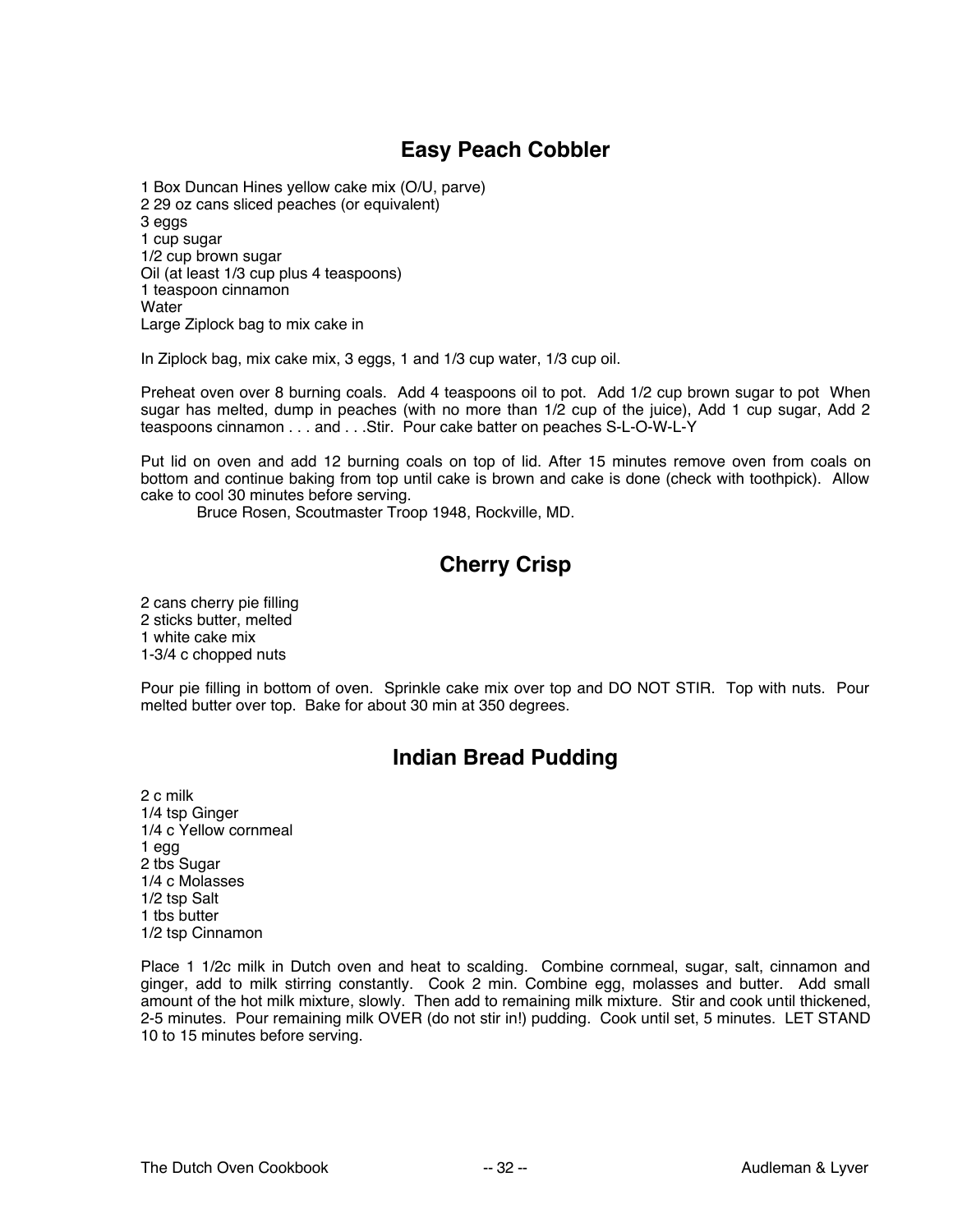# **Memphis Molly**

1 15-16oz can tart cherries (not pie filling) 1 15-16oz can blueberries (not pie filling) 1 smaller can crushed pineapple 1 small package of chopped walnuts 2 boxes Jiffy cake mix 1/2 stick butter pats

Add ingredients order, spread fruit and nuts in bottom of Dutch oven. Sprinkle cake mix over all and put butter pats on top. Cook 20 -30 minutes or until "cake" is done. Michael Holmes, Scouter.

#### **Hawaiian Pie**

1 stick margarine 1/2 c chopped nuts (pecans, peanuts, almonds) 1 c sugar 1 tsp vanilla 2 eggs 1 tsp vinegar 1/2 c coconut 1 unbaked pie shell 1/2 c raisins

Combine margarine, sugar and slightly beaten eggs. Add remaining ingredients. Mix well and pour into pie shell. Place on trivet or inverted pie tin in 350 Dutch oven. Bake for 30 min. Let stand in oven about 5 min after removing coals.

#### **Giant Cinnamon-Pecan Ring**

2 1lb loaves frozen bread dough 1/2 c butter, melted 1/2 c sugar 1/2 c packed brown sugar 2 tsp cinnamon 1/2 c chopped pecans 1-1/4 c sifted powdered sugar 1/2 tsp vanilla Milk (about 4 tsp) Cinnamon sticks (optional) Pecan Halves (Optional)

Lightly grease inside of Dutch oven. On a lightly floured surface, flatten thawed dough slightly. Cut each loaf into 4 pieces(total of 8). Form each piece into a rope about 18" long. Brush each rope on all sides with melted butter. Stir together sugar, brown sugar, and cinnamonths Place mixture on sheet of foil. Roll rope in sugar mixture to coat evenly. Shape rope into a coil in the center of the Dutch oven. Roll another rope in sugar. Attach securely to end of first rope and continue coil. Continue coating ropes and attaching to form a 10-11" circle. Sprinkle any remaining sugar over coil. Sprinkle with chopped pecans. Cover and let rise in a warm place for about 30-40 min. Bake at 350 for 30 to 3 min or till done. Cover with foil last 15 minutes to prevent over browning if necessary. Cool about 15 min. Stir together powdered sugar, vanilla, and enough milk to make a thick glaze. Spoon over top of cake. Decorate with cinnamon sticks and pecan halves. Serves 16

Ann Audleman, Ft Walton Beach, Fl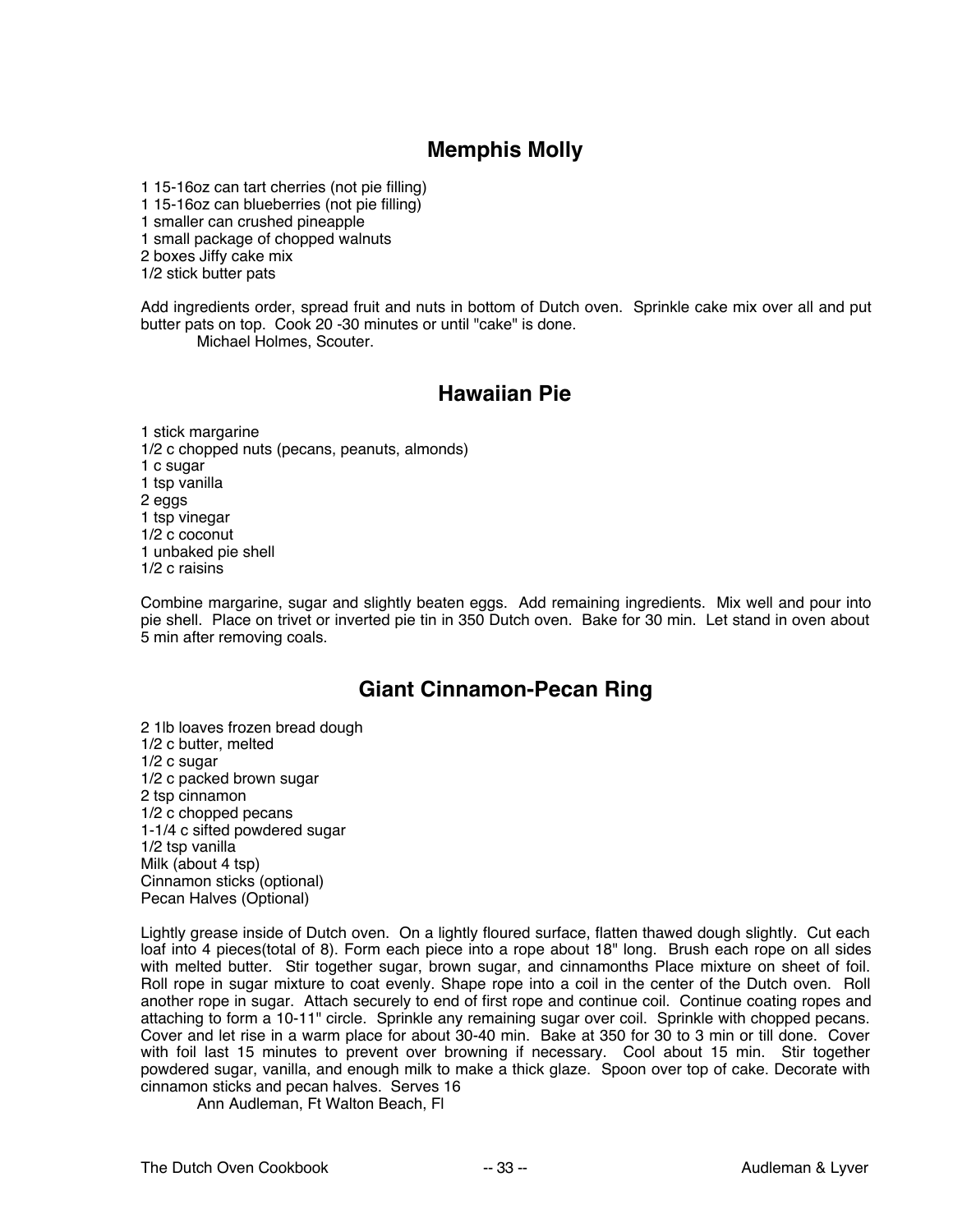# **Maple Custard Pie**

1 c brown sugar 1-1/2 c scalded milk 1/4 tsp maple extract 2 tbs melted butter 1 tbs cornstarch 1/2 c cold milk 3 beaten eggs Pinch of salt 2 uncooked pie shells nutmeg

Makes 2 pies Into scalded milk, mix sugar, extract and melted butter. Combine cold milk and cornstarch and mix well. Add to mixture along with salt and eggs. Beat well. Pour into pie shell. Place on top of inverted pie tin and bake at 450 for 10 min. Top with nutmeg and bake another 25 min at 350

# **Sugar Cookies**

1/2 c softened butter 1/2 tsp salt 1 c sugar 2 tsp baking powder 1 egg 2 c flour 1/2 tsp vanilla extract

Combine butter and sugar, stirring until well mixed. Blend in egg and vanilla. Add remaining ingredients and mix well. Drop onto greased pie tin or aluminum pan. Place on trivet or inverted pie tin in 400 Dutch oven. Bake for 6 to 7 min.

## **Chocolate Chip Cookies**

2-1/4 c all purpose flour 2 eggs 1 c butter, softened 1 (12oz) semi-sweet morsels 3/4 c sugar 3/4 c brown sugar 1 tsp vanilla extract

In large bowl, combine butter, sugar, brown sugar, and vanilla extract. Beat until smooth. Beat in egg. Gradually add flour. Stir in chocolate chips. Drop onto ungreased pie tin or aluminum pan. Place on trivet or inverted pie tin in 350 Dutch oven

## **Pineapple Upside Down Cake**

Yellow cake mix (Jiffy cake mix doesn't require eggs) Pineapple slices Brown sugar Maraschino cherries Butter or margarine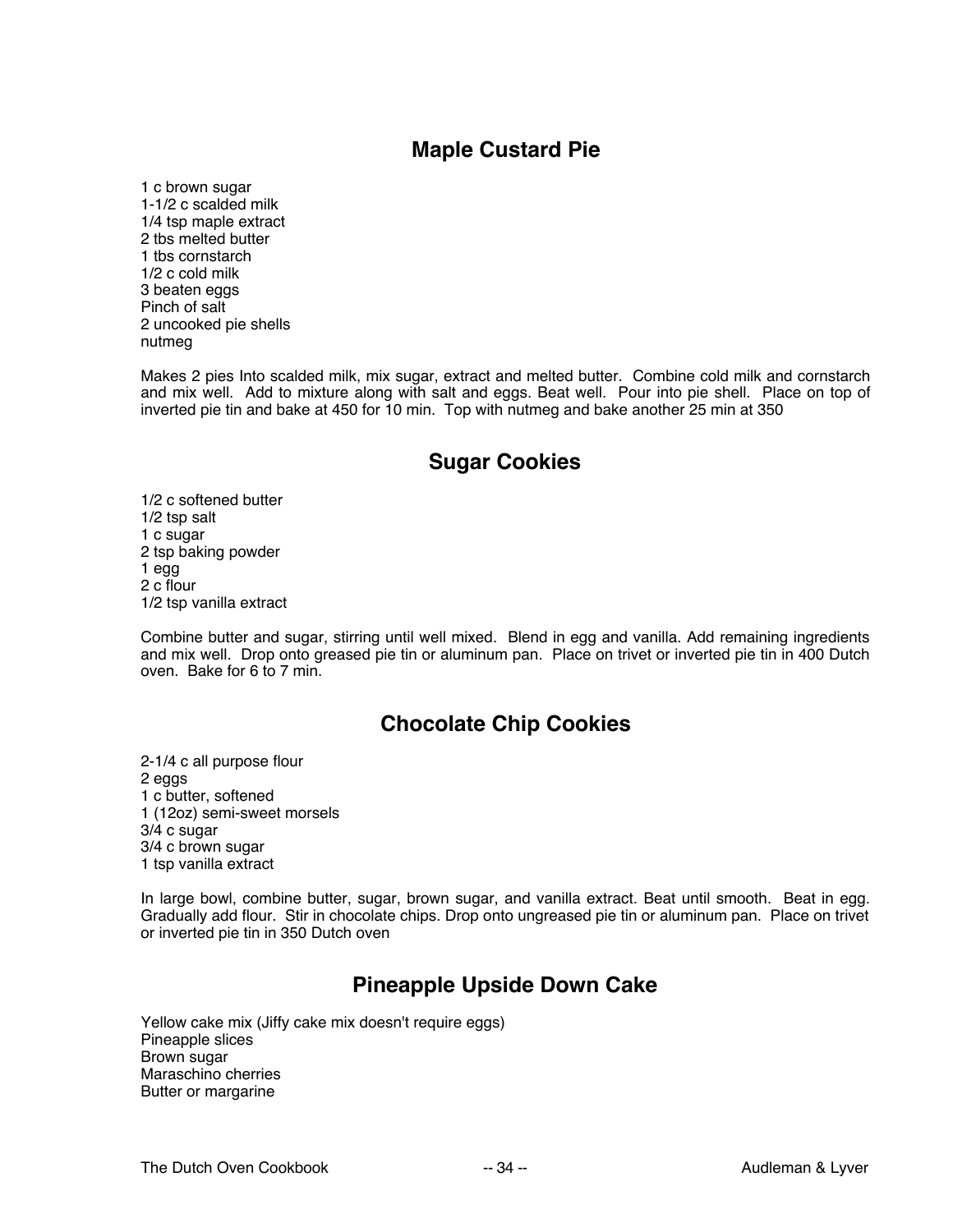Use a metal pan that will fit into the Dutch oven \*or\* use foil. Put the pan into the oven so that it rests above or on top of 1/2 inch of water in the bottom of the oven. If you are using foil, wrap the foil over the sides of the Dutch oven, so that you have a "pan" inside that just rests on top of the water/other but won't fall in. Use several layers of foil. Put dots of butter in pan. Sprinkle brown sugar over bottom. Place pineapple slices in a single layer on the bottom. Place maraschino cherries in the holes in the pineapple slices. Pour cake batter over this. Close up Dutch oven, place coals on top if desired or possible, and bake until done. Also, you can include walnuts.

Kathleen Burton, Scouter

# **Devil's Tooth Cheesecake**

#### **Crust:**

1/2 cube melted butter 1 pkg chocolate cookie wafers (Nabisco), crushed.

Mix butter and crumbs and press into a 10-inch Dutch Oven, going up the sides at least 1-inch.

#### **Filling:**

2 pkgs 8-oz cream cheese 1 cup sugar 1 16-oz tub ricotta 6 eggs 1/2 cup sour cream 1.5 tsp almond flavoring 1.5 tsp vanilla 12 oz Nestles chocolate chips 1/4 cup butter 1/2 cup whipping cream.

Mix first five ingredients (cream cheese, sugar, ricotta, eggs, sour cream) until smooth. Melt chips, butter and whipping cream over low heat until smooth. Add almond flavoring. Pour 1/3 of white mixture into chocolate mixture and mix well. Pour this into crust. Add vanilla to remaining white mixture and carefully pour this over the chocolate layer already in the Dutch.

This is very dense and takes about 1.25 hours to bake, so be patient. It is done when the top cracks and is firm. This dessert if great warm, but to true chocoholics, it becomes the ultimate after cooling all night in the cold Idaho mountain air and enjoyed with a cup of morning coffee.

Craig Bond, Scouter

#### **5.M. Breakfast Dishes**

#### **\*\*\* Breakfast tip \*\*\***

- Turn the lid upside down on the coals and make French toast or eggs on it.

- Bake jelly Danish by adding a little sugar and butter to a biscuit recipe. Drop on pie tin. Make a depression in middle and fill with spoon of jelly. When baked, drizzle mixture of powdered sugar and vanilla (just a little goes a long way) over top for icing!

Jim Sleezer, Roundtable Commissioner, Pawnee Bill District, Will Rogers Council, Stillwater, OK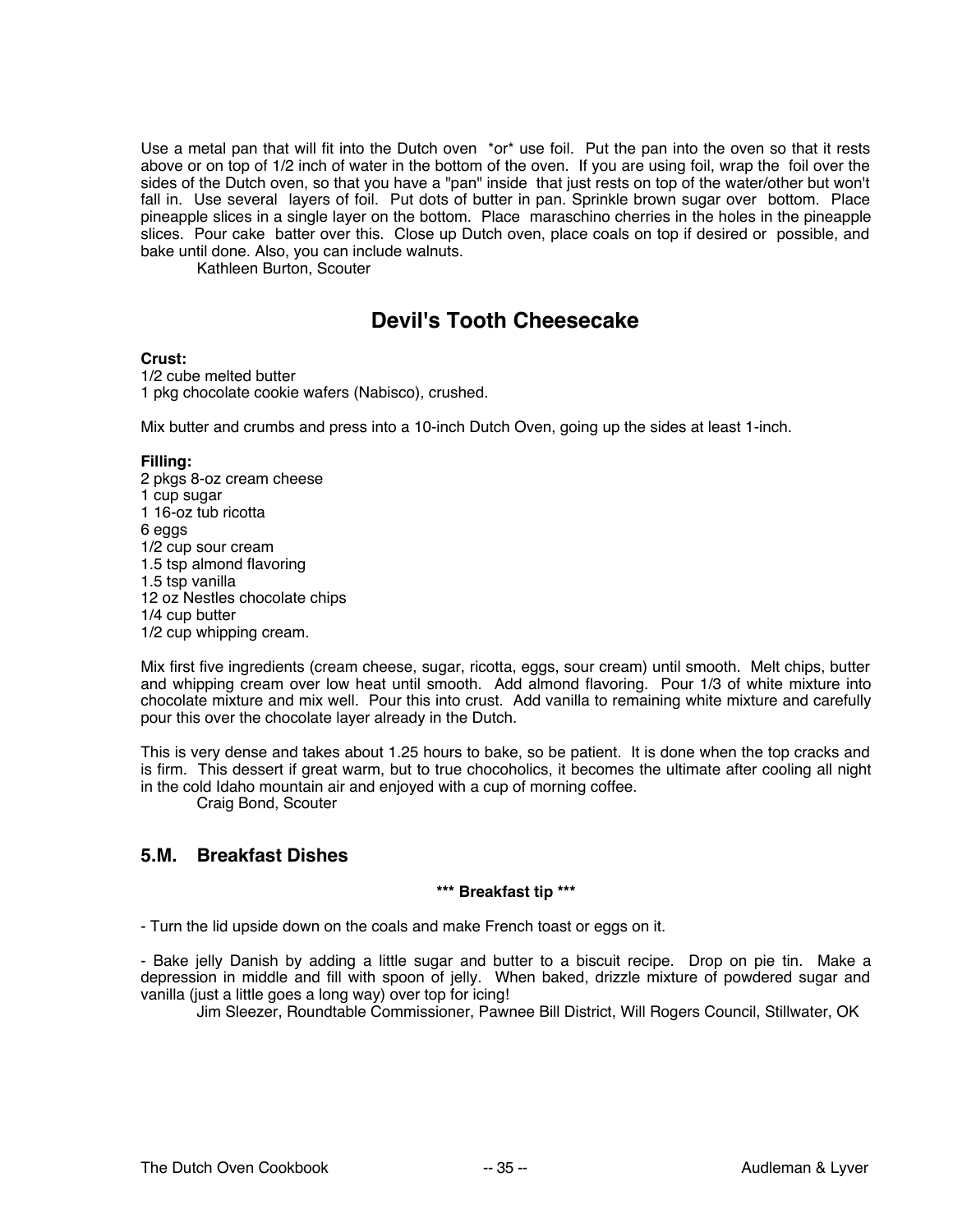# **Cholesterol Free Breakfast**

Carton/package of egg substitute. We used "Nu-Laid". (8 oz.-8 egg equiv.) Various omelet fixin's, i.e. celery, onions, CF "bacon" bits, etc. Sandwich-size Ziplock (TM) plastic bag for each omelet.

Fill large pot (2-3qt) 4/5 full of water. Bring water to boil. Pour some egg substitute into Ziplock bag. Add favorite omelet fixin's to contents of Ziplock bag. Seal Ziplock bag. Mix contents thoroughly by squeezing. Drop Ziplock bag of omelet into boiling water. Check occasionally. When done, open bag, dump omelet on plate, and dig in.

This takes about 8-10 minutes to cook. This does really work! I did it, and the Ziplock bag doesn't melt - or leak. "Scout's Honor!" Chuck Bramlet, ASM, Troop 323, Thunderbird District, Grand Canyon Chuck Bramlet, ASM, Troop 323, Thunderbird District, Grand Canyon Council, Phoenix, Az

# **Pita Pocket Breakfast**

1 lb sausage (pork, turkey or ground beef) 1 medium onion, minced 6 Pita breads, medium 1 clove garlic 1 bell pepper, diced 12 eggs, beaten 1 jar salsa

Pre-heat DO (@12 coals on the bottom). Brown sausage drain fat, saving 2 TBS. Stir in onion, garlic, pepper, sauté with sausage. Add eggs, sausage fat and cook together until eggs are scrambled. Spoon into Pita Pockets top with salsa to taste. (Hints: Brown sausage and sauté garlic onions and peppers in advance, refrigerate or freeze in Ziplock bags. Add 2 TBS of Olive Oil when cooking in camp in lieu of sausage fat. This will save time and reduce the sausage fat that will need to dispose of).

David Drabkin, Scouter, Washington, DC

# **Country Breakfast**

1 pound bulk pork sausage 1 box dehydrated (NOT FROZEN) hash brown potatoes 1 dozen eggs 1/2 pound shredded cheddar cheese

In the bottom of the Dutch Oven, crumble the pork sausage. Cover with a water and boil until sausage is cooked. Add hash brown potatoes, cover with water, boil until water is dissolved. Fry potato/sausage mixture until potatoes are browned. Remove the Dutch oven from the coals. Using a large spoon, make several depressions in the top of the potatoes. Crack one or two eggs in to each of the depressions. Cover the Dutch Oven. Add heat to the top to cook the eggs. When the whites are white, sprinkle cheese over the top and return the heat to the top of the Dutch Oven long enough to melt the cheese. The yolks should be liquid. Eat and enjoy.

Bob Harrold, Council Commissioner, Potawatomi Area Council (Wisconsin)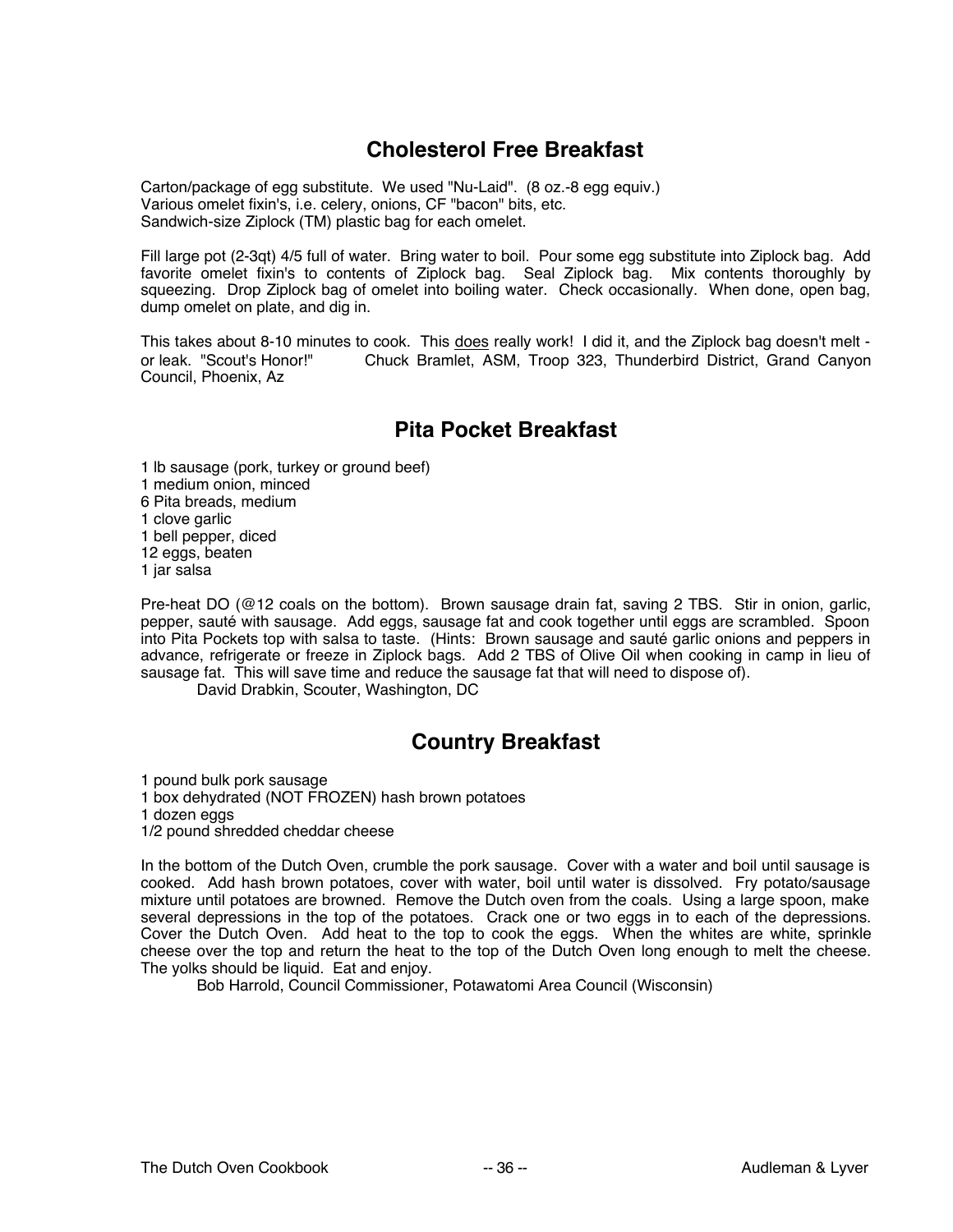#### **Quick & Easy Breakfast Casserole**

(a.k.a. - Cholesterol Casserole)

8 slices of bread 2 pounds of sausage 16 oz grated cheddar cheese 12 eggs 1 qt. Milk 1-1/2 tsp. Dry mustard 1 tsp salt

Line a 12" Dutch Oven with heavy-duty foil. Lightly grease the foil with butter. Break up bread into the oven. Crumble cooked sausage meat over bread and cover with cheese. In a separate bowl, mix eggs (lightly beaten), milk, dry mustard, and 1 tsp. salt (to taste). Pour the egg mixture over the layered bread/sausage/cheese in the oven, cover, and bake for 35 - 40 minutes, checking occasionally. The cheese rises to the top, melting into a golden brown crust over a fluffy layer of eggs, making a super filling camp breakfast for a crowd!

Frank Chesson, Cubmaster - Pack 82, Assistant Scoutmaster - Troop 92, Stonewall Jackson Area Council

#### **Train Wreck Breakfast**

Take the Dutch Oven you used for Cherry Cobbler the night before. Scrape out the big chunks of uneaten cobbler. Toss in the left over hamburger from last night's foil packs. Cook it up so that the grease is rendered. Toss in the chopped onions left over from last night's foil packs. Stir. Pour the grease into the lid upside down over the coals and brown up the leftover thin-sliced potatoes from last night's foil packs. Once the potatoes are brown, dump them into the Dutch Oven. Stir, being careful to flip over the potatoes so that you don't mash them all up. Once the potatoes are cooked, put in about 6 eggs. Stir. Serve once the eggs are cooked. Sprinkle liberally with Tabasco (TM) sauce. If you've got some shredded Taco Cheese, throw that on top.

Ron Fox, Cubmaster, Pack 69, Des Plaines Valley Council

## **Mountain Man Breakfast**

1/2 lb bacon (or pre-cooked sausage) Med onion 2 lb. bag of hash brown potatoes 1/2 pound of grated cheddar 1 dozen eggs Small jar of salsa (optional)

The following requires 6-9 bottom coals and 12 -15 top coals:

Pre-heat 12" Dutch Oven. Slice bacon and onion into small pieces and brown in the bottom of the DO until onions are clear. Stir in the hash brown potatoes and cover; remove cover and stir occasionally to brown and heat potatoes (15-20 minutes) Scramble the eggs in a separate container and pour the mixture over the hash browns. Cover and cook until eggs start to set.(10 - 15 minutes)

Sprinkle grated cheese over egg mixture, cover and continue heating until eggs are completely set and cheese is melted. Optional: cover cheese/egg mixture with a small jar  $($   $\sim$  1 cup) of SALSA. Cover and cook for an additional 3-5 minutes. Slice and server like quiche. (Real men don't eat quiche but I sure get lots of requests to cook up the Mountain Man.) Cooking times will vary with the weather and your state of awake but its almost impossible to screw up. Serves 6.

Rich Locke, Adviser, Post 486, Williamsburg, VA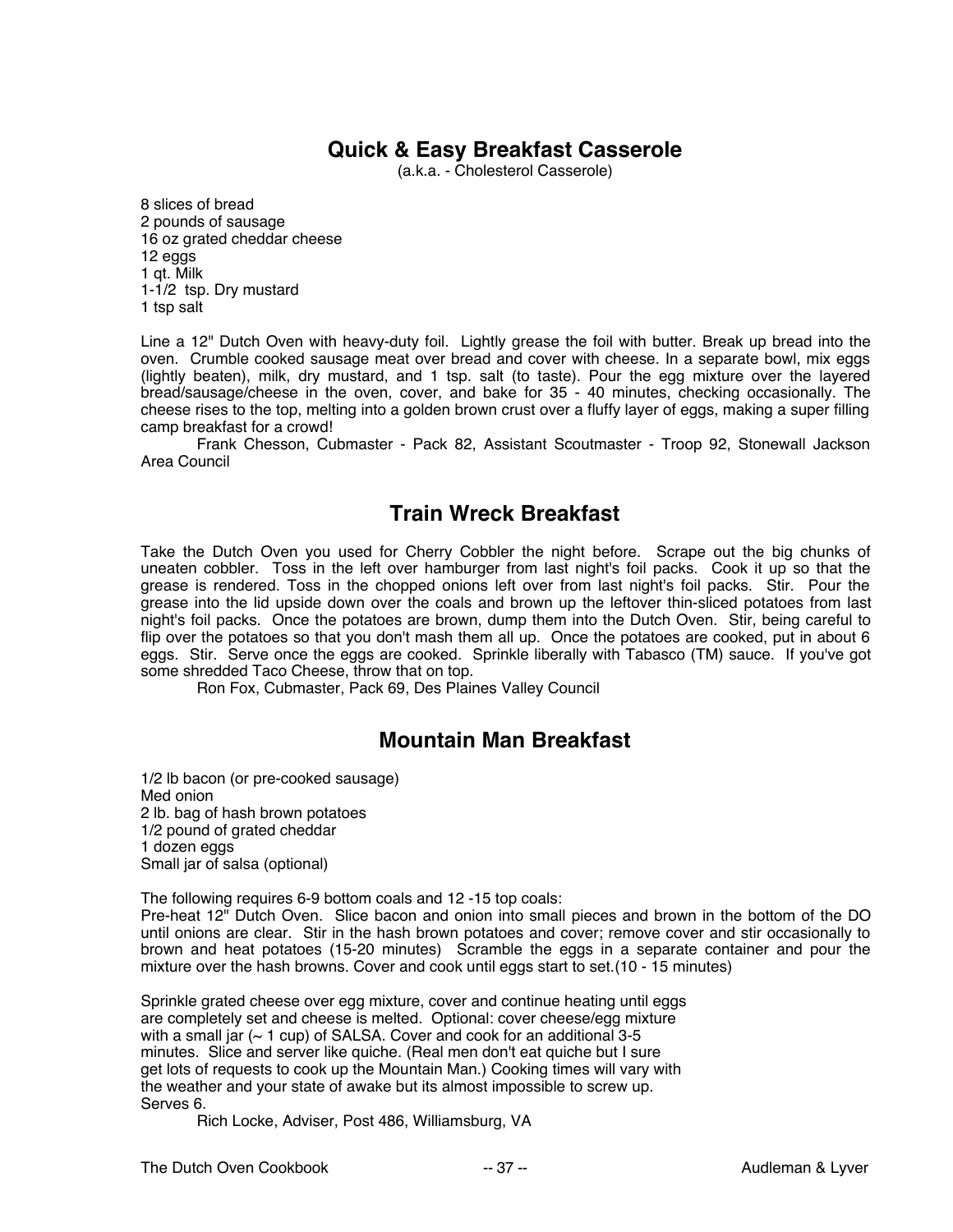# **Crustless Quiche**

1/4 lb Butter 3 oz Cream cheese 1/2 c Flour 2 c Cottage Cheese (approx. 1 lb) 10 Eggs 1 tsp Baking Powder 1 c Milk 1 tsp Salt 1 lb Monterey Jack Cheese 1 tsp Sugar

Melt butter and add flour. Cook into a light rue. Beat eggs, milk, 3 cheeses, baking powder, salt and sugar together. Stir into rue until well blended. Pour into Dutch oven and bake 350 for 45 min.

#### **Breakfast Muffins**

1/2 lb butter, softened 2 c sugar 2 c boiling water 5 tsp baking soda 4 eggs 1 qt buttermilk 5 c flour 6 c raisin bran

Warning: This makes 6 dozen. Can be refrigerated for up to 6 weeks covered.

Combine water and baking soda. Allow to cool slightly. Cream together butter and sugar. Mix in eggs. Gradually add flour and buttermilk alternately. Blend in water mixture. Mix in raisin bran. Bake in 375 oven for 25-30 min.

#### **Biscuits & Gravy**

1/2 lb ground sausage 3 tbs chopped onion 2 tbs flour 2 c hot milk Black pepper to taste

Prepare Homemade Biscuit recipe. Brown sausage and onion together. Pour off excess grease. Stir in flour. Slowly add milk while stirring. Cook until thickened. Serve biscuits split with gravy on top.

## **Breakfast Pizza**

All you need is biscuit dough pre-made from the store or homemade if you have the time, eggs, ham, bacon, sausage your preference or all three and cheese. First stretch the biscuit dough thin a spread it over the bottom of the Dutch oven so none of the oven can be seen. Then pour a small layer of scrambled eggs over the dough. Add your preference of ham, bacon or sausage or all on top of the eggs if you use bacon pre-cook it. Then spread the cheese over that and cook for 10 to 15 minutes and the Scouts will eat it up. It work for us and was given to our lodge by a Scoutmaster and his troop credit must go to Troop 29 of Union, Mississippi. Happy Cooking.

Joe Maxwell, Scouter, OA Lodge Advisor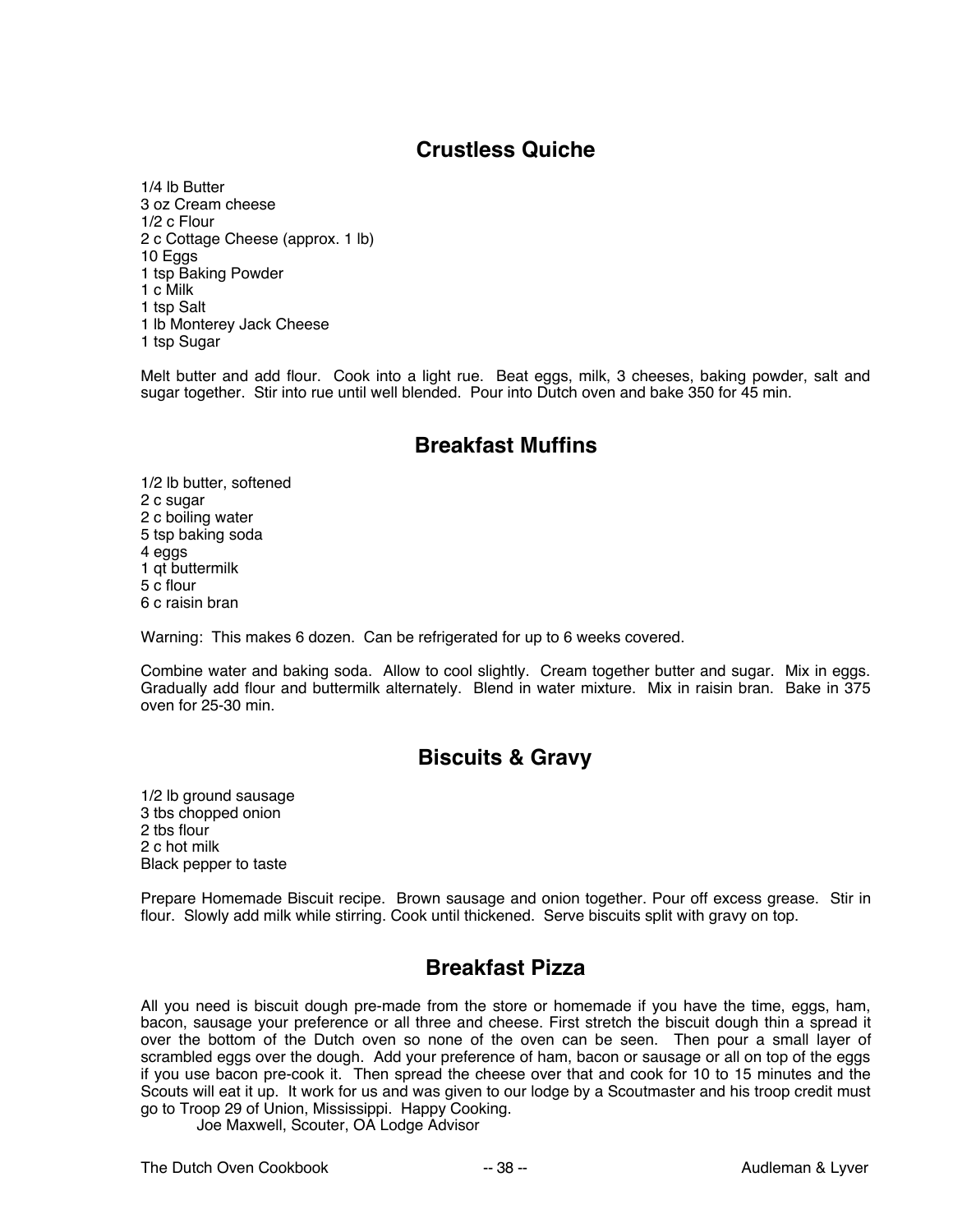## **Blueberry Muffins**

2 c flour 1/2 c Milk 2/3 c sugar 1/2 c melted butter 1 tbs baking powder 3/4 c blueberries 1/2 tsp salt 1/4 c sliced almonds 1/2 tsp nutmeg 1 tbs sugar 2 eggs, beaten

Combine dry ingredients. Save 1 tbs of mixture. Combine eggs, milk and butter. Add to dry ingredients. Stir until well moistened. Toss blueberries with reserved flour mixture. Stir into batter. Spoon into greased muffin pans. Sprinkle with almonds and 1 tbs sugar. Bake 15 min at 400

# **Cinnamon Sugar Donuts**

Several tubes of refrigerator biscuits Mixture of sugar and cinnamon Cooking oil

Heat about one and a half inches of cooking oil in the Dutch Oven. Be careful not to allow it to become too hot. Heat over coals, NOT FLAMES! Prepare the biscuits by sticking your thumb through them to make a ring. CAREFULLY drop them from a spoon into the hot oil. Turn them once. Remove them from the oil and roll them in the cinnamon and sugar mixture. WARNING: These are habit forming. Bob Harrold, Council Commissioner, Potawatomi Area Council (Wisconsin)

# **Pecan Caramel Rolls**

1 tube of refrigerator biscuits (10 count) 1/2 cup brown sugar 1 stick butter or margarine Generous amount of chopped pecans Cinnamon Raisins (optional, but good)

Melt butter, brown sugar, cinnamon, and a tablespoon of water in the cover of a chef kit. (large frying pan) Stir well until sugar/butter becomes a caramel. Add pecans and raisins to the caramel mixture. Cut the biscuits into quarters. Stir into the caramel mixture, coating each part with caramel. Place the pan in the Dutch Oven using the "three stone method" bake the biscuits until they are golden brown. About 15 minutes. Enjoy.

Bob Harrold, Council Commissioner, Potawatomi Area Council (Wisconsin)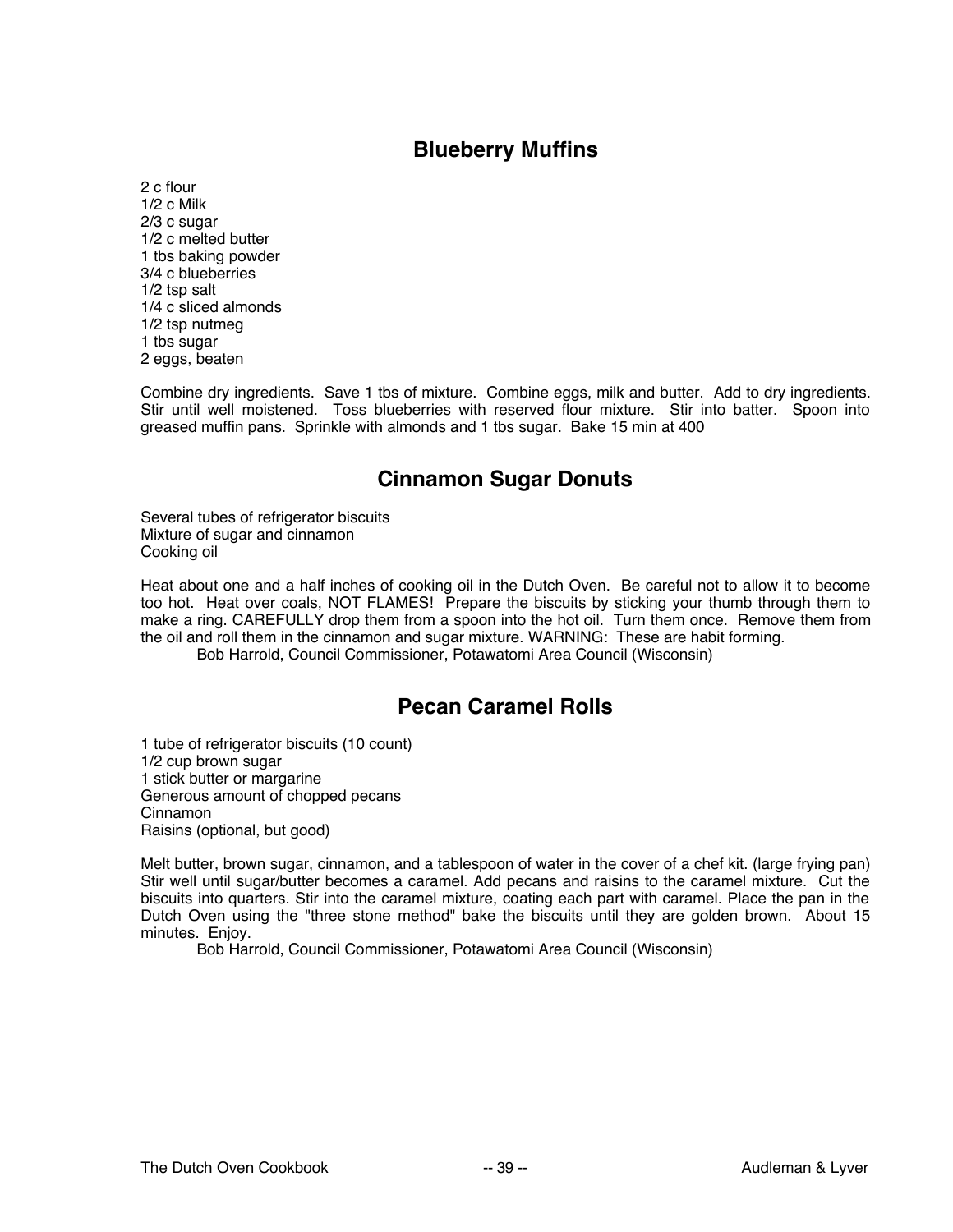#### **Australian Brumbies in the Sandhills**

 **Filling:**

Cold cooked meat Any vegetables you have Some oil

**Batter:**

2 cups SR flour Pinch salt Milk 1 egg

Place flour, salt and the egg in a bowl and mix well slowly adding a little milk until you have a smooth batter. Chop vegetables and leftover cooked meat then mince the vegetables and meat together then mix into the batter. Have hot oil in the camp oven. Spoon mixture into the hot oil. Turn them when the edges look tike crumpets that are bubbly. Fry till golden brown. Serve as they are but I like them with Bacon and eggs! Jim McGregor, Australian Scouter jimmcg@ozemail.com.au

#### **5.N. Other Recipes**

Some of these recipes do not really pertain to the Dutch oven but I have included them for you to consider in other cooking situations.

# **Chocolate Trifle**

1 - 19.8 oz package of Fudge Brownie mix

1/2 c coffee flavored liqueur

4 tbs strong brewed coffee

1 tbs sugar

3 - 3.9 oz package instant chocolate pudding mix

12 oz container whipped topping

6 - 1.4 oz English toffee candy bars (crushed)

Prepare the brownie mix and bake according to package directions. Prick the top of the warm brownies at 1 inch intervals using a fork and drizzle with Kaluha or coffee. Let cool and crumble.

Prepare pudding mix according to package directions, omitting chilling. Place 1/3 of crumbled brownies in the bottom of Dutch oven which has been chilled to freezing (i.e.: place in snow for 1/2 hour). Top with 1/3 of pudding, whipped toping and crushed candy bars. Repeat layers twice with remaining ingredients, ending with crushed candy bars. Chill for 8 hours.

Bradley Beaulieu, David Urban and Peter Stein, Scouts in Troop 1577, Herndon, VA

# **Corn Meal Mush**

1 qt boiling water 1 c cornmeal Salt

Bring water to boil with salt. Slowly stir in cornmeal. Cook 20 min stirring often.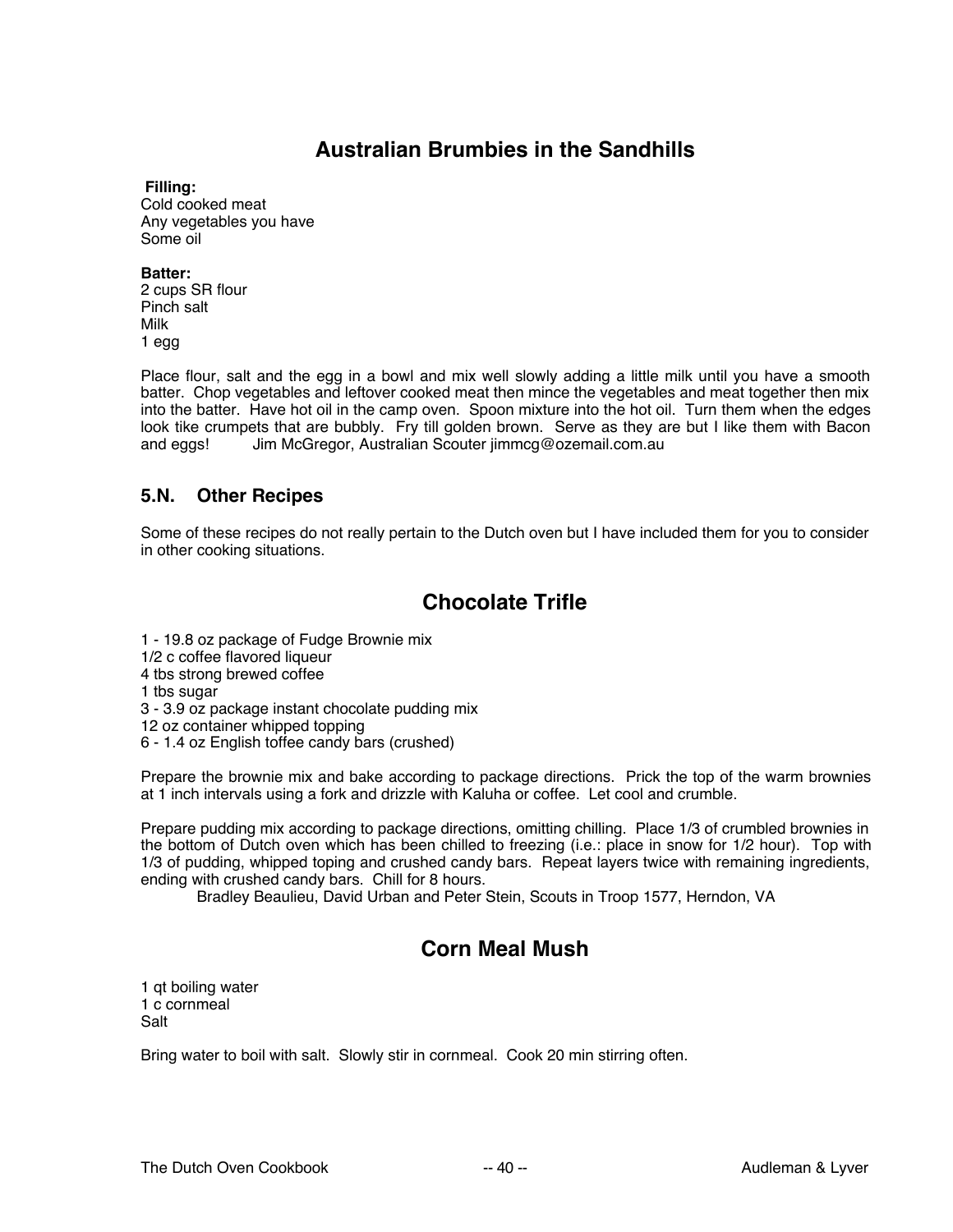# **Hasty Pudding**

(Fried Cornmeal Mush)

1 recipe cornmeal mush Flour 1 tbs oil

Mold mush and refrigerate overnight. Slice into 1/2" slices. Flour lightly and pan fry in small amount of oil until brown, about 15 min a side.

#### **Indian Pemmican**

2 lb dried beef 1 c raisins 1/2 c yellow raisins Beef suet

Using a blender, mince meat to a fine pulp. Stir in raisins. Chop just enough to break up raisins. Turn into bowl and mix well. Pour melted suet over top, using only enough to hold beef and raisins together. Allow to cool slightly. Turn onto a jelly roll pan and allow to cool completely. Cut into strips and then into bars about 1" wide and 4" long. Store in Ziplock bags. These bars can be stored for several months.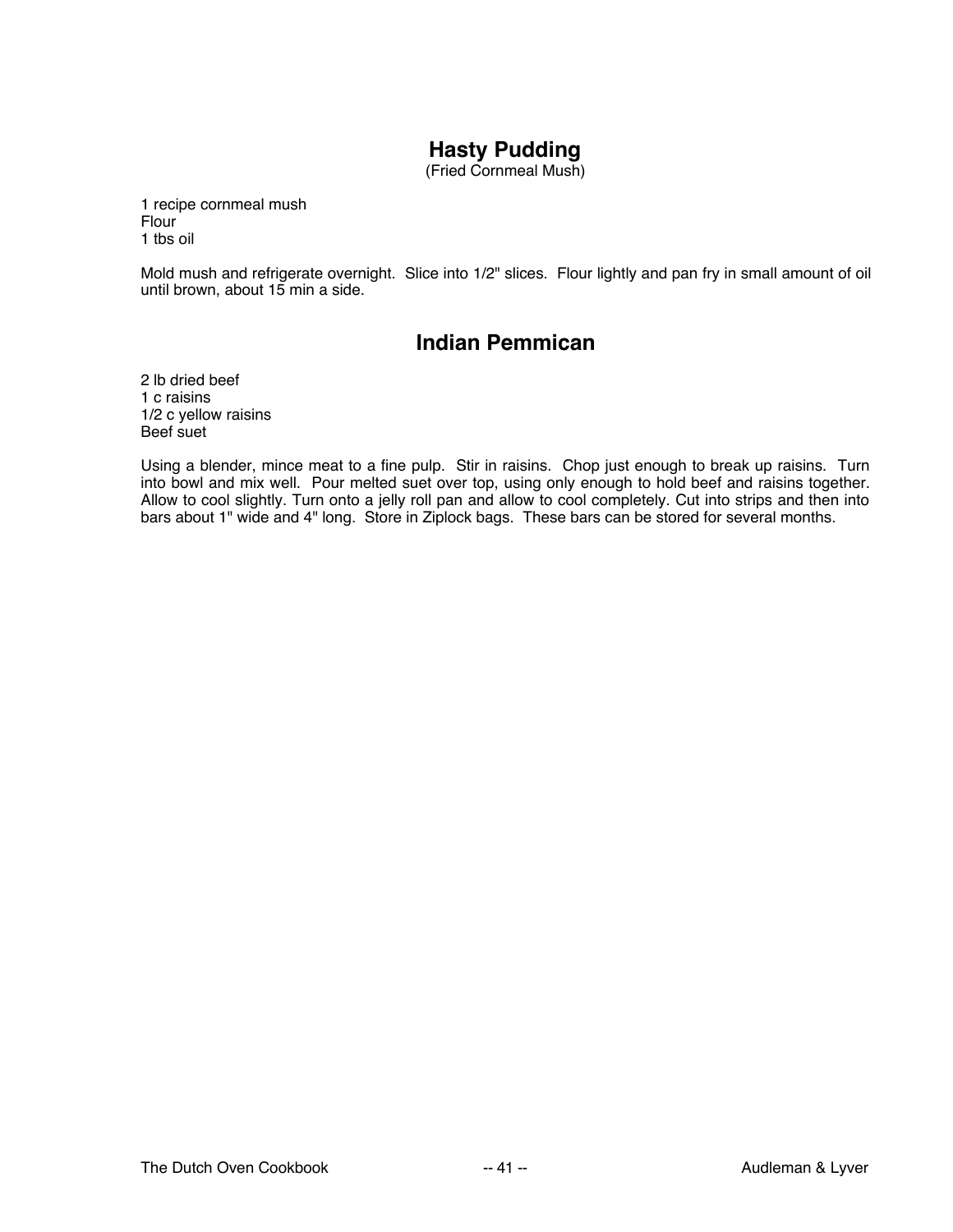#### **6. Food Reference Information**

Information provided by Steve Tobin, Scouter

#### **6.A. Substitutions**

| 1 cup Milk           | $= 1/2$ cup evaporated milk $+ 1/2$ c water, or<br>$=$ 1 cup reconstituted dry milk $+$ 2 tsp margarine or butter |
|----------------------|-------------------------------------------------------------------------------------------------------------------|
|                      | 1 cup Buttermilk= 1 tbs vinegar + 1 cup sweet milk, or<br>$= 1/4$ cup butter + 3/4 cup milk                       |
| 1 1/2 tsp cornstarch | $=$ 1 tbs all purpose flour                                                                                       |
| 1 cup Honey          | $= 1$ 1/4c sugar + 1/4c water or other liquid                                                                     |

Emergency should be the only excuse for substituting ingredients in a recipe.

#### **6.B Dried Beans and Peas Yield Values**

| When you start with:         | You will get at least:    |
|------------------------------|---------------------------|
| 1 cup black beans            | 2 cups cooked beans       |
| 1 cup blackeye beans         | 2 1/2 cups cooked beans   |
| 1 cup Great Northern beans   | 2 1/2 cups cooked beans   |
| 1 cup kidney beans           | 2 3/4 cups cooked beans   |
| 1 cup lentils                | 2 1/2 cups cooked lentils |
| 2 cup large lima beans       | 2 1/2 cups cooked beans   |
| 1 cup small lima beans       | 2 cups cooked beans       |
| 1 cup pea (or navy) beans    | 2 1/2 cups cooked beans   |
| 1 cup split peas             | 2 1/2 cups cooked peas    |
| 1 cup pinto beans            | 2 1/2 cups cooked beans   |
| Source: Utah State Extension |                           |

#### **6.C. Can Sizes**

| <b>Can Size</b> | Net Weight                                                          | <b>Cups</b> | Servings/Can |
|-----------------|---------------------------------------------------------------------|-------------|--------------|
| #1              | $101/2 - 12$ oz.                                                    | 11/4        |              |
| #300            | 14 - 16 oz.                                                         | 13/4        | 2 or 3       |
| #303            | 16 - 17 oz.                                                         | 2           | 4 or 5       |
| #2 1/2          | 1 $\mathsf{b}$ s 13 oz.                                             | 2 or 3      | 4 or 6       |
| #3 cylinder     | 3lbs 3 oz. or<br>1 gt 14 oz                                         | 5 3/4       | 12           |
| #10             | 6.5lbs to 7lbs 5 oz.                                                | $2 - 13$    | 25           |
| #5              | 48 oz                                                               | 6           |              |
|                 | COLIDCE: Durabooing Eaad for EQ Canvings, Carnoll Ext. Pullatin 902 |             |              |

SOURCE: Purchasing Food for 50 Servings, Cornell Ext. Bulletin 803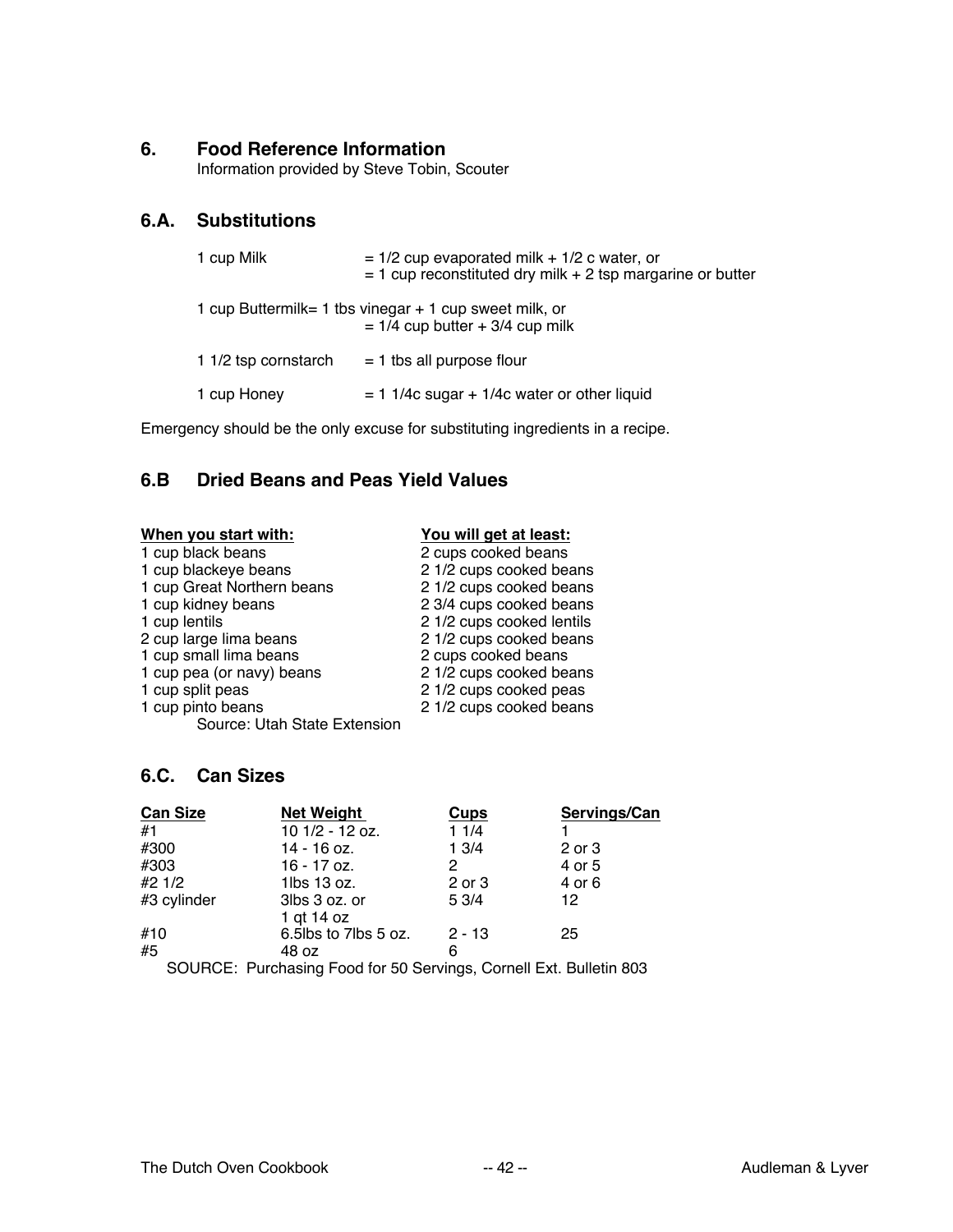# **6.D. Storage Times**

| <b>STAPLES</b>            | <b>STORAGE AT</b><br>70 DEG F. | <b>HANDLING HINTS</b>                                            |
|---------------------------|--------------------------------|------------------------------------------------------------------|
| <b>Baking Powder</b>      | 18 months<br>or expiration.    | Keep dry and covered                                             |
| Baking soda<br>Cereals    | 2 years                        | $\mathbf{H}$<br>$\mathbf{H}$<br>$\blacksquare$<br>$\blacksquare$ |
| unopened                  | $6 - 12$ months                | Refold package liner<br>tightly after opening                    |
| opened                    | 2 - 3 months                   |                                                                  |
| cooked                    | 6 months                       |                                                                  |
| Chocolate                 |                                |                                                                  |
| semi-sweet                | 2 years                        | Keep cool                                                        |
| unsweetened               | 18 mon                         |                                                                  |
| Cocoa mixes               | 8 months                       | Cover tightly                                                    |
| Chocolate syrup           |                                |                                                                  |
| unopened                  | 2 years                        | п<br>$\mathbf{H}$                                                |
| opened                    | 6 months                       | Refr. after opening                                              |
| Coffee                    |                                |                                                                  |
| cans                      |                                |                                                                  |
| unopened                  | 2 years                        |                                                                  |
| opened<br>instant         | 2 weeks.                       | Refr. after opening                                              |
| unopened                  | $1 - 2$ years                  |                                                                  |
| opened                    | 2 weeks.                       |                                                                  |
| Cornmeal                  | 18 months                      | Keep tightly closed                                              |
| Cornstarch                | 6 - 8 months                   | $\mathbf{H}$                                                     |
| Flour                     |                                |                                                                  |
| white                     | $6 - 8$ months                 | Keep in air tight cont.                                          |
| whole wheat               | 6 - 8 months                   | Keep refr. Store air tight                                       |
| Honey                     | 12 months                      | Cover tightly. Refr. after<br>opening to extend life             |
| Molasses                  |                                |                                                                  |
| unopened                  | 12 months                      | Keep tightly closed                                              |
| opened                    | 6 months                       | Refr. to extend life                                             |
| Marshmallows              | 2 - 3 months                   | Keep air tight                                                   |
| Mayonnaise                |                                |                                                                  |
| unopened                  | 2 - 3 months                   | Refr. after opening                                              |
| <b>Milk</b>               |                                |                                                                  |
| condensed or              | 12 months                      |                                                                  |
| evaporated<br>non-fat dry |                                | Once opened, store air tight                                     |
| unopened                  | 6 months                       |                                                                  |
| opened                    | 3 months                       |                                                                  |
| Pasta                     | 2 years.                       | Once opened, store air tight                                     |
| Salad dressings           |                                |                                                                  |
| bottled                   |                                |                                                                  |
| unopened                  | 10-12 months                   | Refr. after opening                                              |
| opened                    | 3 months                       |                                                                  |
| made from mix             | 2 weeks.                       |                                                                  |
| Salad oils                |                                |                                                                  |
| unopened                  | 6 months                       | Refr. after opening                                              |
| opened                    | 1-3 months                     | $\mathbf{H}$                                                     |
| Shortenings               |                                |                                                                  |
| solid                     | 8 months                       | Refr. not needed                                                 |
| Sugar                     |                                |                                                                  |
| brown                     | 4 months                       | Airtight containers                                              |
|                           |                                |                                                                  |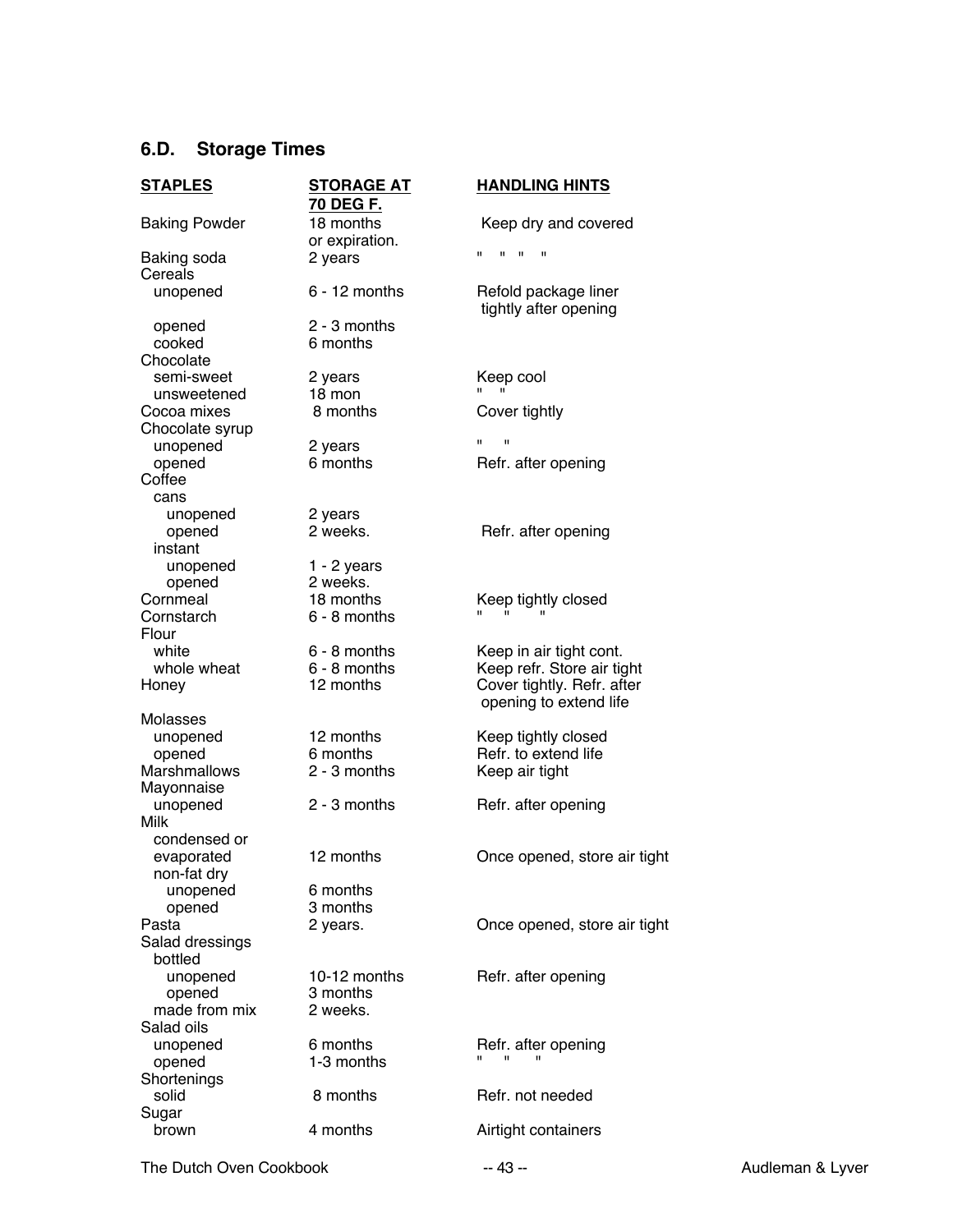confectioners 18 months "<br>granulated 2 years. Cover tightly granulated Vinegar<br>opened opened 1 yr. " " SOURCE: Cupboard Storage Chart - Michigan State University

#### **6.E. Mixes and Packages Foods**

| <b>MIXES AND</b>                    | <b>STORAGE AT</b>                                          | <b>HANDLING HINTS</b>                  |
|-------------------------------------|------------------------------------------------------------|----------------------------------------|
| <b>PACKAGED FOODS</b>               | <b>70 DEG F</b>                                            |                                        |
| Biscuit, brownie, & muffin          |                                                            |                                        |
|                                     | 9 months                                                   | Keep cool and dry                      |
| Cake mixes                          | 9 months                                                   |                                        |
| angel food                          | 1 yr.                                                      |                                        |
| Casseroles complete or add own meat |                                                            |                                        |
|                                     | $9 - 12$ months                                            | $\mathbf{H}$<br>$\mathbf{H}$<br>ш<br>п |
| Cookies                             |                                                            |                                        |
| homemade                            | 2 - 3 weeks.                                               | Airtight containers                    |
| packaged                            | 2 mon                                                      | Keep box tightly closed                |
| Crackers                            | 8 mon                                                      | ш<br>п.                                |
| Frosting                            |                                                            |                                        |
| canned                              | 3 months                                                   | Ref. leftovers                         |
| mix                                 | 8 months                                                   |                                        |
| Hot roll mix                        | 18 months                                                  | Airtight container                     |
| Pancake mix                         | 6 - 9 months                                               | "                                      |
| Pie crust mix                       | 8 months                                                   | Keep cool and dry                      |
| Potatoes                            |                                                            |                                        |
| instant                             | $6 - 12$ months                                            | п<br>п<br>$\mathbf{H}$<br>п            |
| Pudding mixes                       | 12 months                                                  | $\mathbf{H}$<br>п<br>п<br>п            |
| Sauce and gravy                     |                                                            |                                        |
| mixes                               | $6 - 12$ months                                            | п<br>ш<br>ш<br>п                       |
| Soup mixes                          | 12 months                                                  | п<br>п<br>ш<br>п                       |
|                                     | SOURCE: Cupboard Storage Chart - Michigan State University |                                        |

#### **6.F. Canned and Dried Foods**

| <b>CANNED AND</b><br><b>DRIED FOODS</b> | <b>STORAGE AT</b><br>70 DEG F. | <b>HANDLING HINTS</b>                  |
|-----------------------------------------|--------------------------------|----------------------------------------|
| Canned foods,                           |                                |                                        |
| unopened                                | 12 months                      | Keep cool                              |
| opened                                  |                                |                                        |
| baby food                               | $2 - 3$ days                   | Refr. after opening*                   |
| fish and seafood                        | 2 days                         |                                        |
| fruit                                   | 1 wk.                          |                                        |
| meats                                   | 2 days                         |                                        |
| pickles, olives                         | 5 days                         |                                        |
| vegetables                              | 3 days                         |                                        |
| Fruits - dried                          | 6 months                       | Keep cool, air tight                   |
| Canned fruit juices                     | 9 months                       | п<br>$\mathbf{u}$                      |
| Vegetables - dried                      | 1 yr.                          | п<br>$\mathbf{H}$<br>$\mathbf{H}$<br>ш |

\*The FDA is concerned about storing foods in opened cans because of cans using lead solder. FDA now recommends acid foods like fruits and tomatoes once opened should be transferred to glass or plastic SOURCE: Cupboard Storage Chart - Michigan State University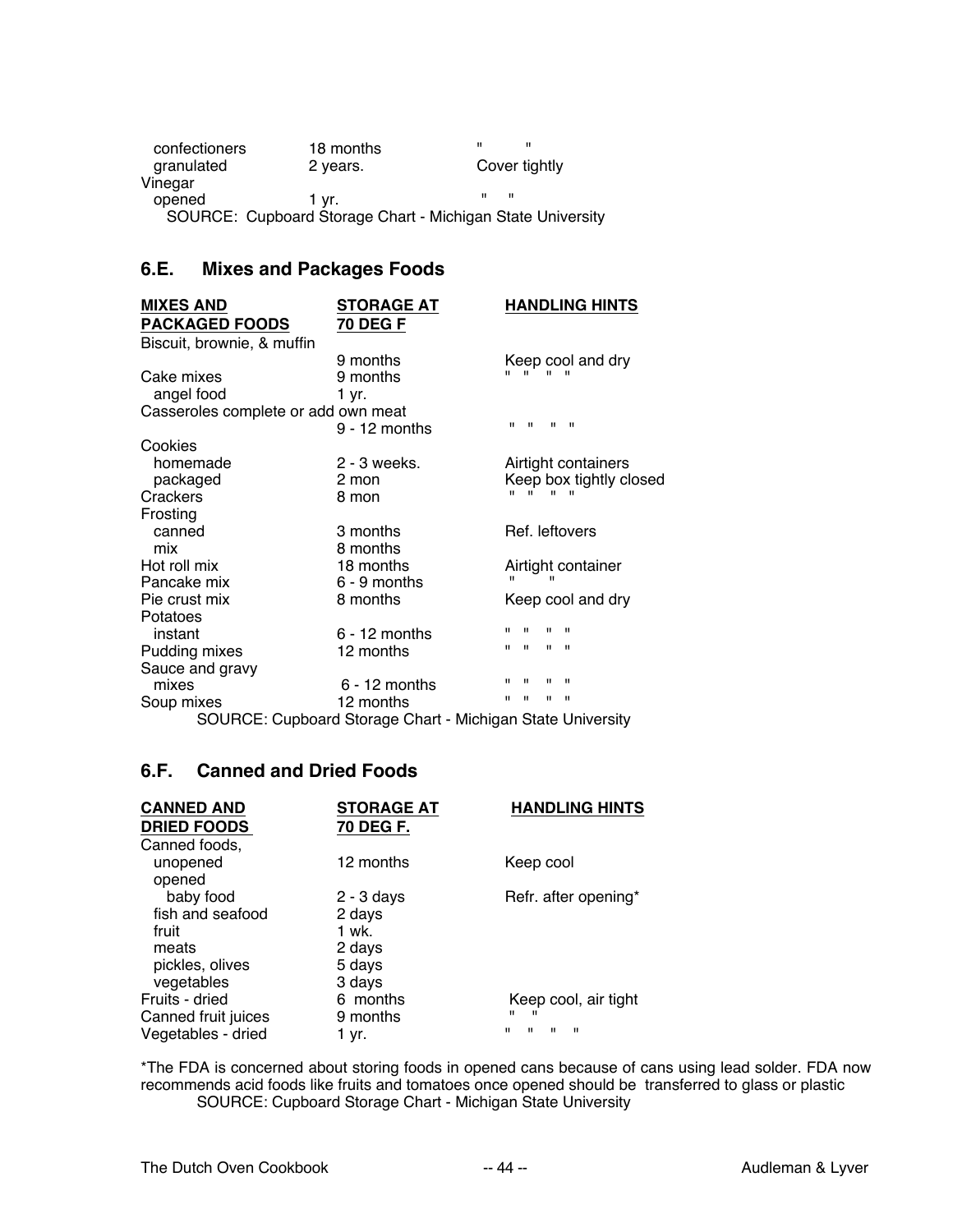# **6.G. Storage Times of Spices, Herbs, Condiments and Extracts**

| <b>SPICES, HERBS,</b><br><b>&amp; CONDIMENTS</b>           | <b>STORAGE AT</b><br><b>70 DEG F</b> | <b>HANDLING HINTS</b>                          |  |
|------------------------------------------------------------|--------------------------------------|------------------------------------------------|--|
| Catsup, chili sauce                                        |                                      |                                                |  |
| unopened                                                   | 12 months                            |                                                |  |
| opened                                                     | 1 months                             |                                                |  |
| Mustard, prepared yellow                                   |                                      |                                                |  |
| unopened                                                   | 2 years.                             |                                                |  |
| opened                                                     | 6-8 months                           | May be refrigerated                            |  |
| Spices and herbs                                           |                                      |                                                |  |
| whole                                                      | 1-2 months                           | Store airtight, dry,                           |  |
| ground                                                     | 6 months                             | away from sunlight and                         |  |
| herbs                                                      | 6 months                             | heat                                           |  |
| herb/spice blend                                           | 6 months                             |                                                |  |
| Vanilla                                                    |                                      |                                                |  |
| unopened                                                   | 2 years.                             | Keep tightly closed                            |  |
| opened                                                     | 1 yr.                                | $\mathbf{H}$<br>                               |  |
| Other extracts                                             |                                      |                                                |  |
| opened                                                     | 1 yr.                                | $\blacksquare$<br>$\mathbf{H}$<br>$\mathbf{H}$ |  |
| SOURCE: Cupboard Storage Chart - Michigan State University |                                      |                                                |  |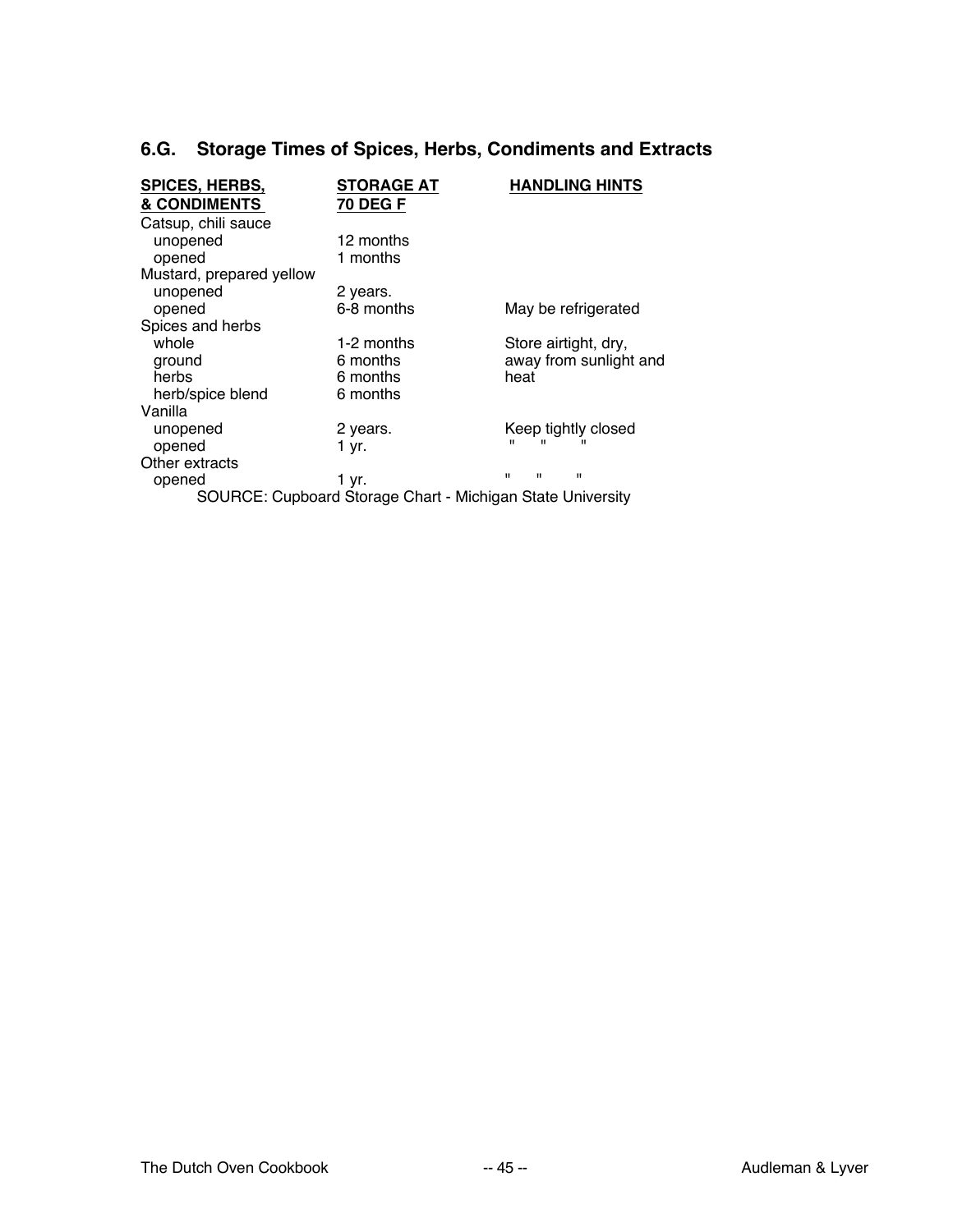#### **7. Sample Meal Evaluation Sheet**

Information provided by Scott Dillard, Scouter

Here's an evaluation sheet that the Patrol Leaders have in their Troop Leaders Notebooks and use from time to time to evaluate how their meal process is (or is not) going:

- Was the food good?
- Was there enough food for everyone?
- Was there not too much food wasted?
- Did everyone get his fair share of food?
- Was the duty roster posted and used?
- Did everyone do his job without complaining?
- Did everyone offer to help others with their jobs when they could?
- Was it a well-balanced meal?
- Did you say grace before the meal?
- Did you give your patrol yell?
- Is the patrol area clean after the meal?
- Was there enough water for the meal?
- Was there enough water to put out the fire?
- Was the fire prepared on time?
- Did you use a fire starter?
- Was it a "legal" fire starter?
- Was there a ready means for putting out the fire in case it got out of control?
- Was there enough firewood for the entire meal (without having to go get more)?
- Was the fire kept going through the meal until the KPs were through?
- Was the fire properly extinguished when KPs were done?
- Was the fire always attended (never left alone)?
- Was the fire the right size for the job?
- Did anyone who was not busy offer to help the fire/water crew?
- Was the meal prepared on time?
- Was the food warm when it was served?
- Did the cooks wash their hands before they started?
- Did the cooks have the food ingredient list for this meal?
- Did the cooks have all the food ingredients they needed?
- Did the cooks know how to prepare the meal?
- Were the cooks ready to cook when the fire was ready?
- Did you have the right hardware to do the job (for example, pots, pans, utensils, can opener, gloves, HPTs)?
- Were missing hardware items written down by the Patrol Quartermaster so that you will have them next time?
- Was the fire right for cooking (not too cold or too hot)?
- Were the outside of cooking pots soaped before they went on the fire?
- Did the cooks serve the food?
- Was the entire meal ready and served at the same time?
- Did the cooks have enough help?
- Was a little water put in emptied pots to keep food from hardening?
- Did the cooks make sure the kitchen area was clean when the meal was done
- Did anyone who was not busy offer to help the cooks?
- Was KP completed on time?
- Was a sump hole used for the wash water?
- Was the sump hole located in a proper place?
- Was the wash water hot when the patrol finished eating?
- Was there enough fire to heat the water quickly?
- Did everyone AP his own personal gear?

The Dutch Oven Cookbook --- 46 -- Audleman & Lyver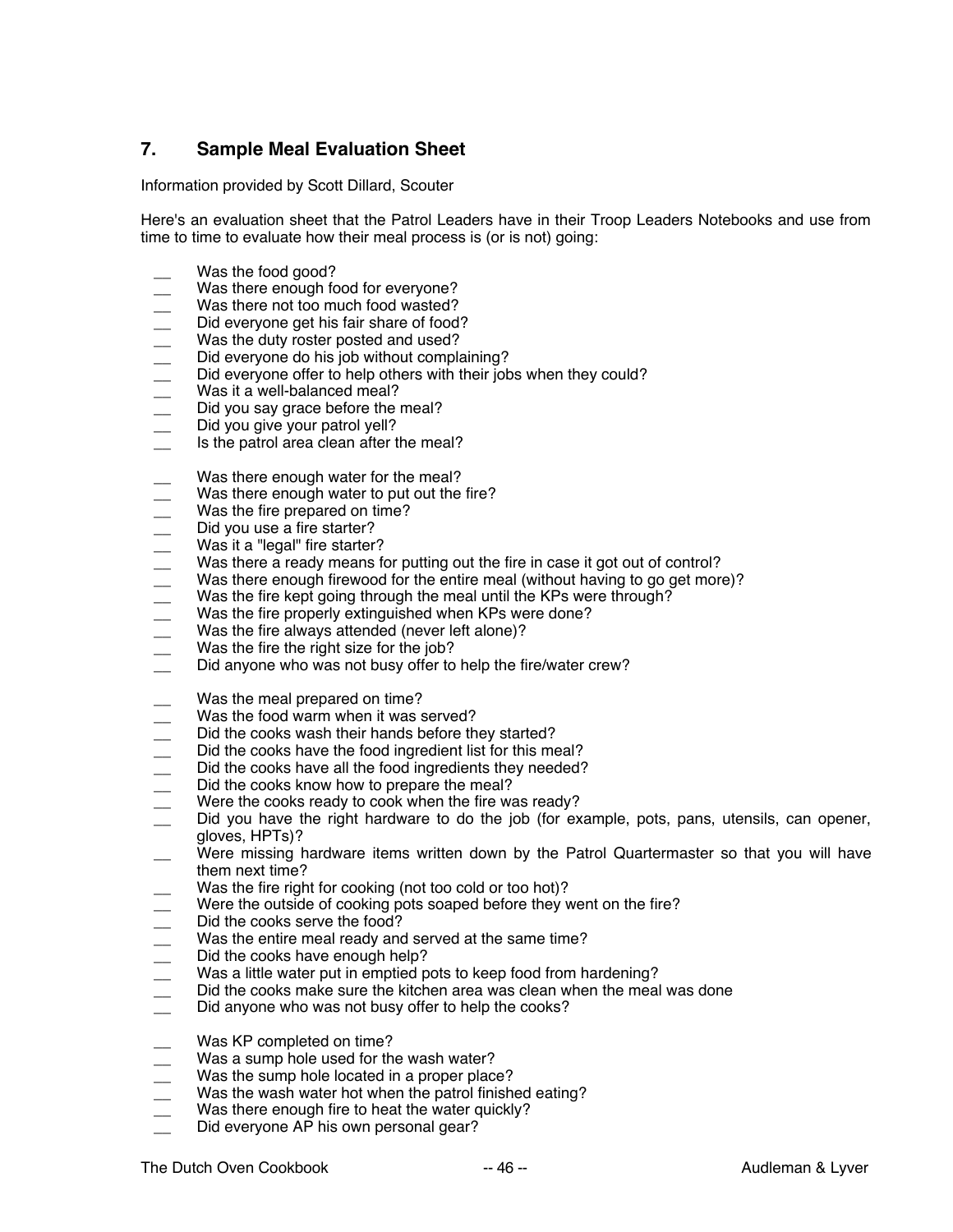- **EXECUTE:** Did the KPs AP the kitchen gear?
- \_\_ Was everything AP'd before it was washed?
- \_\_ Was the gear washed and rinsed properly?
- \_\_ Was the Dutch oven properly cared for?
- \_\_ Was the sump hole filled in if this was the last meal of the day?
- $\Box$  Did anyone who was not busy offer to help the KPs?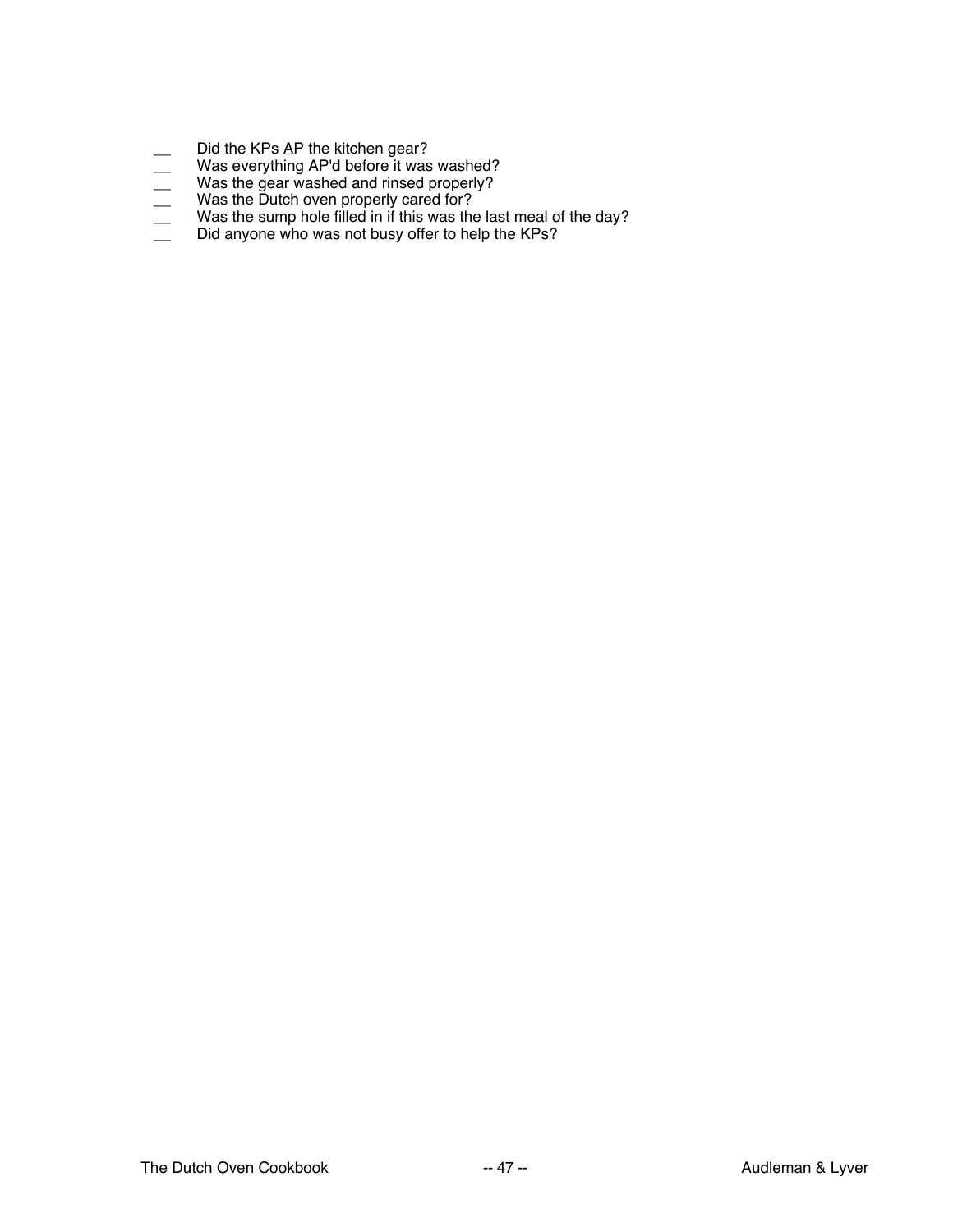#### **Appendix 1: Some Additional Recipes**

This appendix did not appear in the original Dutch Oven Cookbook, version 2.3.

## **SMACOS**

Failure being the mother of invention led us to discover a uniquely delicious treat this past week at Webelos Camp. Being part Smores and part Taco we aptly named them SMACOs.

Take your Dutch oven. Using a paper towel with dipped in vegetable oil, wipe the bottom (not too much, just enough to give it a gleam).

Place on coals (we did this with as few as 6 coals)

In the bottom of the Dutch oven place a soft flour tortilla.

On top of that place a handful of semi-sweet chocolate chips.

On top of that place a handful of mini-marshmallows.

Cover Dutch oven with lid for 1+ minutes. Remove lid. Using tongs fold the tortilla in half (making a taco shape). You will note that the oven side of the tortilla is a golden brown.

Cover for another minute. Remove lid Remove SMACO from Dutch oven and place on paper plate to cool (THIS IS A MUST... IT COMES OUT TOOO HOT TO HANDLE).

Once shell has cooled to touch enjoy......the inside will still be moist and warm, gooey chocolate and marshmallows.

Unlike SMOREs the shell will not crumble but allow you to enjoy this delicacy in a relatively clean manner.

We made over 200 of these in under an hour using multiple Dutch ovens, and the kids LOVED them. We cooked up some extra for the next morning and they were just as good the next morning as they were that night.

-- Thanks to Peter Van Houten, peter\_van\_houten@QM.WV.TEK.COM

# **Adirondack Beans**

1/2 lb. hamburger

1/4 lb. bacon cut into small pieces

1/2 cup chopped onion

1/2 cup brown sugar

1/2 cup catsup

1/4 cup molasses

1 tsp mustard

1 can pork and beans

1 can chili beans (drain and discard excess liquid)

1 can kidney beans ( drain and discard excess liquid)

Utensils: Dutch oven, mixing spoons, knife, can opener

Fry hamburger, onion, and bacon together in bottom of Dutch oven. When meat is brown, drain off excess grease. Add all remaining ingredients, cover, and place hot coals under and on top of the oven. Bake for one to one and one half hours, stirring occasionally.

This dish provides a well balanced meal, as well as a tasty one.

-- Andy Read, Eagle Scout, Troop 25 SPL, Little Falls, New York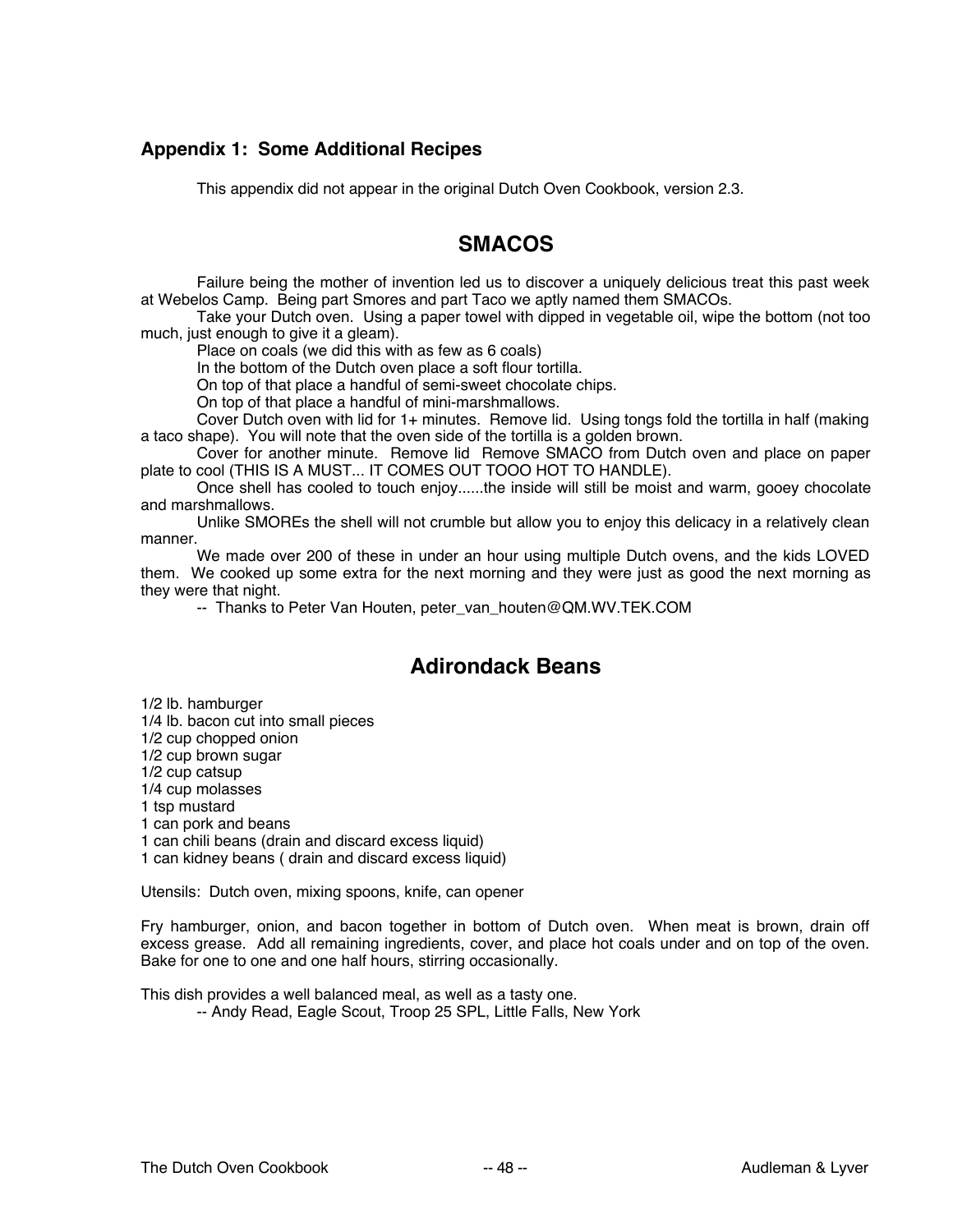# **"Mother of Invention" Dutch oven Cobbler**

1 box yellow cake mix 2 boxes Jiffy brand cornbread (or muffin) mix 2 eggs 2 Tbs vegatable oil Ingredients required by cake mix Water to make a medium-thick batter 1 can pineapple chunks or crushed pineapple

Combine all 3 boxes of mixes together, mixing well. Add the oil and eggs, and any other ingredients that your particular cake mix calls for. Add water until the resulting batter is fairly thick yet. This doesn't seem to be too critical, except if it is too thick it seems to burn easier. Preheat the Dutch oven slightly and oil up good. Add the batter. Drain the pineapple juice and spread the pineapple out evenly over the top of the batter.

Place the cover on the oven. Use a very small amount of coals on the bottom, about four or five charcoal briquettes worth. Cover the oven top with coals, and bake for about 30 minutes. Replentish the coals on top if needed.

The cornbread adds a wonderfull taste and texture to this dessert. It has become a troop standard. -- Steve Tobin, SM, srtobin@mmm.com, Troop 39, Cannon River District, Cannon Falls, MN